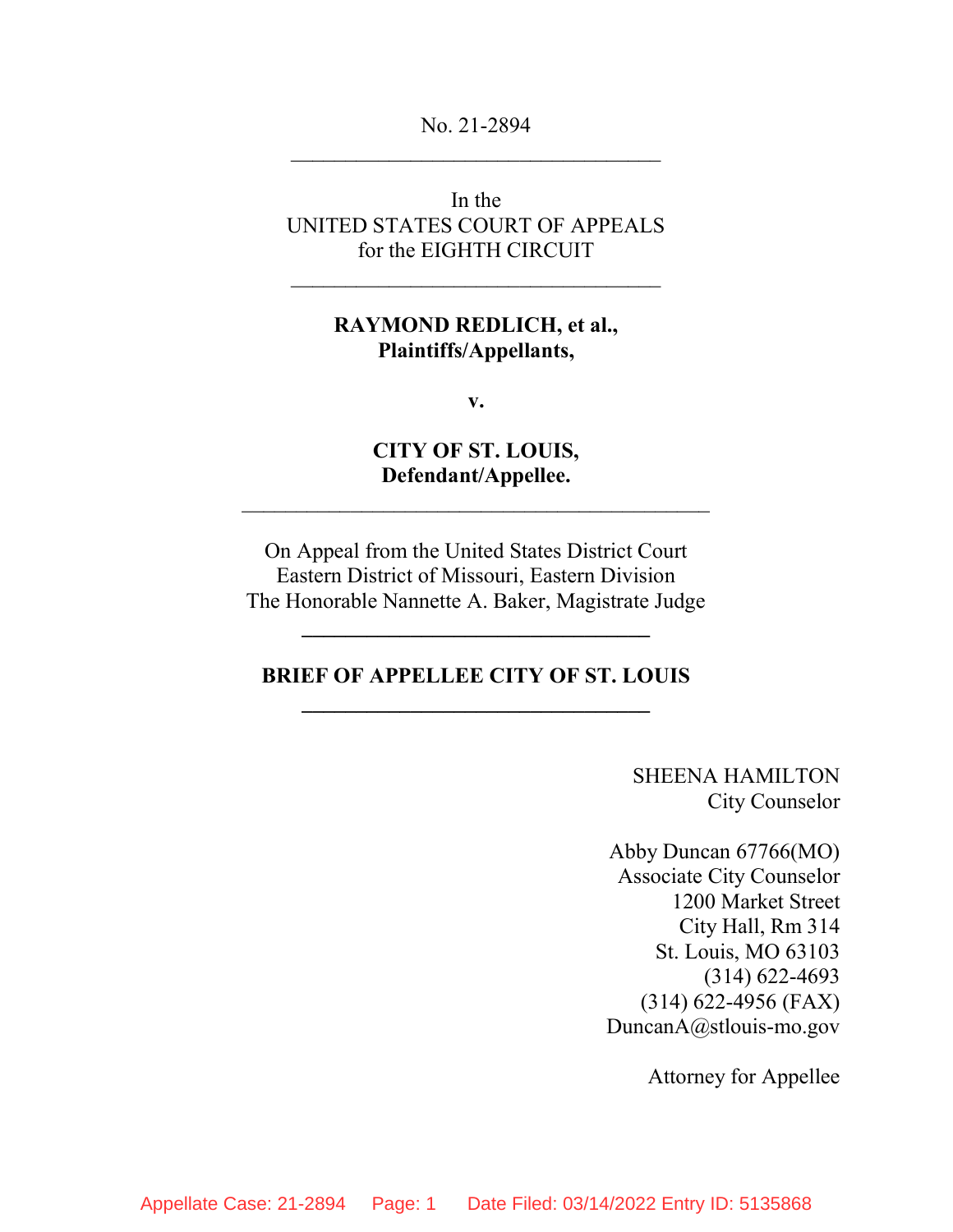#### SUMMARY OF CASE

Plaintiffs demand the right to express their religious beliefs by distributing potentially hazardous food to the homeless without the permit required of all other distributors of such food under City Ordinance 68597 (the "Ordinance"). (App. 870- 871). While Plaintiffs contend that ministering to the homeless is central to their religious beliefs, they admit their religion does not require them to distribute food, or any particular kind of food. (App. 85 R. Doc. 35, at 5).

The Ordinance, amended by Ordinances 71106 ("Amendment") and 71324 ("2021 Amendment"), adopted the 2009 National Food Code, as published by the U.S. Food & Drug Administration ("FDA"), and thereby incorporated its "practical, science-based guidance and enforceable provisions for mitigating risk factors known to cause foodborne illness." (App. 81 R. Doc. 35, at 1). In order to mitigate risk factors known to cause foodborne illness, the Ordinance prohibits the distribution of potentially hazardous foods to the public without a temporary food permit. (App. 81-82 R. Doc. 35, at 2).

The District Court granted summary judgment for City, finding the Ordinance did not substantially burden Plaintiffs' religious exercise, and the Ordinance met rational basis and intermediate review. (App. 901 R. Doc. 57). This appeal follows. City requests 20 minutes for oral argument.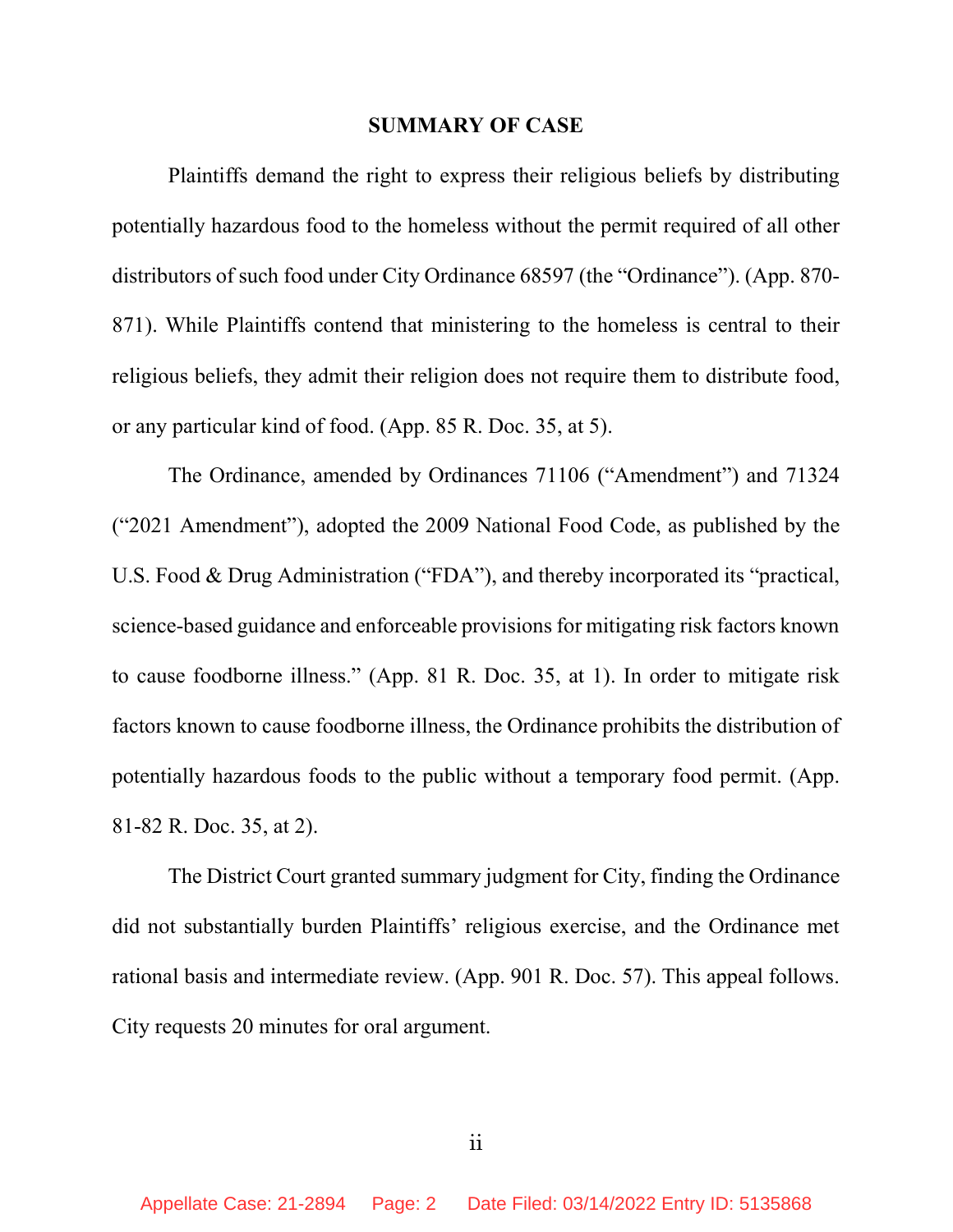# **TABLE OF CONTENTS**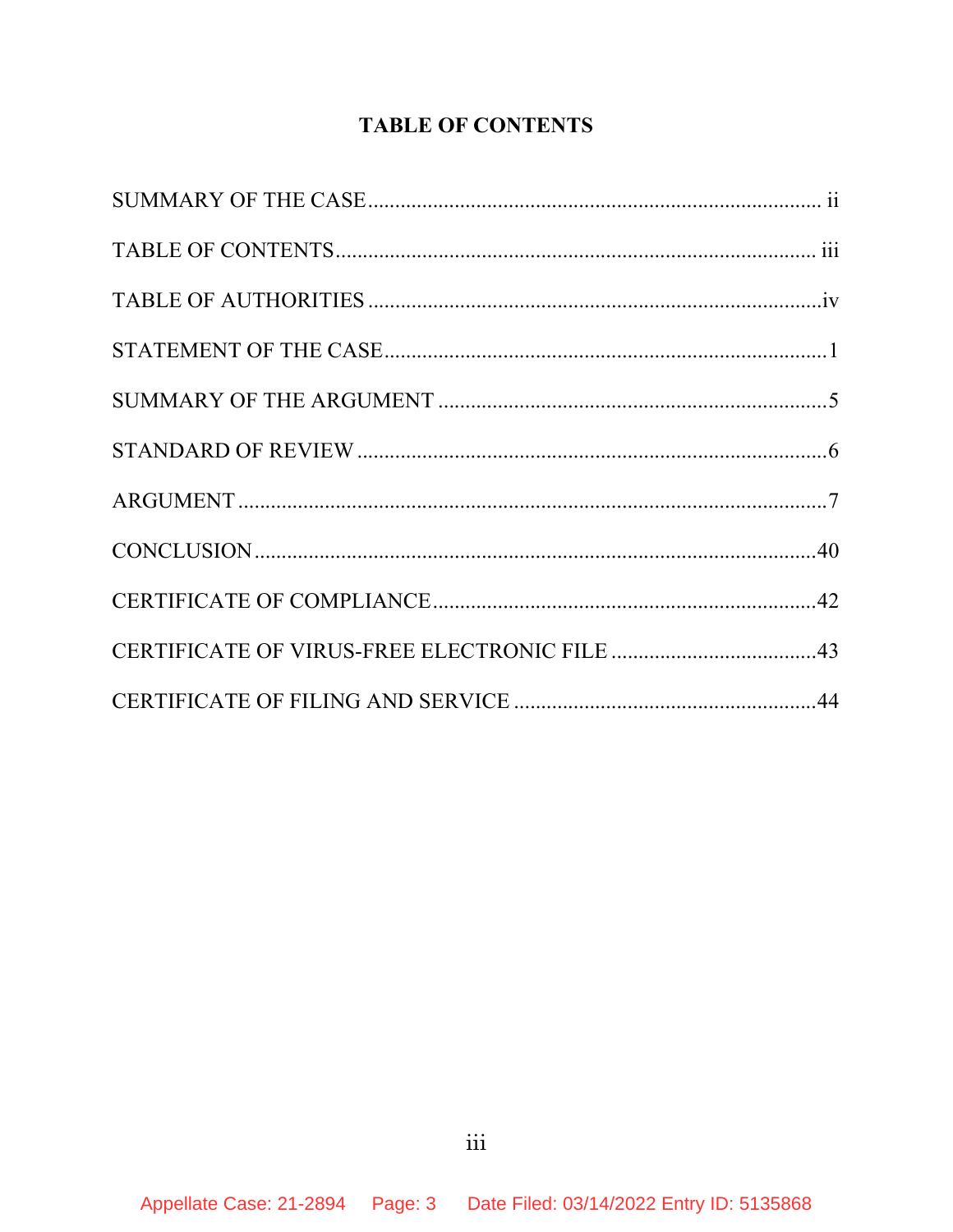# TABLE OF AUTHORITIES

# **CASES**

| American Meat Institute v. U.S. Dep't of Agriculture, 760 F.3d 18, 23 (D.C. Cir.  |
|-----------------------------------------------------------------------------------|
|                                                                                   |
| Andon, LLC v. City of Newport News, 813 F.3d 510, 515 (4th Cir. 2016)15           |
| Archdiocese of Wash. v. Wash. Metro. Area Transit Auth., 433 U.S. App. D.C. 278,  |
| Ark. Times Lp v. Waldrip, 362 F. Supp. 3d 617, 624 (E.D. Ark. 2019)37             |
| Ass'n of Cmty. Orgs. for Reform Now v. St. Louis Cnty., 930 F.2d 591, 595 (8th    |
| Axson-Flynn v. Johnson, 356 F.3d 1277, 1297 (10th Cir. 2004)19                    |
| Barket, Levy & Fine v. St. Louis Thermal Energy Corp., 21 F.3d 237, 240 (8th Cir. |
| Boone v. Boozman, 217 F. Supp. 2d 938, 955 (E.D. Ark. 2002)17                     |
|                                                                                   |
|                                                                                   |
| Camfield Tires, Inc. v. Michelin Tire Corp., 719 F.2d 1361, 1362 (8th Cir.        |
| Castle Hills First Baptist Church v. City of Castle Hills, No. SA-01-CA-1149-RF,  |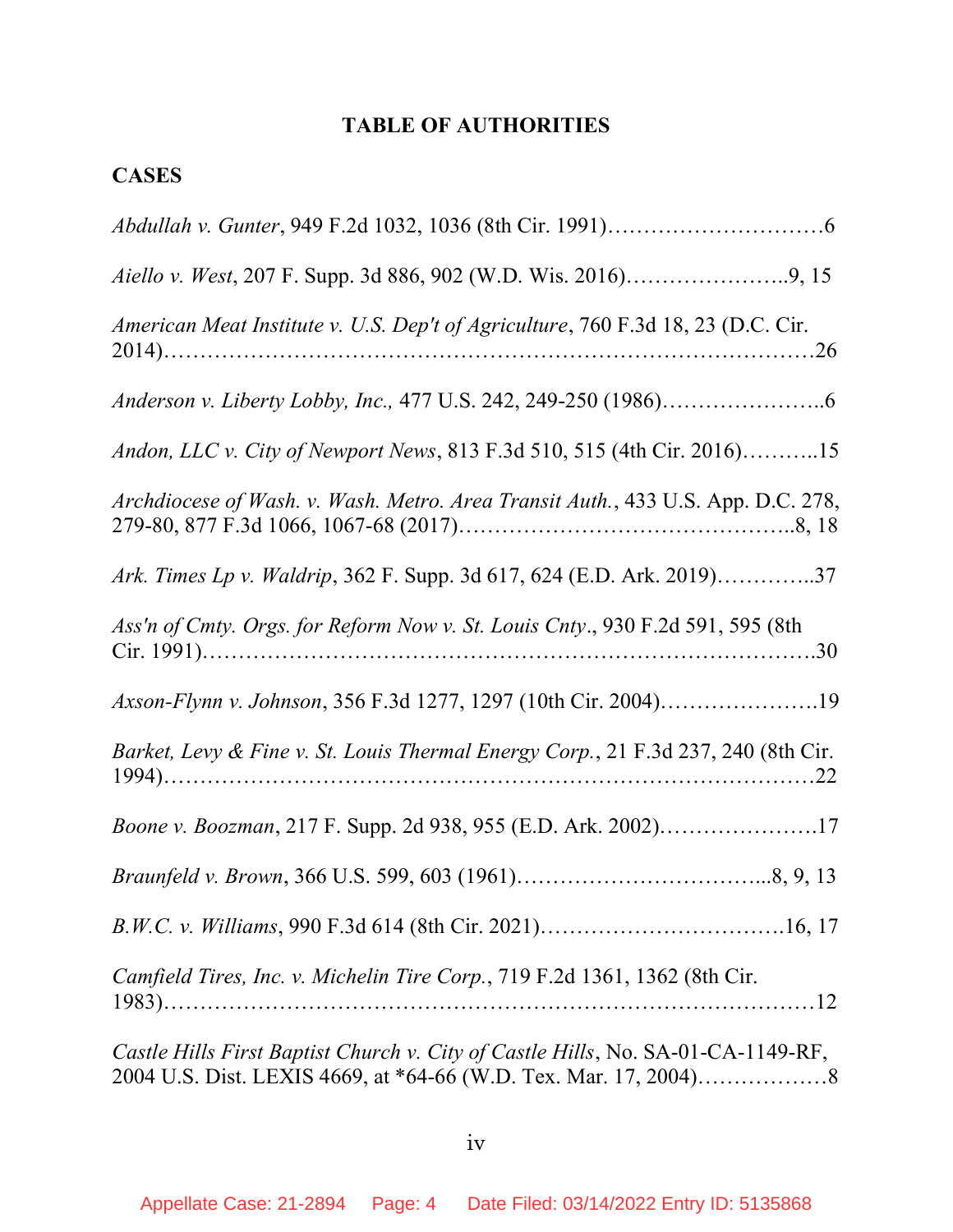| Church of the Lukumi Babalu Aye, Inc. v. City of Hialeah, 508 U.S. 520, 531         |
|-------------------------------------------------------------------------------------|
| Church v. City of St. Michael, 205 F. Supp. 3d 1014, 1042 (D. Minn. 2016)10, 15     |
| City of Cleburne v. Cleburne Living Ctr., 473 U.S. 432, 440 (1985)22                |
|                                                                                     |
| Civil Liberties for Urban Believers v. City of Chicago, 342 F.3d 752, 762 (7th Cir. |
| Clark v. Cmty. for Creative Non-Violence, 468 U.S. 288, 299 (1984)39                |
| Combs v. Homer-Ctr. Sch. Dist., 540 F.3d 231, 246-47 (3d Cir. 2008)18               |
| Cornerstone Bible Church v. Hastings, 948 F.2d 464 (8th Cir. 1991)16                |
|                                                                                     |
| Desimone v. Bartow, 355 F. App'x 44, 46 (7th Cir. 2009)15                           |
| Donovan v. Tony & Susan Alamo Found., 722 F.2d 397, 403 (8th Cir. 1983)9, 13        |
|                                                                                     |
| <i>Estate of Barnwell v. Watson, 880 F.3d 998, 1004 (8th Cir. 2018)</i>             |
|                                                                                     |
| Fort Lauderdale Food Not Bombs v. City of Fort Lauderdale, No. 15-60185-CIV,        |
| Fort Lauderdale Food Not Bombs v. City of Fort Lauderdale, 901 F.3d 1235 (11th      |
| Gallagher v. City of Clayton, 699 F.3d 1013 (8th Cir. 2012)23, 24                   |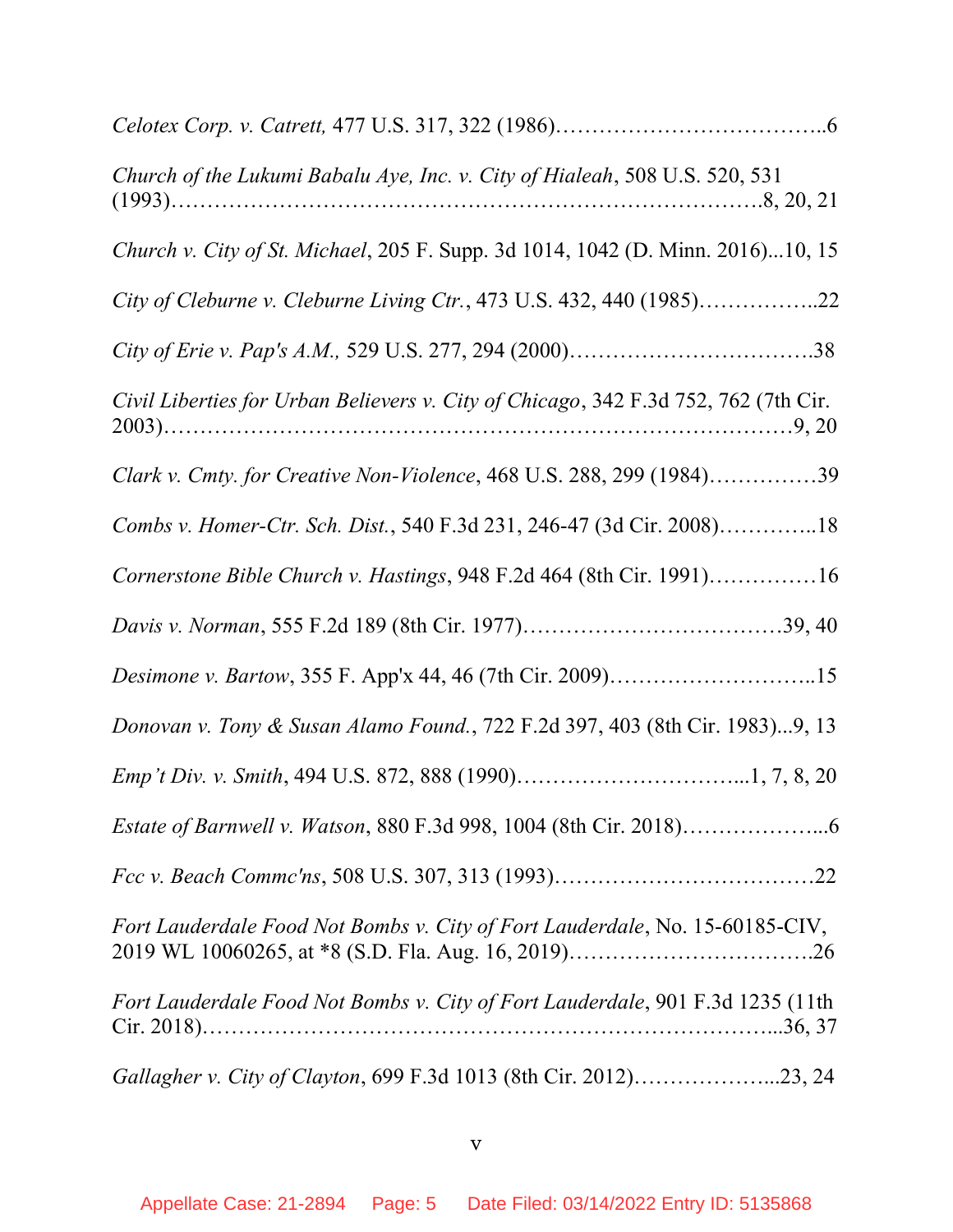| Grace United Methodist Church v. City of Cheyenne, 451 F.3d 643, 655 (10th Cir. |
|---------------------------------------------------------------------------------|
| Goodall by Goodall v. Stafford County Sch. Bd., 60 F.3d 168, 172 (4th Cir.      |
|                                                                                 |
| Henderson v. Kennedy, 346 U.S. App. D.C. 308, 253 F.3d 12, 19 (2001)18          |
| Henderson v. McMurray, 987 F.3d 997, 1006 (11th Cir. 2021)20                    |
|                                                                                 |
| Hodel v. Virginia Surface Mining and Reclamation Ass'n, Inc., 452 U.S. 264, 300 |
| Hurley v. Irish-Am. Gay, Lesbian & Bisexual Grp. of Bos., 515 U.S. 557, 568-70  |
|                                                                                 |
| Kadrmas v. Dickinson Pub. Sch., 487 U.S. 450, 461-62 (1988)22                   |
| Kissinger v. Bd. of Trs. of Ohio State Univ., 5 F.3d 177, 180 (6th Cir. 1993)18 |
| Knight v. Conn. Dep't of Pub. Health, 275 F.3d 156, 167 (2d Cir. 2001)18        |
| Maryville Baptist Church, Inc. v. Beshear, 957 F.3d 610, 613 (6th Cir. 2020)26  |
|                                                                                 |
| Midrash Sephardi, Inc. v. Town of Surfside, 366 F.3d 1214, 1227 n.11 (11th Cir. |
|                                                                                 |
| Parents for Privacy v. Barr, 949 F.3d 1210, 1237 (9th Cir. 2020)19              |
|                                                                                 |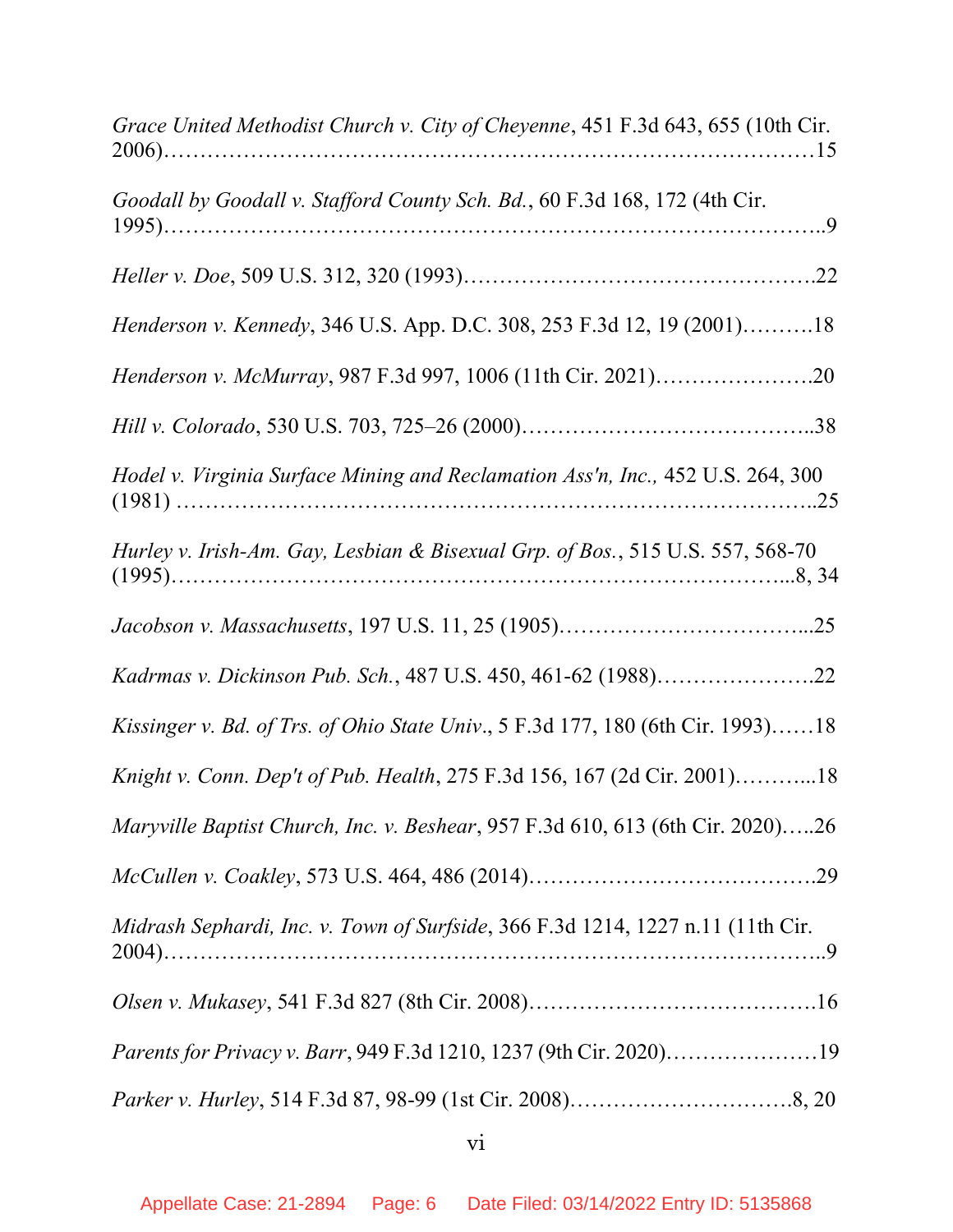| Players, Inc. v. City of New York, 371 F. Supp. 2d 522, 538 (S.D.N.Y. 2005)26     |
|-----------------------------------------------------------------------------------|
| Popoalii v. Corr. Med. Servs., 512 F.3d 488, 498 (8th Cir. 2008)12                |
|                                                                                   |
| Rubin v. Coors Brewing Co., 115 S. Ct. 1585, 1591 (1995)25                        |
| Rumsfeld v. Forum for Acad. & Institutional Rights, Inc., 547 U.S. 47, 65-66      |
| S. Bay United Pentecostal Church v. Newsom, No. 20-55533, 2020 U.S. App.          |
| Telescope Media Grp. v. Lucero, 936 F.3d 740, 759-60 (8th Cir. 2019)16            |
|                                                                                   |
| Turner Broad. Sys., Inc. v. FCC, 512 U.S. 622, 664 (1994)30                       |
| United States v. Grace, 461 U.S. 171, 182-83 (1983)30                             |
|                                                                                   |
| Univ. Interscholastic League, 563 F.3d 127, 136 n.8 (5th Cir. 2009)19             |
| Vineyard Christian Fellowship of Evanston, Inc. v. City of Evanston, 250 F. Supp. |
| Ward v. Rock Against Racism, 491 U.S. 781, 799 (1989)30                           |
|                                                                                   |
| Wieland v. United States HHS, No. 4:13-cv-01577-JCH, 2016 U.S. Dist. LEXIS        |
|                                                                                   |
| Workman v. Mingo Cnty. Bd. of Educ., 419 F. App'x 348, 353 (4th Cir.), cert.      |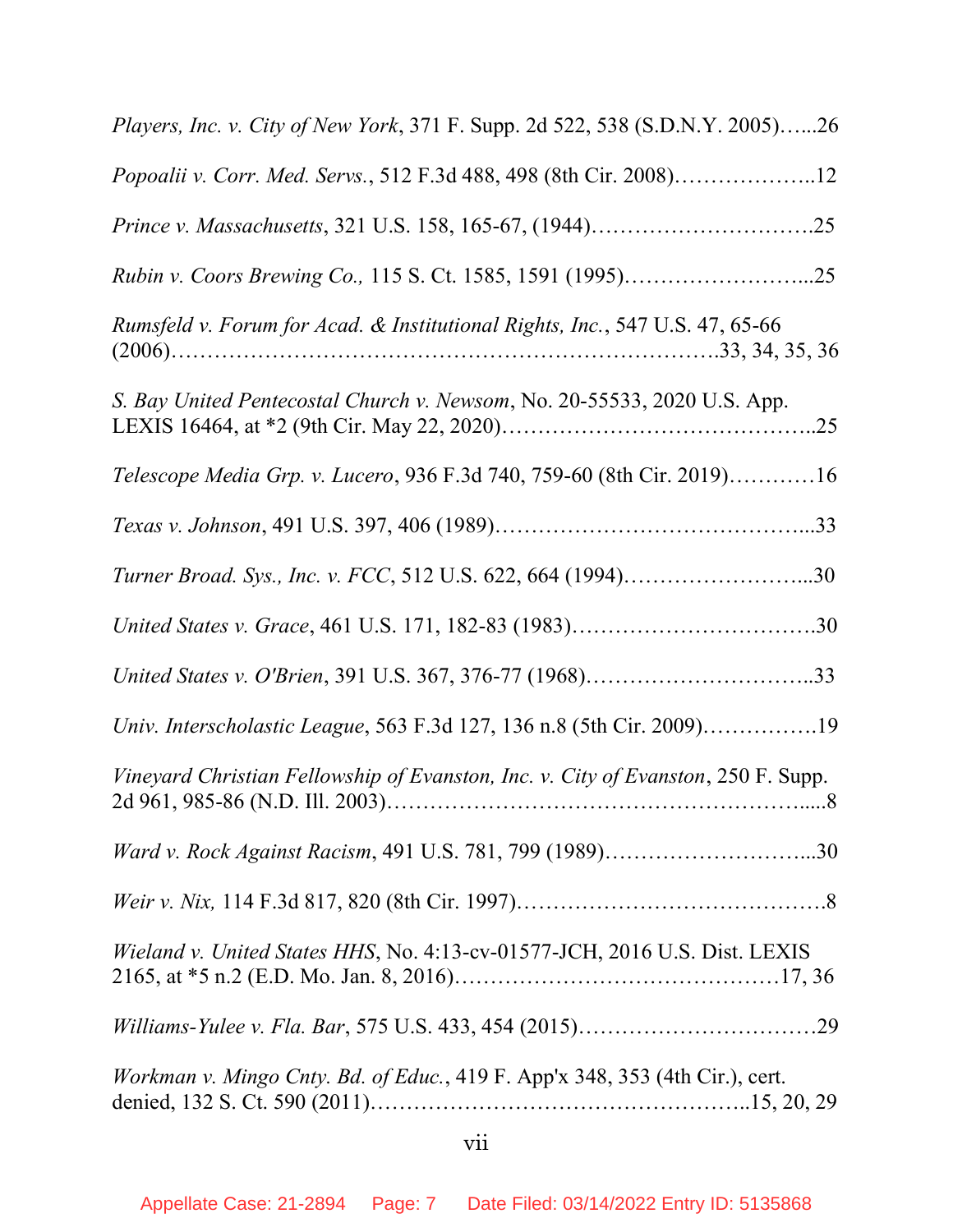# RULES

# SECONDARY SOURCES

|  |  |  | Comment: Addressing the Hybrid-Rights Exception: How the ColorablePlus       |  |
|--|--|--|------------------------------------------------------------------------------|--|
|  |  |  | Approach Can Revive the Free Exercise Clause, 63 Case W. Res. 257, 265 (Fall |  |
|  |  |  |                                                                              |  |
|  |  |  |                                                                              |  |
|  |  |  | Erwin Chemerinsky, Constitutional Law: Principles and Policies § 12.3.2.3 at |  |

|--|--|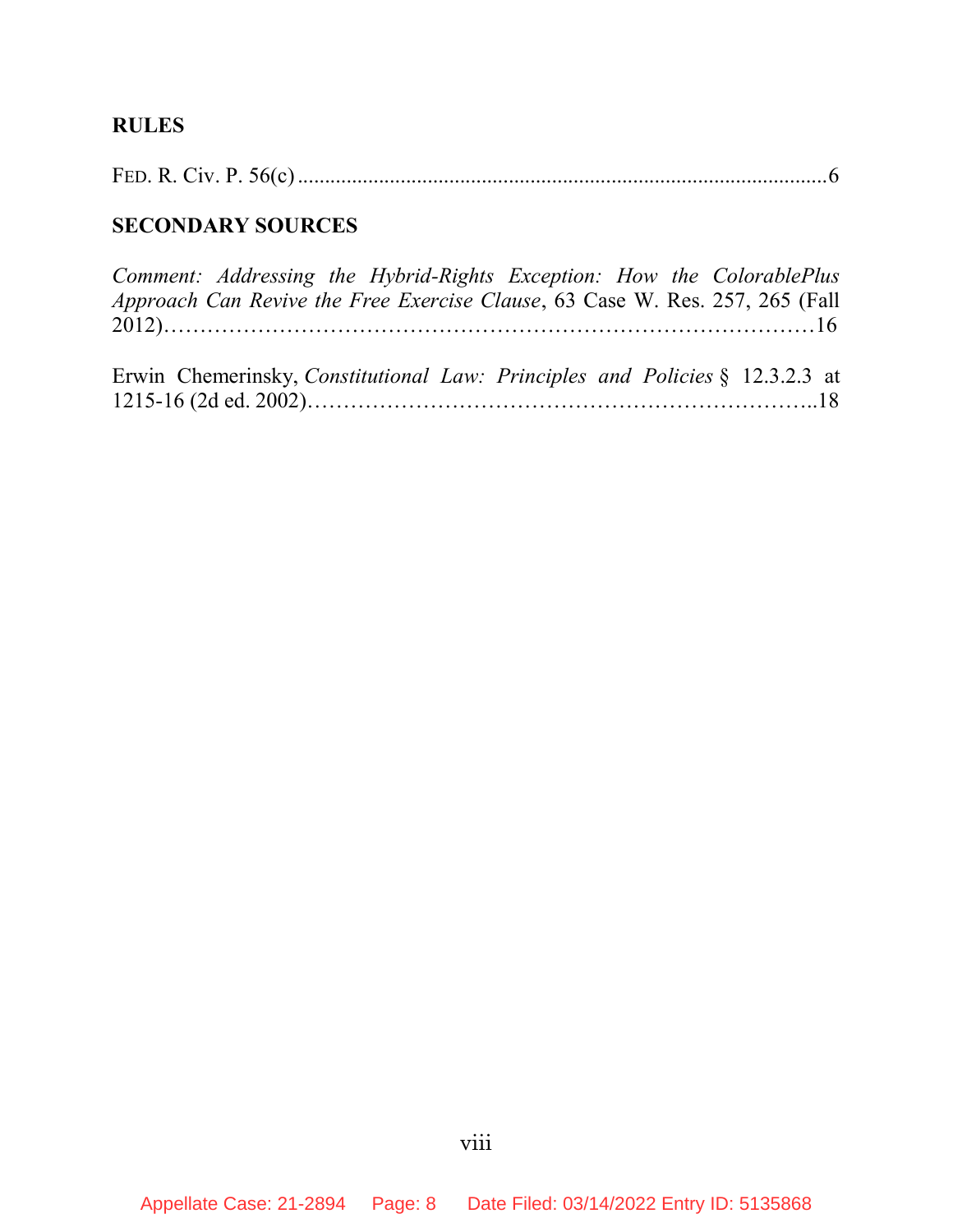#### STATEMENT OF THE CASE

"Precisely because we are a cosmopolitan nation made up of people of almost every conceivable religious preference…and precisely because we value and protect that religious divergence, we cannot afford the luxury of deeming presumptively invalid, as applied to the religious objector, every regulation of conduct that does not protect an interest of the highest order." Emp't Div. v. Smith, 494 U.S. 872, 888 (1990).

City's homeless deserve safe and healthy food. (App. 81 R. Doc. 35, at 1). The Ordinance helps achieve that. (App. 81-83 R. Doc. 35, at 1-3). It does so by implementing generally applicable standards of food preparation, handling, and sanitation for all who distribute potentially hazardous foods to the public. (App. 81- 83 R. Doc. 35, at 1-3). These standards are outlined in the National Food Code, as published by the FDA, and adopted by the Ordinance. (App. 81 R. Doc. 35, at 1). The goal of these standards is to prevent foodborne illness. (App. 82 R. Doc. 35, at 2).

Preventing illness, including foodborne illness, is a legitimate threat to public health and safety, and to the homeless specifically. (App. 86-87 R. Doc. 35, at 6-7). There are multiple examples of donated food contributing to foodborne illness outbreaks amongst the homeless nationally. (App. 87 R. Doc. 35, at 7). Specifically, from 2012-2018, there were foodborne illness outbreaks amongst the homeless in Colorado, Utah, Ohio, California, and North Carolina, the origin of which was donated food. (App. 87 R. Doc. 35, at 7). Notably, of those jurisdictions suffering from foodborne illness outbreaks, the majority of them did not require temporary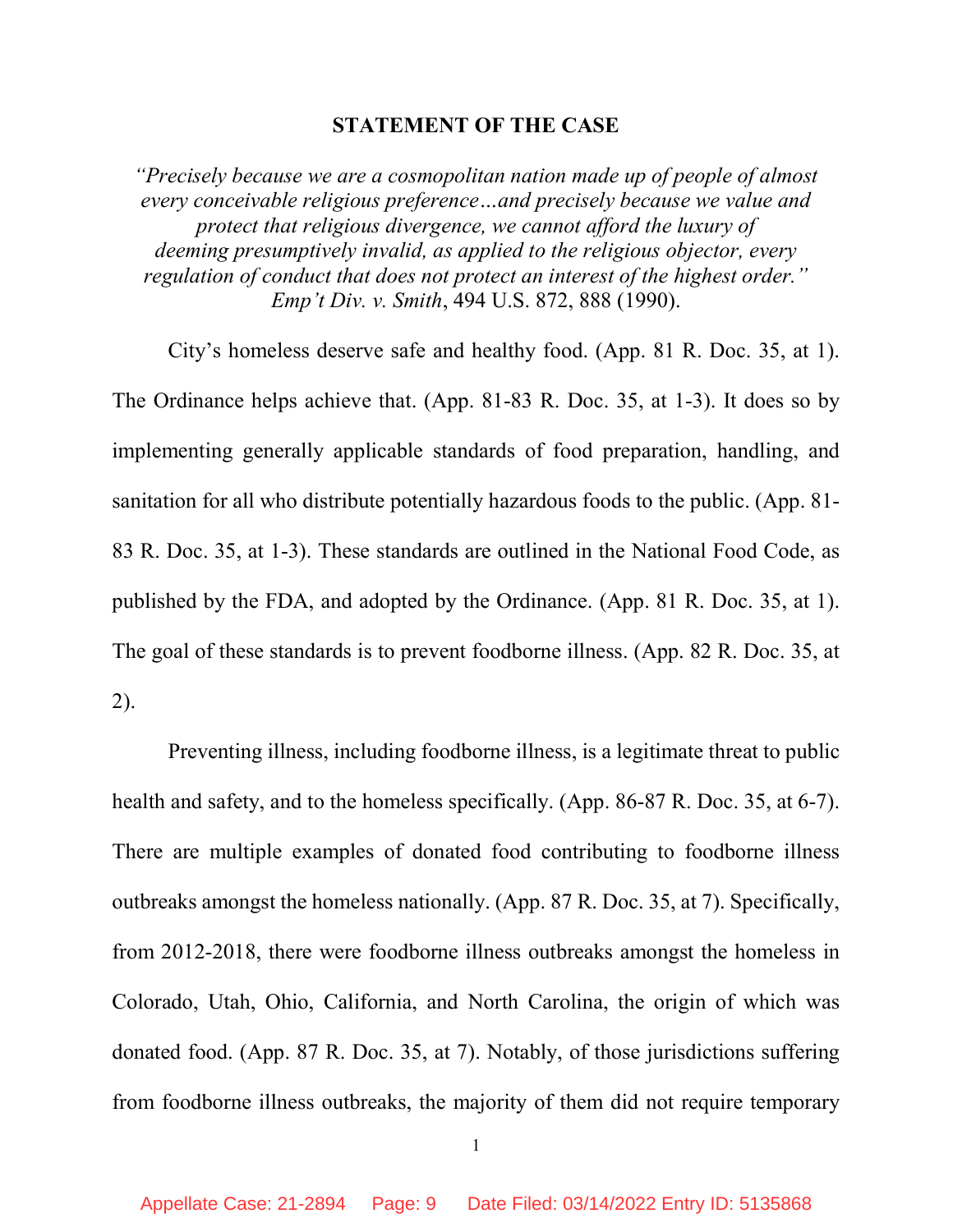food permits for charitable events. (App. 87 R. Doc. 35, at 7). In 2018 alone 5,893 people were hospitalized from foodborne illness, and 120 people died from foodborne illness. (App. 87 R. Doc. 35, at 7). Locally, going as far back as 2012, City police officers have been aware of illegally distributed food leading to illness among the City's homeless. (App. 87-88 R. Doc. 35, at 6-7). Specifically, back in 2012 Captain Kegel remarked that he was concerned about illegally distributed food at Olive and 13<sup>th</sup> Street, less than a block from where Plaintiffs were distributing food to the homeless in 2018, because the distributed foods resulted in several persons becoming ill. (App. 87-88 R. Doc. 35, at 6-7). Moreover, Police Officer Stephen Ogunjobi estimates that since he was transferred to the Downtown Bike Unit in 2017 he has witnessed and assisted multiple homeless persons whom he suspected suffered from a food-related illness. (App. 87 R. Doc. 35, at 7). Hence, the threat of foodborne illness is real. The threat is real to City's homeless. And the generally applicable standards outlined in the Ordinance should apply to Plaintiffs.

In line with its objective to prevent foodborne illness, the Ordinance prohibits the distribution of potentially hazardous foods – not all foods – to the public without a temporary food permit. (App. 82 R. Doc. 35, at 2). When a person applies for a temporary food permit to distribute potentially hazardous foods, he is required to list the place and time of the event for which the permit is sought, so that a Health Department inspector may appear at the event and inspect the food to be distributed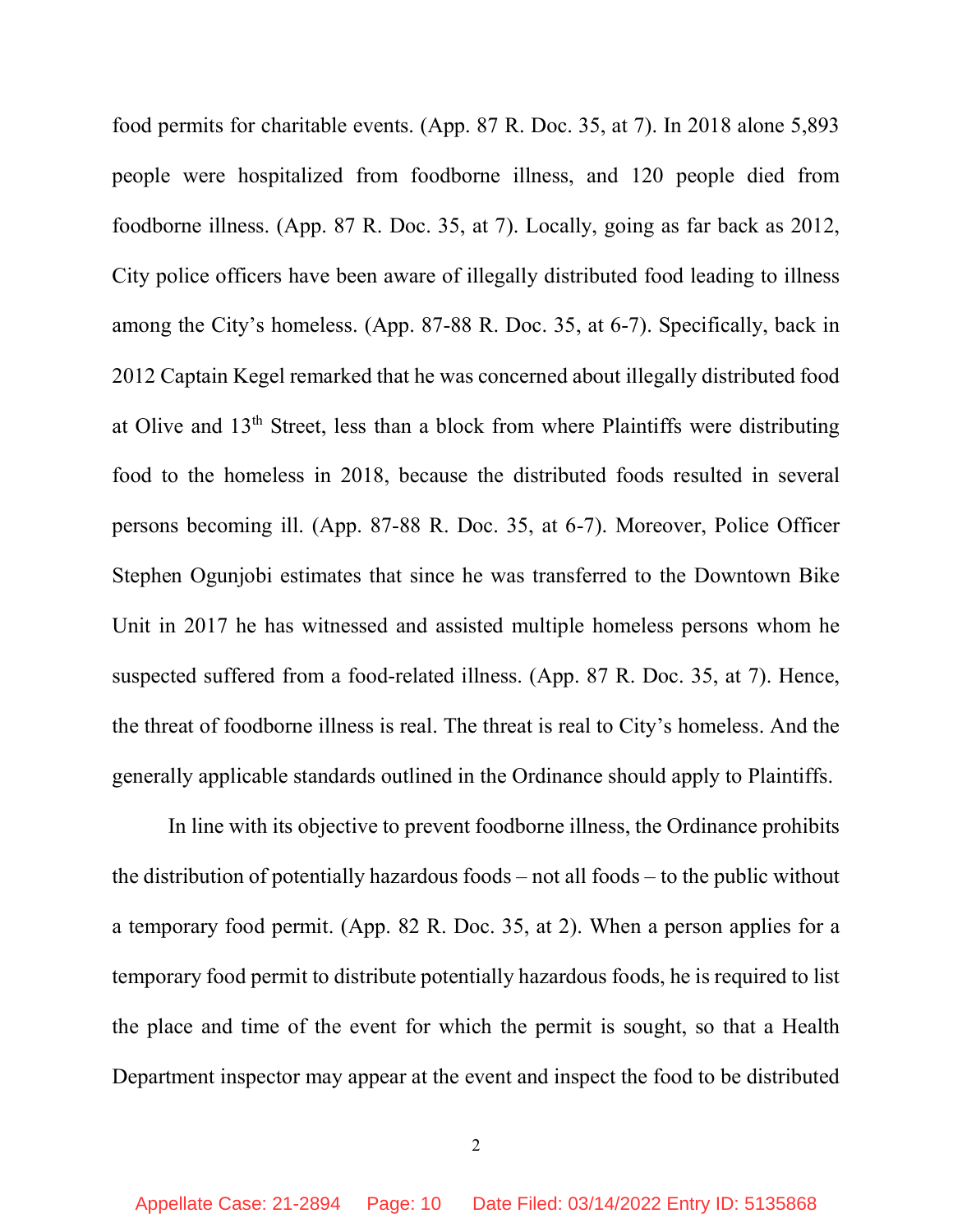to ensure the food has been prepared and handled correctly. (App. 84 R. Doc. 35, at 4). In so doing, the health inspector is able to ensure compliance with City's health code, which is based on the FDA's National Food Code. (App 81 R. Doc. 35, at 1). Notably, as stated above, research shows that in a majority of jurisdictions which saw the largest outbreaks of foodborne illness amongst its homeless, there was no temporary food permit process in place. (App. 87 R. Doc. 35, at 7).

While claiming to be champions of the homeless, Plaintiffs advocate to exempt the homeless from health and safety standards in the name of their religion. However, it is not a central tenet of Plaintiffs' religious beliefs that they distribute potentially hazardous food to the homeless. (App. 85 R. Doc. 35, at 5). Plaintiffs admit their religious beliefs do not mandate the distribution of any particular kind of food, whether bologna sandwiches or otherwise. (App. 85 R. Doc. 35, at 5). Plaintiffs could express adherence to their faith by distributing pre-packaged food items or whole fruit, which would not be subject to a permit. (App. 85 R. Doc. 35, at 5). Moreover, prohibiting the distribution of potentially hazardous foods without a permit does not meaningfully curtail Plaintiffs' ability to express their faith. Plaintiffs have acknowledged that adherence to their religious beliefs does not necessarily require the distribution of food. (App. 85 R. Doc. 35, at 5). And the Ordinance does not deny Plaintiffs reasonable opportunities to minister to the homeless as Plaintiffs are free to distribute non-food items and non-potentially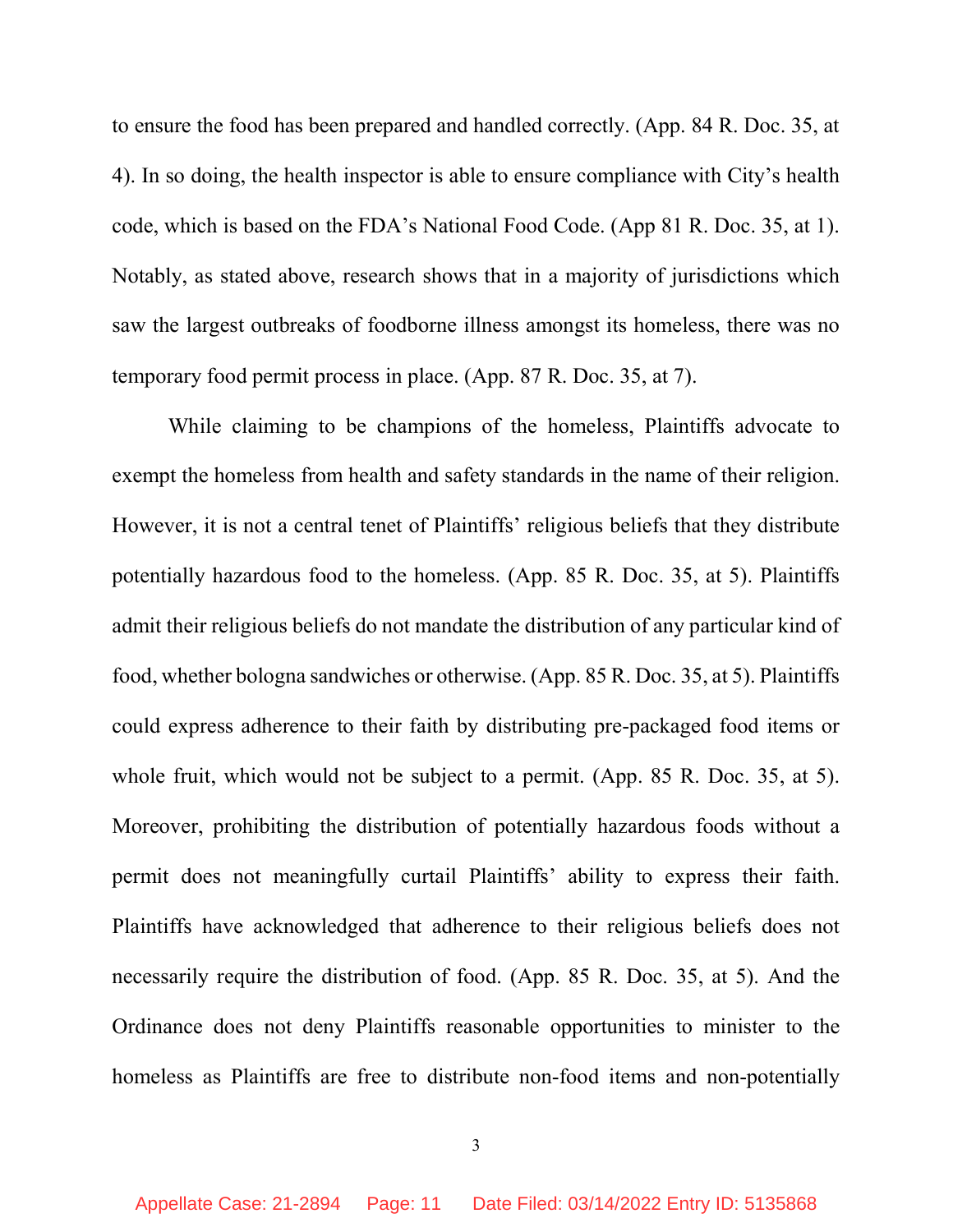hazardous foods without triggering the Ordinance. (App. 83 R. Doc. 35, at 3).<sup>1</sup>

For reasons that follow, this Court should affirm the District Court's grant of summary judgment for City.

 $\overline{a}$ 

<sup>&</sup>lt;sup>1</sup> Only when faced with summary judgment did Plaintiffs allege, for the first time, that their religion required them to distribute food, and in particular, "nutritious" food. (App. 631-32 R. Doc. 44-1, at 1-2). In response, City requested the District Court strike the affidavits containing this new and contradictory testimony. (App. 764-65 R. Doc, 52, at 8-9). While the District Court denied City's request to strike, it noted it "would also consider competing evidence while giving each affidavit only the consideration it deserves under Fed. R. Civ. P. 56." (App. 910 R. Doc. 57, at 10). In the memorandum and order, the Court ultimately rejected Plaintiffs' newly-found religious requirements, and so should this Court. (App. 920-23 R. Doc. 57, at 20- 23).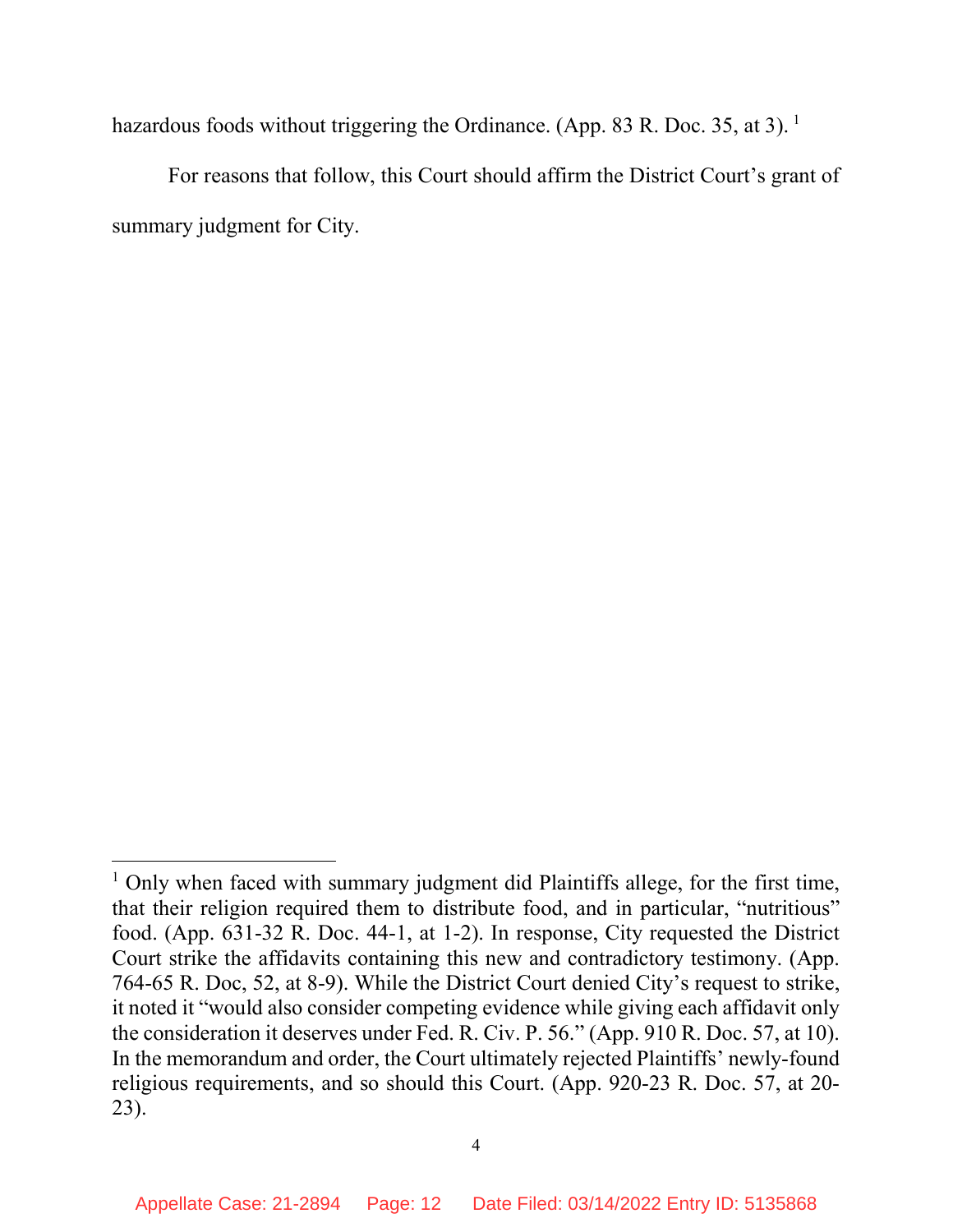#### SUMMARY OF THE ARGUMENT

The District Court correctly granted summary judgment on Plaintiffs' hybrid rights claim in that Plaintiffs have failed to show the Ordinance substantially burdens their religious exercise, and have otherwise failed to show a violation of any First Amendment claim, and even if this Court applies the hybrid rights doctrine, the Ordinance passes strict scrutiny review. Moreover, the District Court correctly entered judgment for City on Plaintiffs' free expression claim as food sharing is not an inherently expressive activity warranting First Amendment protection, and, in any event, the Ordinance meets intermediate review under O'Brien.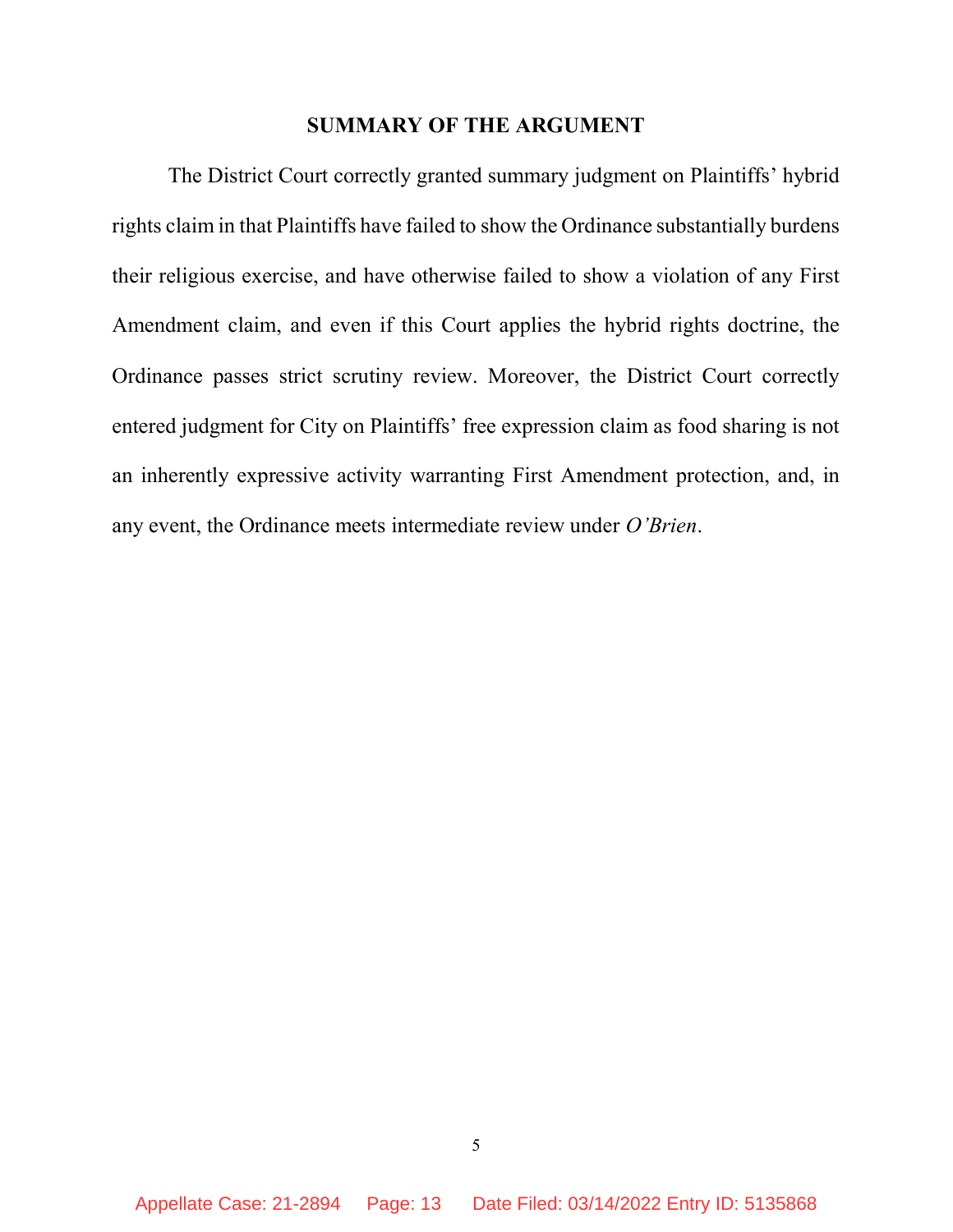#### STANDARD OF REVIEW

This Court reviews a grant of summary judgment *de novo. Abdullah v.* Gunter, 949 F.2d 1032, 1036 (8th Cir. 1991). The question before the district court, and this court on appeal, is whether the record, when viewed in the light most favorable to the non-moving party, shows that there is no genuine issue of material fact and that the moving party is entitled to judgment as a matter of law. Fed. R. Civ. P. 56(c); see e.g., Celotex Corp. v. Catrett, 477 U.S. 317, 322 (1986); Anderson v. Liberty Lobby, Inc., 477 U.S. 242, 249-250 (1986).

For Plaintiffs to succeed on appeal, there must be enough evidence to allow a rational trier of fact to find for the Plaintiffs on the required elements of their claim. Estate of Barnwell v. Watson, 880 F.3d 998, 1004 (8th Cir. 2018). And while the non-moving party receives the benefit of all reasonable inferences supported by the evidence, the non-moving party is still obliged to come forward with specific facts showing that there is a genuine issue for trial. *Id*.

6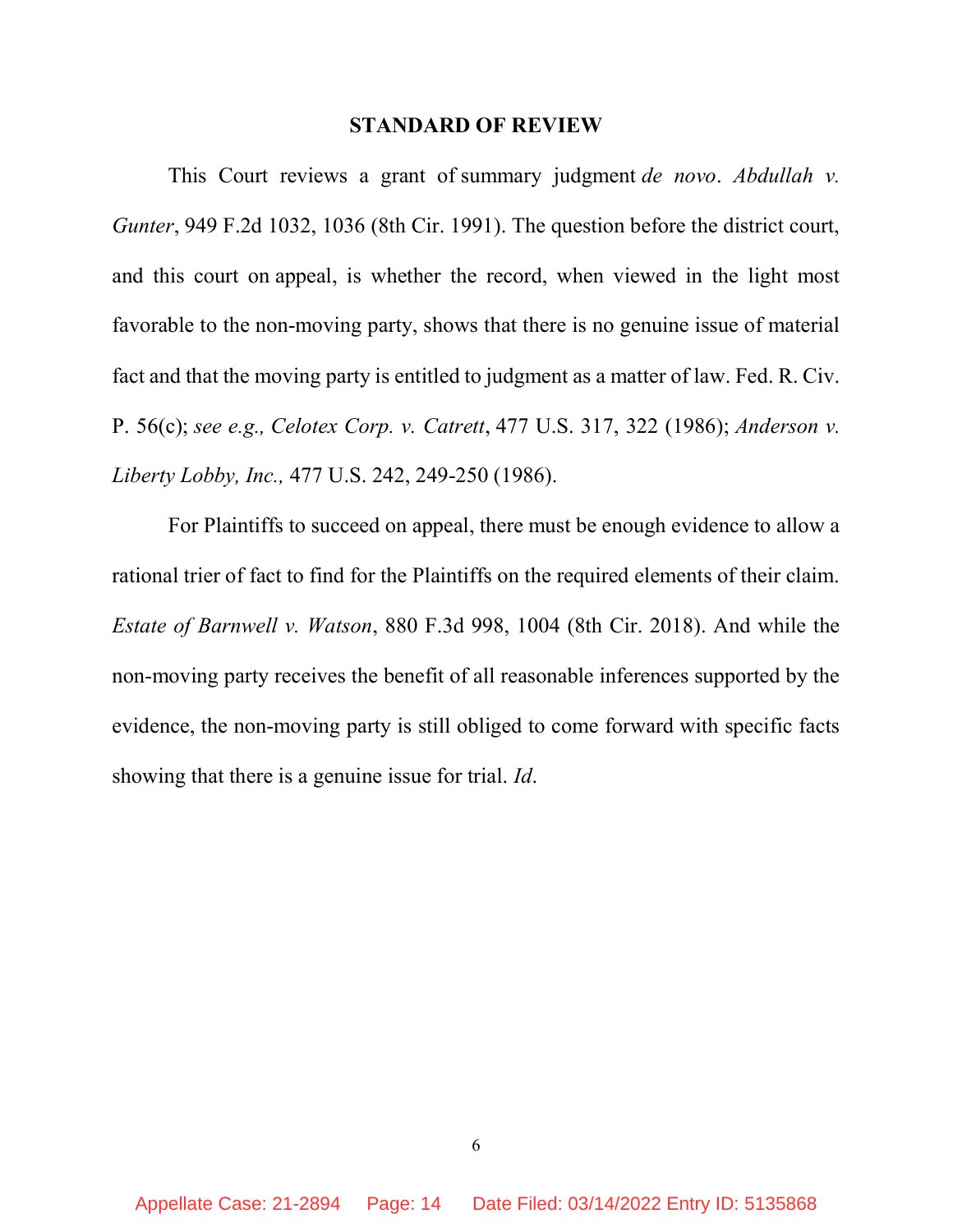#### ARGUMENT

I. The District Court correctly rejected Plaintiffs' hybrid rights claim where Plaintiffs failed to establish a substantial burden to their religious exercise, and Eighth Circuit precedent does not, and should not, support a colorable claim standard for a hybrid rights analysis, but even if the hybrid rights doctrine is applied, the Ordinance passes strict scrutiny review.

The hybrid rights doctrine comes from the Supreme Court case *Smith. Smith*,

494 U.S. 872. In Smith, the Court considered whether a state's prohibition against controlled substances, including peyote, violated the petitioners' free exercise rights under the First Amendment. Id. at 874. The Court held the state law was neutral and generally applicable, and therefore applied the rational basis test to hold the law did not violate the petitioners' free exercise rights. Id. at 890. In its discussion, the Court commented, "[t]he only decisions in which we have held that the First Amendment bars application of a neutral, generally applicable law to religiously motivated action have involved not the Free Exercise Clause alone, but the Free Exercise Clause in conjunction with other constitutional protections…," and the "present case does not present such a hybrid situation." Id. at 881-82. Thus, arguably unintentionally, the "hybrid rights" doctrine was born. The hybrid rights doctrine has, in some circuits, evolved into an exception to the otherwise well-settled rule that neutral and generally applicable laws are given rational basis review. Knowing they cannot overcome rational basis review, Plaintiffs advocate for strict scrutiny review under the hybrid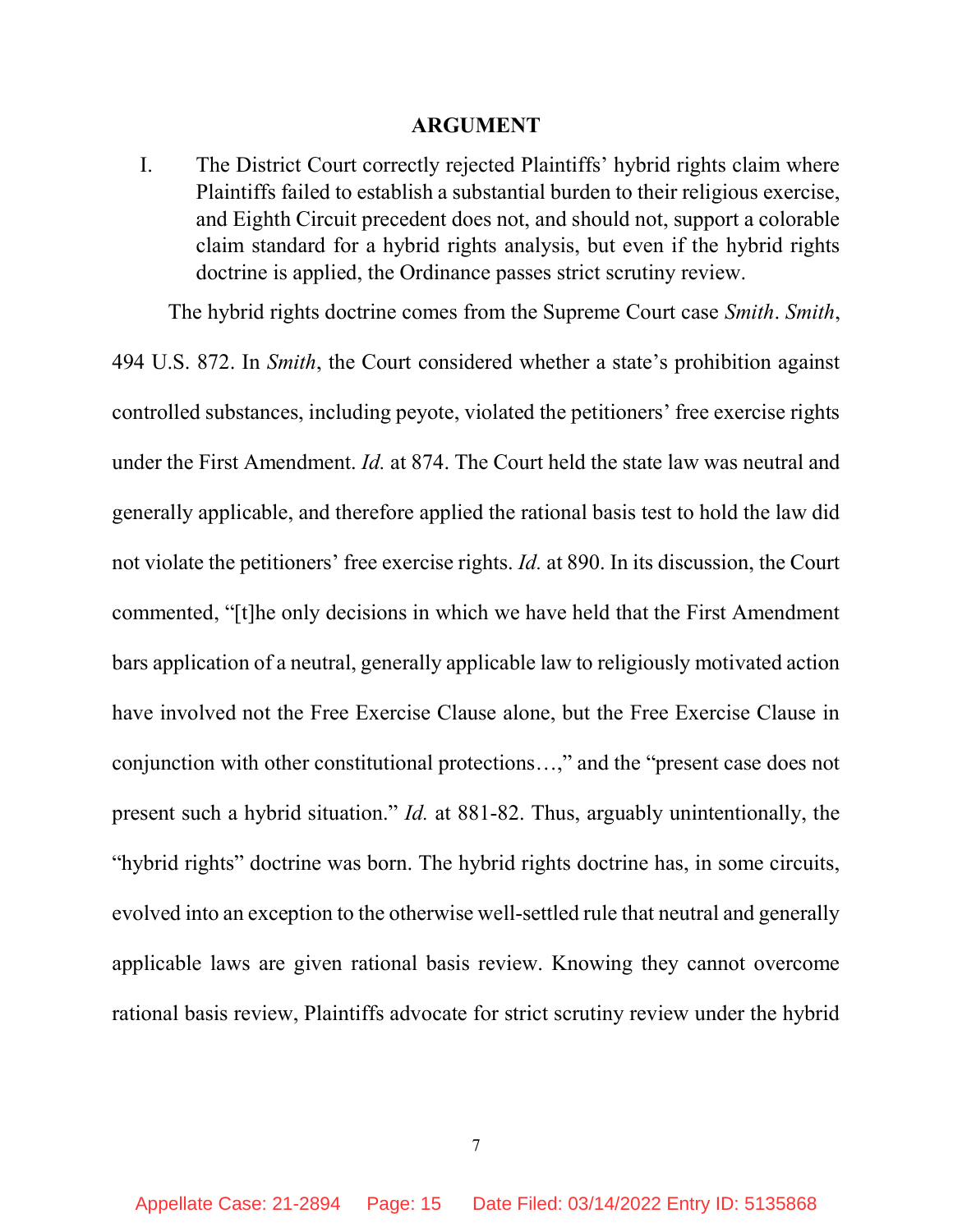rights doctrine. This Court should reject the hybrid rights doctrine under the facts of this case.

> A. Plaintiffs fail to show a substantial burden to their religious exercise, and therefore, the Ordinance does not trigger free exercise protection.

Under a hybrid rights analysis, Smith and subsequent caselaw establish there must be a substantial burden on religious exercise. Vineyard Christian Fellowship of Evanston, Inc. v. City of Evanston, 250 F. Supp. 2d 961, 985-86 (N.D. Ill. 2003) citing Church of the Lukumi Babalu Aye, Inc. v. City of Hialeah, 508 U.S. 520, 531 (1993); see also, Archdiocese of Wash. v. Wash. Metro. Area Transit Auth., 433 U.S. App. D.C. 278, 279-80, 877 F.3d 1066, 1067-68 (2017) (hybrid rights claim failed because no substantial burden to religious exercise); Parker v. Hurley, 514 F.3d 87, 98-99 (1st Cir. 2008) (same); Castle Hills First Baptist Church v. City of Castle Hills, No. SA-01-CA-1149-RF, 2004 U.S. Dist. LEXIS 4669, at \*64-66 (W.D. Tex. Mar. 17, 2004) (same).

The freedom to act, even when the action is in accord with one's religious convictions, is not totally free from legislative restrictions. Braunfeld v. Brown, 366 U.S. 599, 603 (1961). It is not enough that a legislative restriction burdens one's religious convictions; it must *substantially* burden them. Weir v. Nix, 114 F.3d 817, 820 (8th Cir. 1997). To constitute a "substantial burden," governmental action must "significantly inhibit or constrain conduct or expression that manifests some central tenet of a [person's] individual [religious] beliefs; must meaningfully curtail a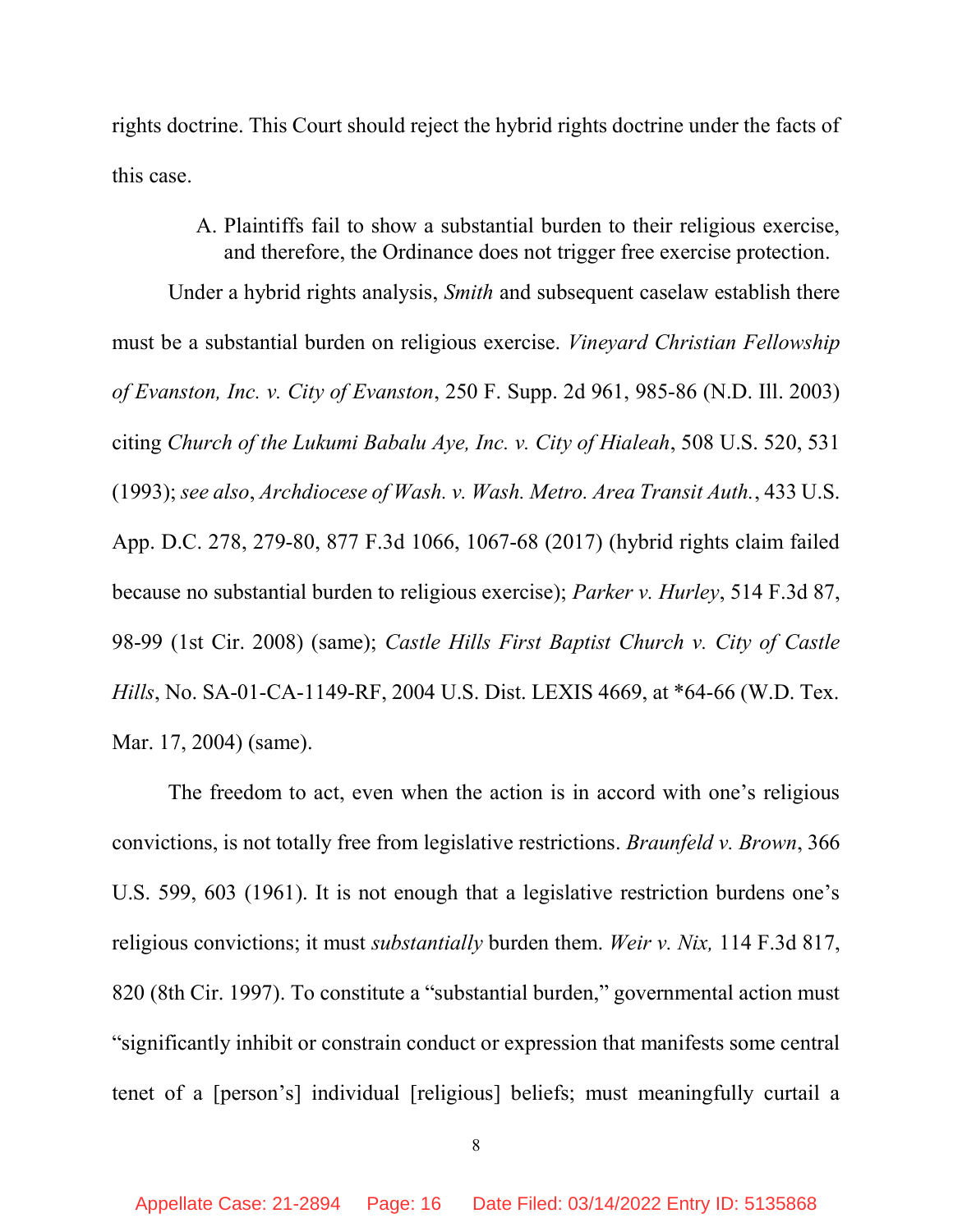[person's] ability to express adherence to his or her faith; or must deny a [person] reasonable opportunities to engage in those activities that are fundamental to a [person's] religion." *Id.* 

Generally, no substantial burden is imposed if the regulation merely makes the practice of a religious belief more expensive. See Braunfeld, 366 U.S. at 605 (holding that a law that "operates so as to make the practice of . . . religious beliefs more expensive" did not sufficiently burden plaintiffs under the Free Exercise Clause); Donovan v. Tony & Susan Alamo Found., 722 F.2d 397, 403 (8th Cir. 1983) (concluding that "legislation otherwise legitimate does not violate the Free Exercise Clause merely because financial detriment results"); Midrash Sephardi, Inc. v. Town of Surfside, 366 F.3d 1214, 1227 n.11 (11th Cir. 2004) (acknowledging that the economic reality of the marketplace does not constitute a substantial burden); Civil Liberties for Urban Believers v. City of Chicago, 342 F.3d 752, 762 (7th Cir. 2003) (requiring more expensive building guidelines did not impose a substantial burden on a church); Goodall by Goodall v. Stafford County Sch. Bd., 60 F.3d 168, 172 (4th Cir. 1995) (placing economic burden of purchasing speech services for a student attending a private school did not impose a substantial burden on plaintiffs).

Likewise, inconvenience or incidental logistical burdens do not constitute a substantial burden. See Aiello v. West, 207 F. Supp. 3d 886, 902 (W.D. Wis. 2016)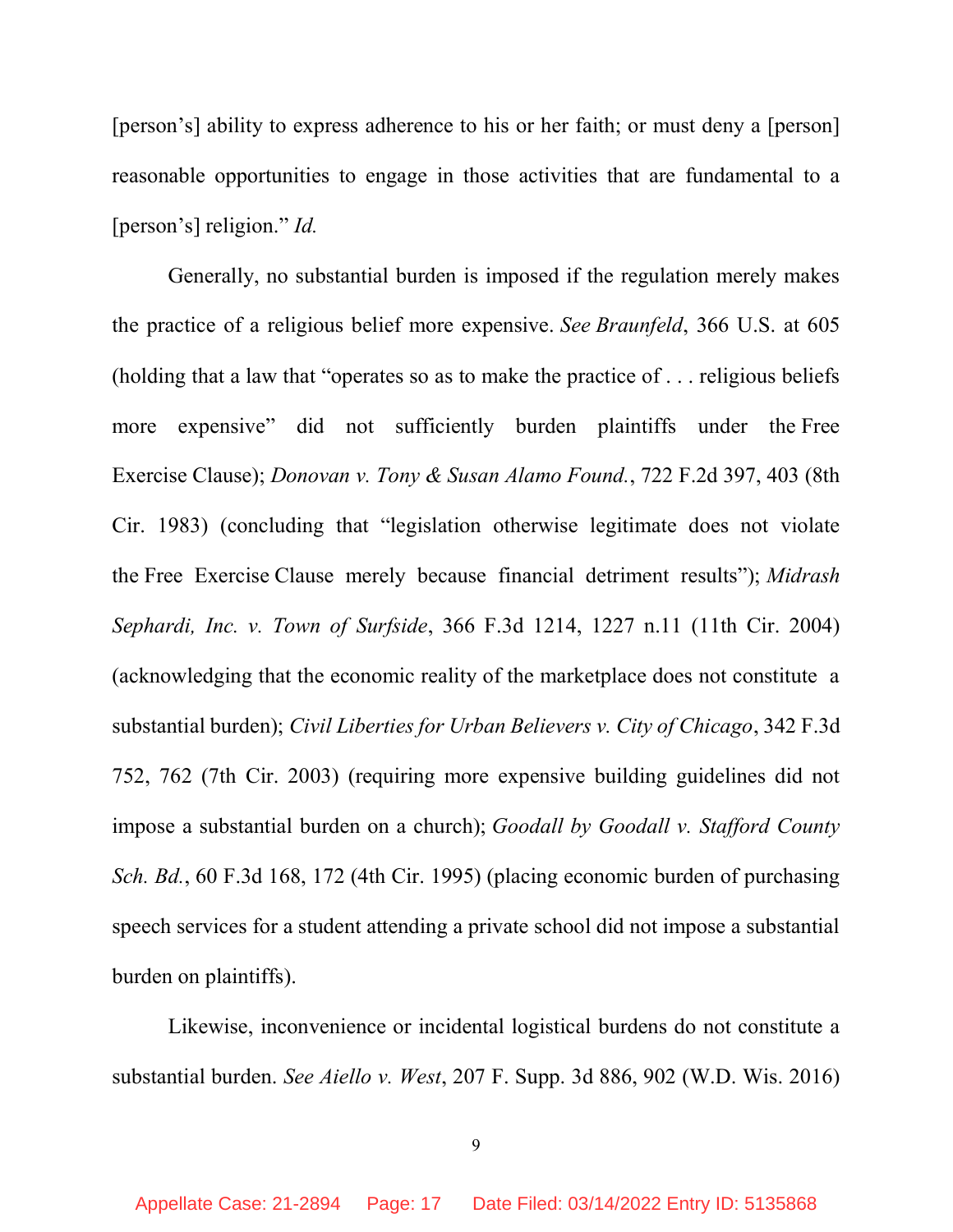("A mere preference or convenience is not the standard for assessing the existence of a substantial burden on religious beliefs."); Church v. City of St. Michael, 205 F. Supp. 3d 1014, 1042 (D. Minn. 2016) ("Although the ban may impose monetary and logistical burdens on the Church, it does not prevent the Church's members from worshipping or engaging in activities central to their religious beliefs.").

The District Court correctly held that Plaintiffs failed to show their religious beliefs were substantially burdened by the Ordinance. The Ordinance applies only to the distribution of particular types of foods – namely, potentially hazardous foods. (App. 82 R. Doc. 35, at 2). The Ordinance adopted the FDA's definition of potentially hazardous foods. (App. 81 R. Doc. 35, at 1). The Ordinance lists which foods are considered potentially hazardous, including "pastries filled with cream or synthetic cream, custards, and similar products, and salads or sandwiches containing MEAT, POULTRY, EGGS, or FISH." (App. 82 R. Doc. 35, at 2). The Ordinance does not prohibit the distribution of non-potentially hazardous foods or whole fruit. (App. 83 R. Doc. 35, at 3). The Ordinance is only triggered if a person wishes to distribute potentially hazardous foods to the public. (App. 83 R. Doc. 35, at 3).

It is undisputed that prohibiting Plaintiffs' distribution of potentially hazardous food without a permit does not significantly constrain any central tenant of Plaintiffs' religious beliefs, nor does it meaningfully curtail Plaintiffs' ability to express adherence to their faith, or deny them reasonable opportunities to engage in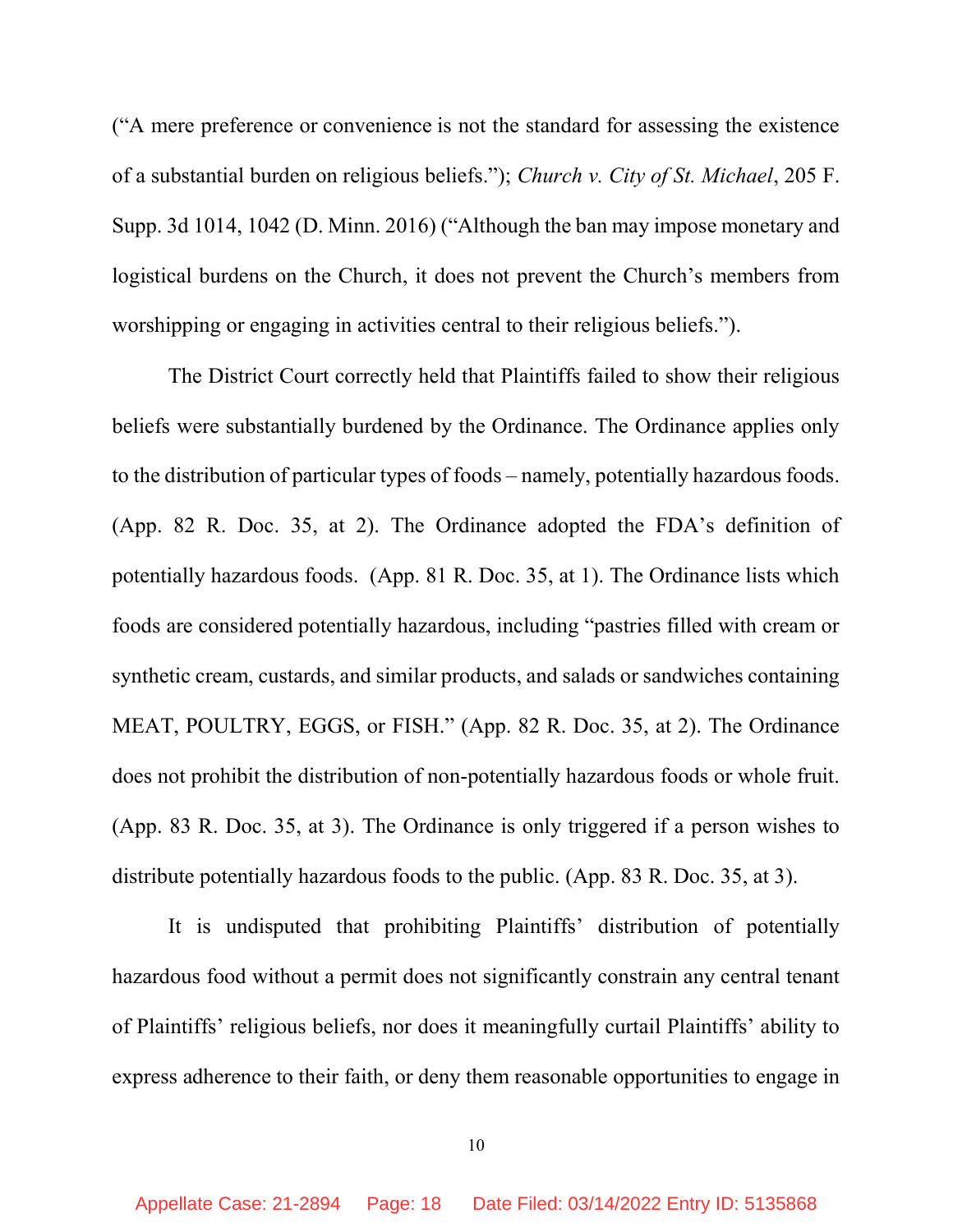those activities that are fundamental to their faith. It is not a central tenet of Plaintiffs' religious beliefs that they distribute potentially hazardous food to the homeless. (App. 85 R. Doc. 35, at 5). Plaintiffs admit that their religious beliefs do not mandate the distribution of any particular kind of food, whether bologna sandwiches or otherwise. (App. 85 R. Doc. 35, at 5). Plaintiffs could express adherence to their faith by distributing pre-packaged food items or whole fruit, which would not be subject to a permit. (App. 85 R. Doc. 35, at 5). Therefore, the Ordinance does not significantly constrain any central tenant of Plaintiffs' religious beliefs.

Prohibiting the distribution of potentially hazardous foods without a permit does not meaningfully curtail Plaintiffs' ability to express their faith. When pressed on this issue, Plaintiff Redlich acknowledged that adherence to his religious beliefs does not necessarily require the distribution of food to the homeless. (App. 85 R. Doc. 35, at 5). Instead, he testified that food is merely one of several methods he uses to minister to the homeless. (App. 85 R. Doc. 35, at 5). Other methods have included distributing religious tracts, and distributing blankets, coats, hats, and gloves in the winter. (App. 85 R. Doc. 35, at 5). According to Plaintiffs, their religion does not require ministering to the homeless by distributing food, therefore, City's ordinance requiring a permit to distribute merely a sub-set of food – namely, potentially hazardous foods – does not substantially burden Plaintiffs' religious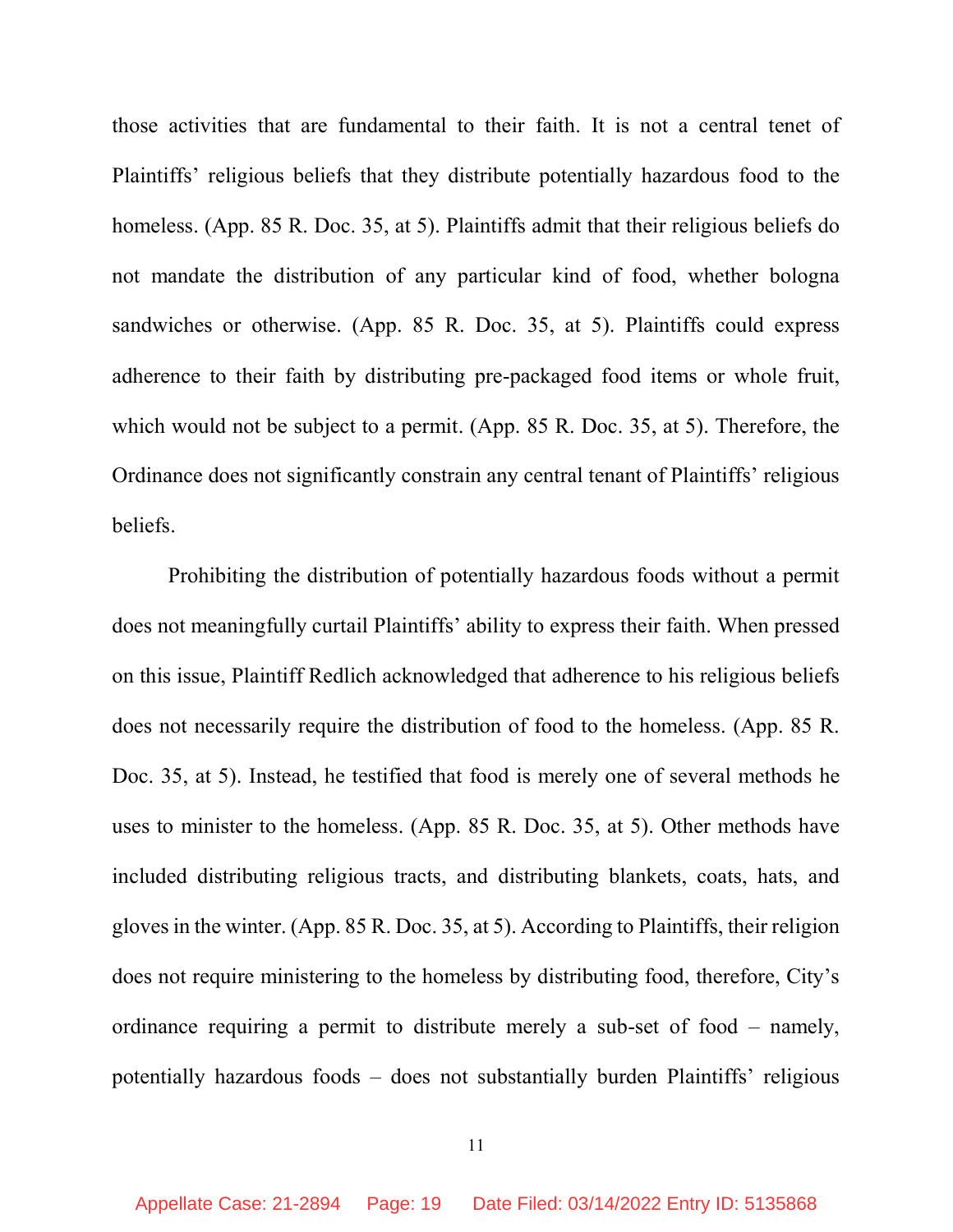beliefs. Because Plaintiffs can, and have, expressed adherence to their faith by ministering to the homeless with non-food items, City's permit requirement as to potentially hazardous foods is not a substantial burden to Plaintiffs' religious beliefs.

Only when faced with summary judgment did Plaintiffs allege, for the first time, that their religion required them to distribute food, and in particular, "nutritious" food. (App. 631-32 R. Doc. 44-1, at 1-2). However, it is well-established in the Eighth Circuit that an affidavit filed in opposition to a summary judgment motion that directly contradicts earlier deposition testimony is insufficient to create a genuine issue of material fact. Camfield Tires, Inc. v. Michelin Tire Corp., 719 F.2d 1361, 1362 (8th Cir. 1983); see also Popoalii v. Corr. Med. Servs., 512 F.3d 488, 498 (8th Cir. 2008). The rationale for this rule is that "[i]f testimony under oath . . . can be abandoned many months later by the filing of an affidavit, probably no cases would be appropriate for summary judgment." Popoalii, 512 F.3d at 498. A party should not be allowed to create issues of credibility by contradicting his own earlier testimony. Id. Because Plaintiffs' contradictory affidavits are submitted merely to contradict prior testimony, the District Court ultimately rejected Plaintiffs' newly-found religious requirements, and so should this Court. (App. 920-23 R. Doc. 57, at 20-23).

Prohibiting the distribution of potentially hazardous foods without a permit does not deny Plaintiffs reasonable opportunities to minister to the homeless.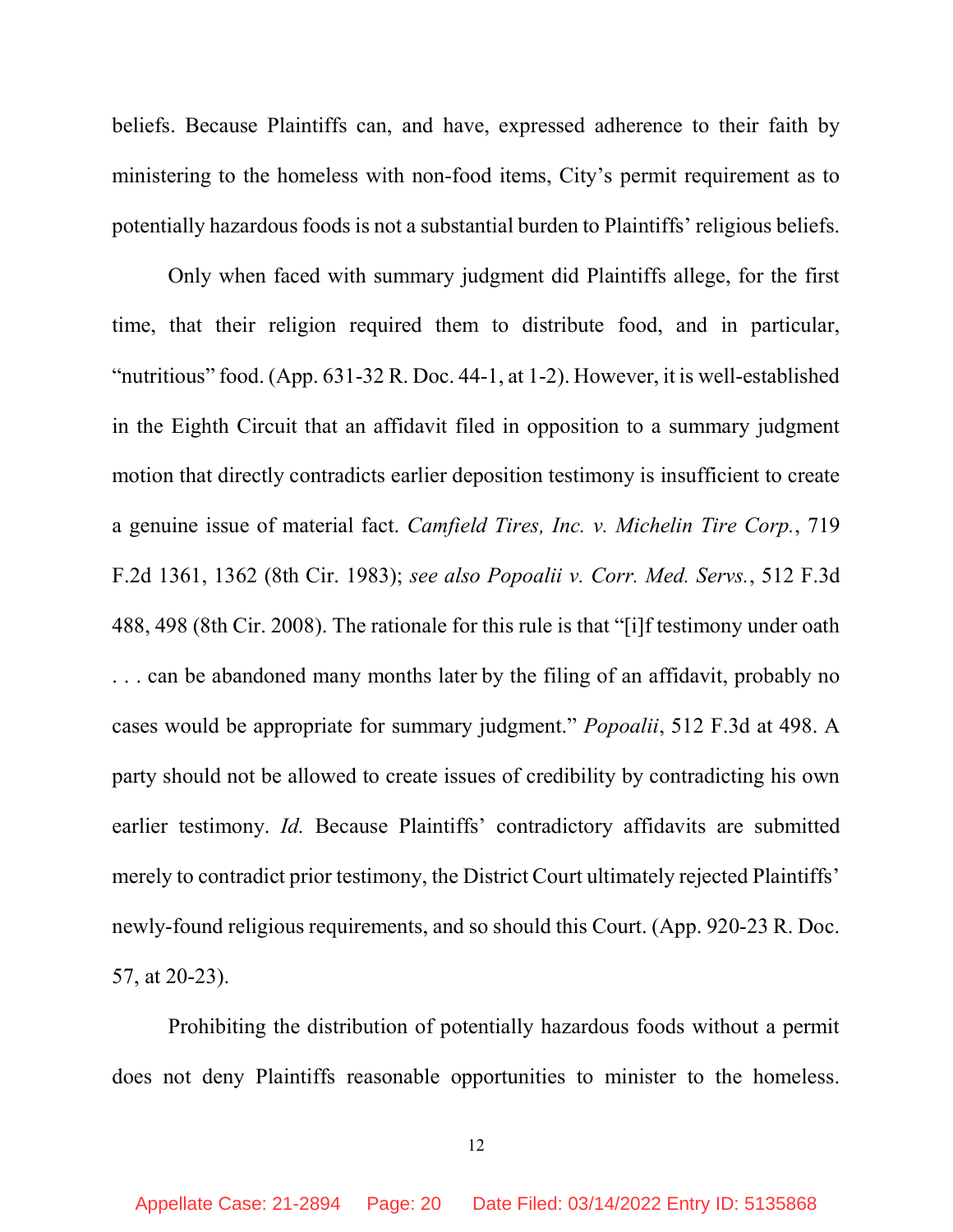Plaintiffs are not denied reasonable opportunities to minister to the homeless because, as discussed above, Plaintiffs are free to distribute non-food items and nonpotentially hazardous foods without triggering the Ordinance. Plaintiffs allege the Ordinance denies them reasonable opportunities to minister to the homeless because of fees associated with the permit. (App. Br. at 9-12). Notably, however, courts hold a regulation that merely makes the practice of a religious belief more expensive does not impose a substantial burden. See Braunfeld, 366 U.S. at 605 (holding that a law that "operates so as to make the practice of . . . religious beliefs more expensive" did not sufficiently burden plaintiffs under the Free Exercise Clause); see also, Donovan, 722 F.2d at 403 (concluding that "legislation otherwise legitimate does not violate the Free Exercise Clause merely because financial detriment results").

Additionally, Plaintiffs' argument as to expenses is undercut by Plaintiffs' employment and close association with New Life Evangelical Center ("NLEC"). Plaintiff Redlich is the Vice President of NLEC, which owns a building one block from where Plaintiffs were distributing bologna sandwiches on the day in question. (App. 85 R. Doc. 35, at 5). Plaintiff Ohnimus also works for NLEC. (App. 85 R. Doc. 35, at 5). Plaintiffs' job duties with NLEC include ministering to the homeless through homeless outreach, which includes the distribution of food to the homeless. (App. 86 R. Doc. 35, at 6). Plaintiffs typically perform such duties for NLEC on Monday, Wednesday, Thursday, Friday and Saturday evenings. (App. 86 R. Doc.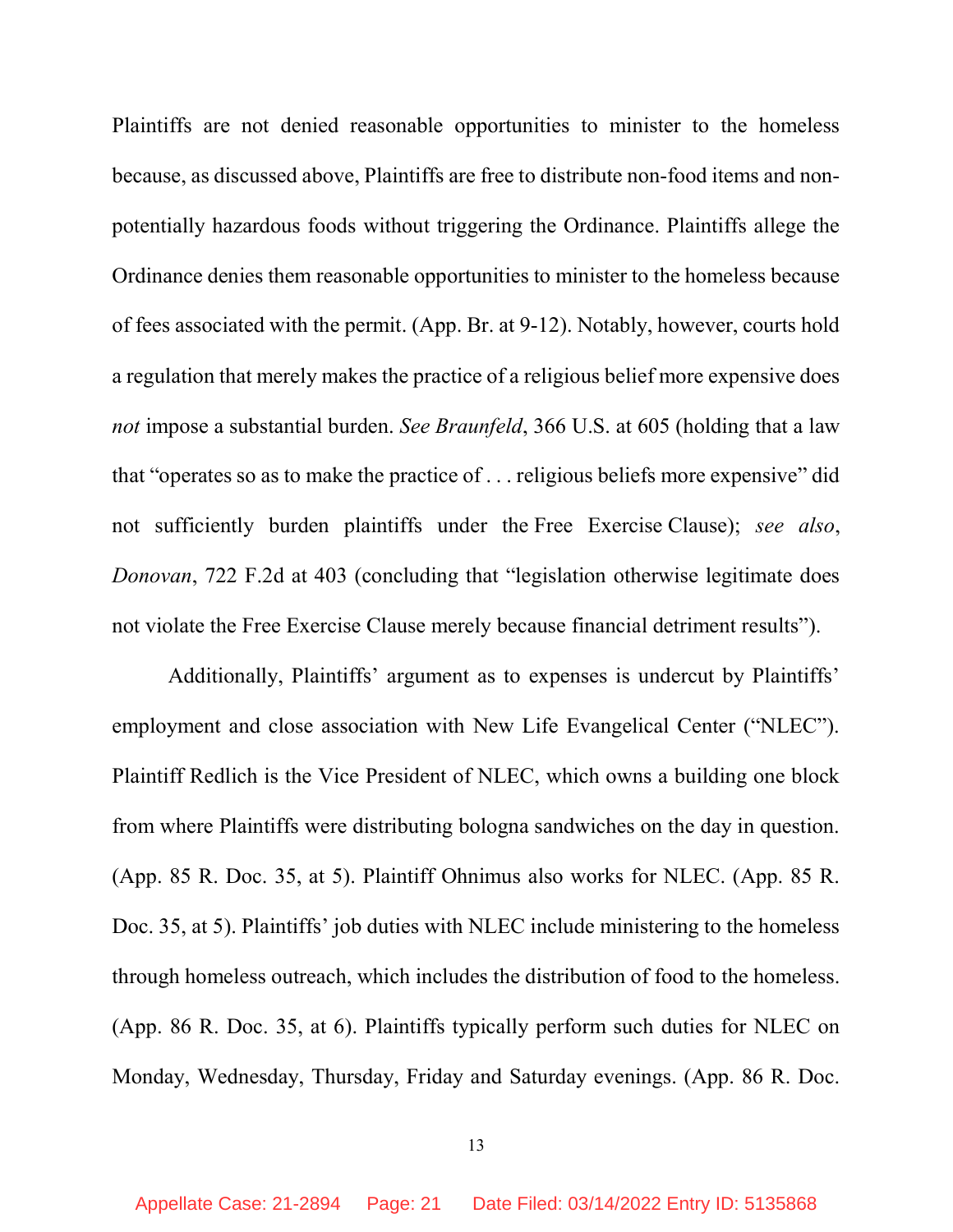35, at 6). During the week, they usually work from 9 a.m. to 5 or 5:30 p.m. (App. 86 R. Doc. 35, at 6). On the day in question – a Wednesday – Plaintiffs were distributing bologna sandwiches to the homeless around 5 p.m., while they were working for NLEC. (App. 86 R. Doc. 35, at 6). In a sworn statement to a federal court in July 2005, NLEC estimated its assets and real estate value at over forty to fifty million dollars. (App. 86 R. Doc. 35, at 6). Accordingly, Plaintiffs cannot convincingly claim that a small fee of twenty-five dollars acts to deprive them of reasonable opportunities to minister to the homeless. Finally, Plaintiff Redlich has applied for and received a temporary food permit for events associated with NLEC two or three times since 2000. (App. 86 R. Doc. 35, at 6). There was no suggestion at that time the Ordinance was a substantial burden on Plaintiff Redlich's religious beliefs, and there is no substantial burden now.

Plaintiffs other complaints with respect to mandatory equipment, attending a training course, and the fixed location requirement, are similarly unconvincing. Plaintiffs lament the Ordinance requires them to obtain certain mandatory equipment, such as three food-grade washtubs, a 5-gallon or larger container of portable water, a handwashing facility, and an "overhead cover" or shelter to be placed over the food preparation area. Plaintiffs have failed to show any plausible reason why maintaining such equipment is un-doable, and as such complain merely of incidental logistical burdens which do not qualify as substantial burdens to their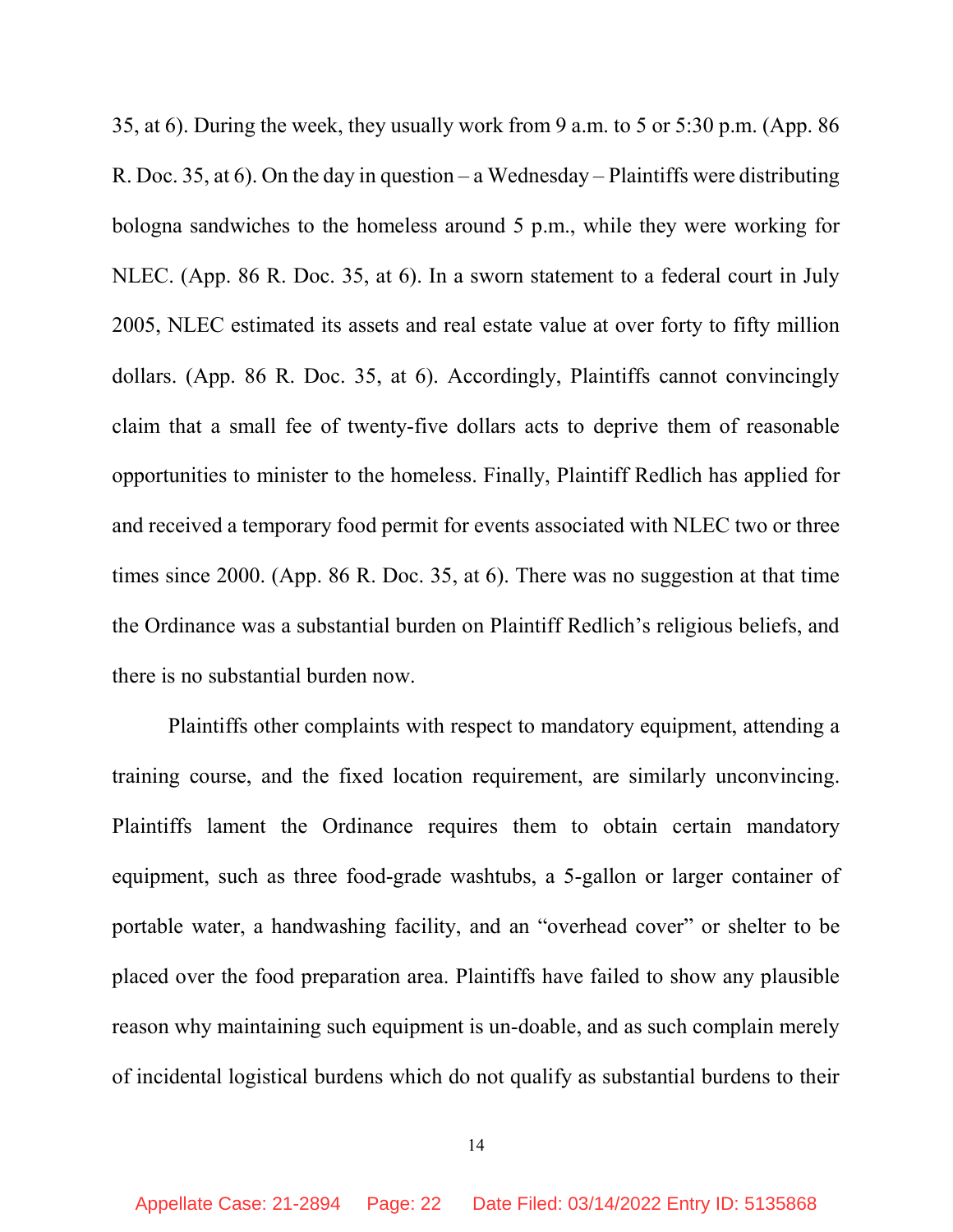religious exercise. See Aiello v. West and Church v. City of St. Michael, supra. Moreover, Plaintiffs' assertions that the required training course under the 2021 Amendment might be laborious is speculative, and speculative claims do not demonstrate a substantial burden to free exercise. Desimone v. Bartow, 355 F. App'x 44, 46 (7th Cir. 2009) (speculation does not constitute the sort of evidence necessary to establish a substantial burden). Finally, Plaintiffs protest that the Ordinance is "thoroughly incompatible with the way the [Plaintiffs] seek out homeless persons," but self-imposed burdens are not substantial under the free exercise analysis. See Andon, LLC v. City of Newport News, 813 F.3d 510, 515 (4th Cir. 2016) (explaining that burdens are not substantial if they are self-imposed); Grace United Methodist Church v. City of Cheyenne, 451 F.3d 643, 655 (10th Cir. 2006) (holding free exercise right does not permit the plaintiff to operate exactly as it pleases).

Because the Ordinance is not a substantial burden to Plaintiffs' sincerely held religious beliefs, Plaintiffs' rights under the free exercise clause – hybrid or not – are not triggered, and the District Court holding should be affirmed.

- B. Even if Plaintiffs established a substantial burden to their religious beliefs, Plaintiffs claims fail to warrant heightened scrutiny under the hybrid rights doctrine.
	- 1. Circuits are split over the validity of the hybrid rights doctrine, and are fractured as to what standard triggers its protection.

Circuits are split over the validity of the hybrid rights doctrine. Workman v. Mingo Cnty. Bd. of Educ., 419 F. App'x 348, 353 (4th Cir.), cert. denied, 132 S. Ct.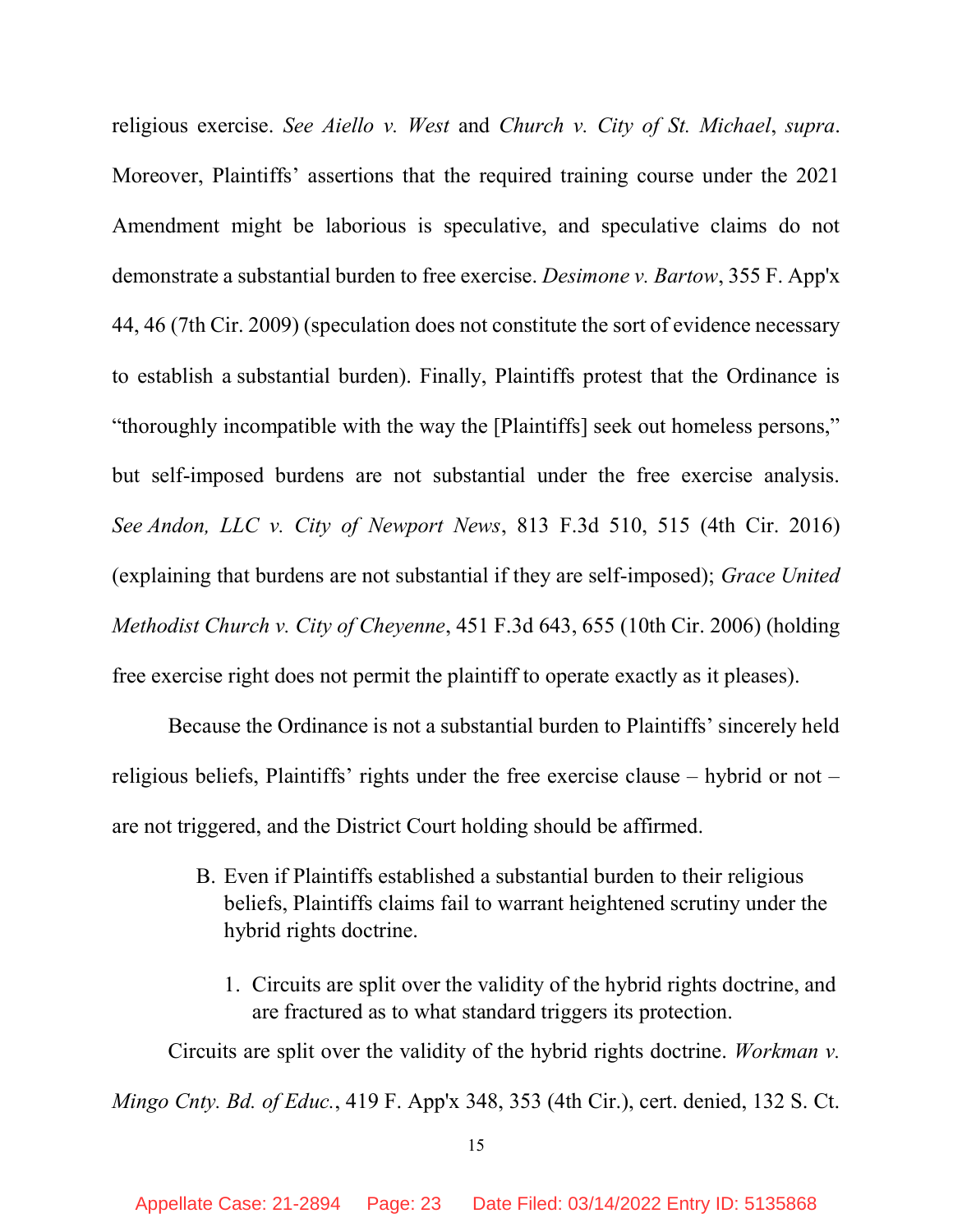590 (2011). There are generally four approaches to the doctrine: (a) the "refusal-torecognize" approach, (b) the "independently-viable-claim" approach, (c) the "colorable-claim" approach, and (d) the "open recognition" approach. Comment: Addressing the Hybrid-Rights Exception: How the ColorablePlus Approach Can Revive the Free Exercise Clause, 63 Case W. Res. 257, 265 (Fall 2012).

The Eighth Circuit falls into the "open recognition" approach. Unlike the Second, Third, and Sixth Circuits, the Eighth Circuit has recognized the hybrid rights doctrine. Telescope Media Grp. v. Lucero, 936 F.3d 740, 759-60 (8th Cir. 2019). Additionally, the Eighth Circuit has held that when the doctrine applies, strict scrutiny review is appropriate. Id. But the Eighth Circuit has yet to discuss what standard triggers the doctrine's protection – i.e., whether a colorable claim standard, an independently-viable-claim standard, or something else entirely. In fact, to date, only four Eighth Circuit cases have substantively discussed the hybrid rights doctrine. B.W.C. v. Williams, 990 F.3d 614 (8th Cir. 2021); Telescope Media Grp., 936 F.3d 740; Olsen v. Mukasey, 541 F.3d 827 (8th Cir. 2008); and Cornerstone Bible Church v. Hastings, 948 F.2d 464 (8th Cir. 1991).

In Telescope Media Grp. v. Lucero and Cornerstone Bible Church v. Hastings, this Court applied the hybrid rights doctrine, or instructed the lower court to consider it, after the Court found the plaintiffs had an independently viable First Amendment claim separate from the hybrid Free Exercise claim. 936 F.3d at 759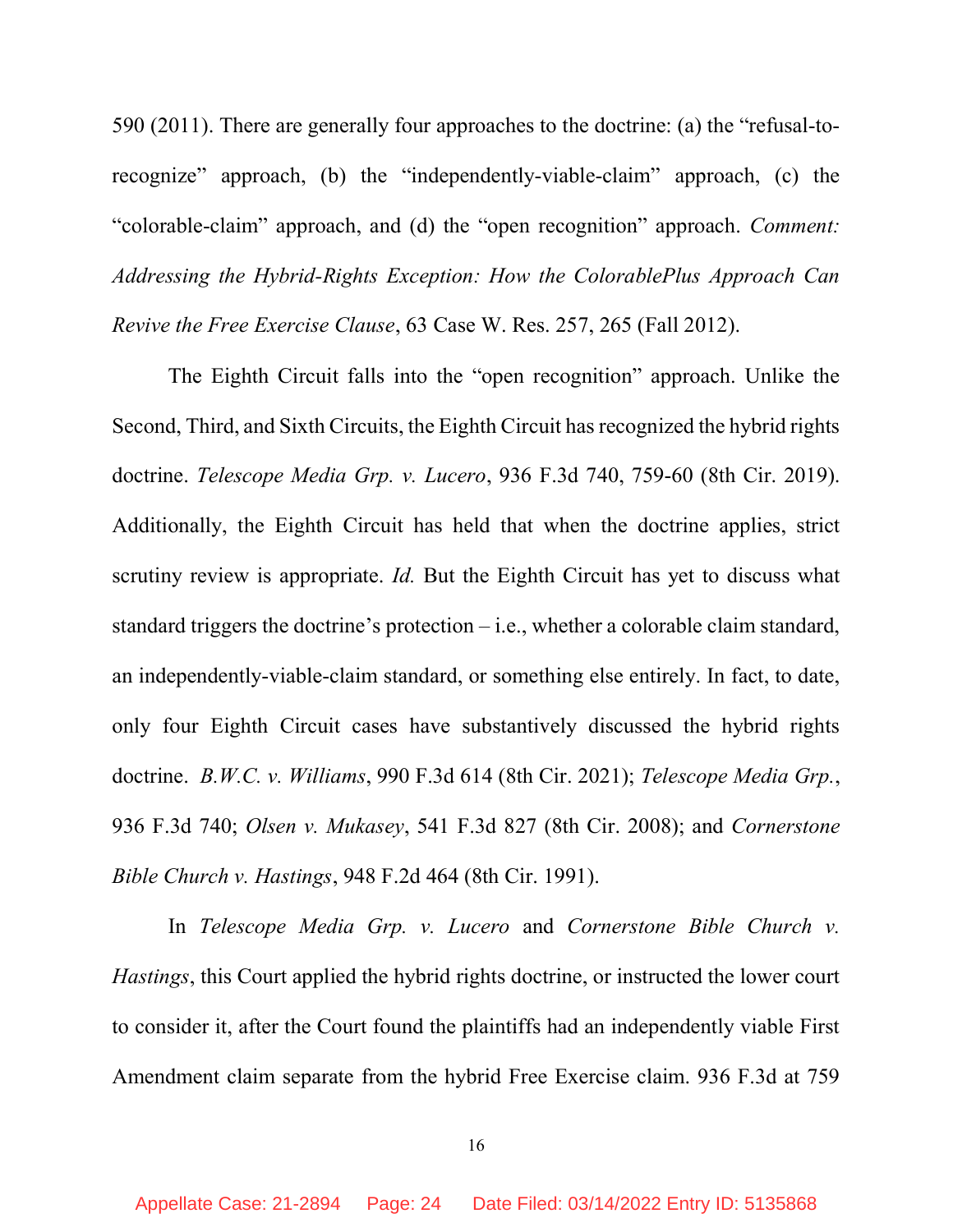(finding independently viable free speech claim); 948 F.2d at 473 (8th Cir. 1991) (same). And in  $B.W.C.$  v. *Williams*, this Court refused to apply the hybrid rights doctrine where each of the plaintiff's claims failed on its own. 990 F.3d at 622. Taken together, Eighth Circuit precedent requires that at least one of the two hybrid claims be independently viable for the hybrid rights doctrine to apply. As the District Court noted, that is not the case here. (App. 941 R. Doc. 57, at 41).

Plaintiffs admit they cannot succeed on a standalone free exercise claim. (App. Br. at 21). And, as discussed below, they cannot show a violation of their free expression rights. See Point II. Thus, under the Eighth Circuit approach, they have failed to establish that the hybrid rights doctrine applies here. See also, Wieland  $v$ . United States HHS, No. 4:13-cv-01577-JCH, 2016 U.S. Dist. LEXIS 2165, at \*5 n.2 (E.D. Mo. Jan. 8, 2016) ("Because the Court finds that Plaintiffs have also failed to state claims under the Due Process and Free Speech Clauses, the Court rejects their hybrid-rights theory."); *Boone v. Boozman*, 217 F. Supp. 2d 938, 955 (E.D. Ark. 2002) (plaintiff cannot proceed under a hybrid rights theory by combining her free exercise right with a constitutional right that is not implicated under the facts of the case).

Plaintiffs' claims fail similarly under other hybrid rights approaches. In contrast to the Eighth Circuit, the Second, Third, and Sixth Circuits refuse to recognize the hybrid rights doctrine because it is merely dicta, completely illogical,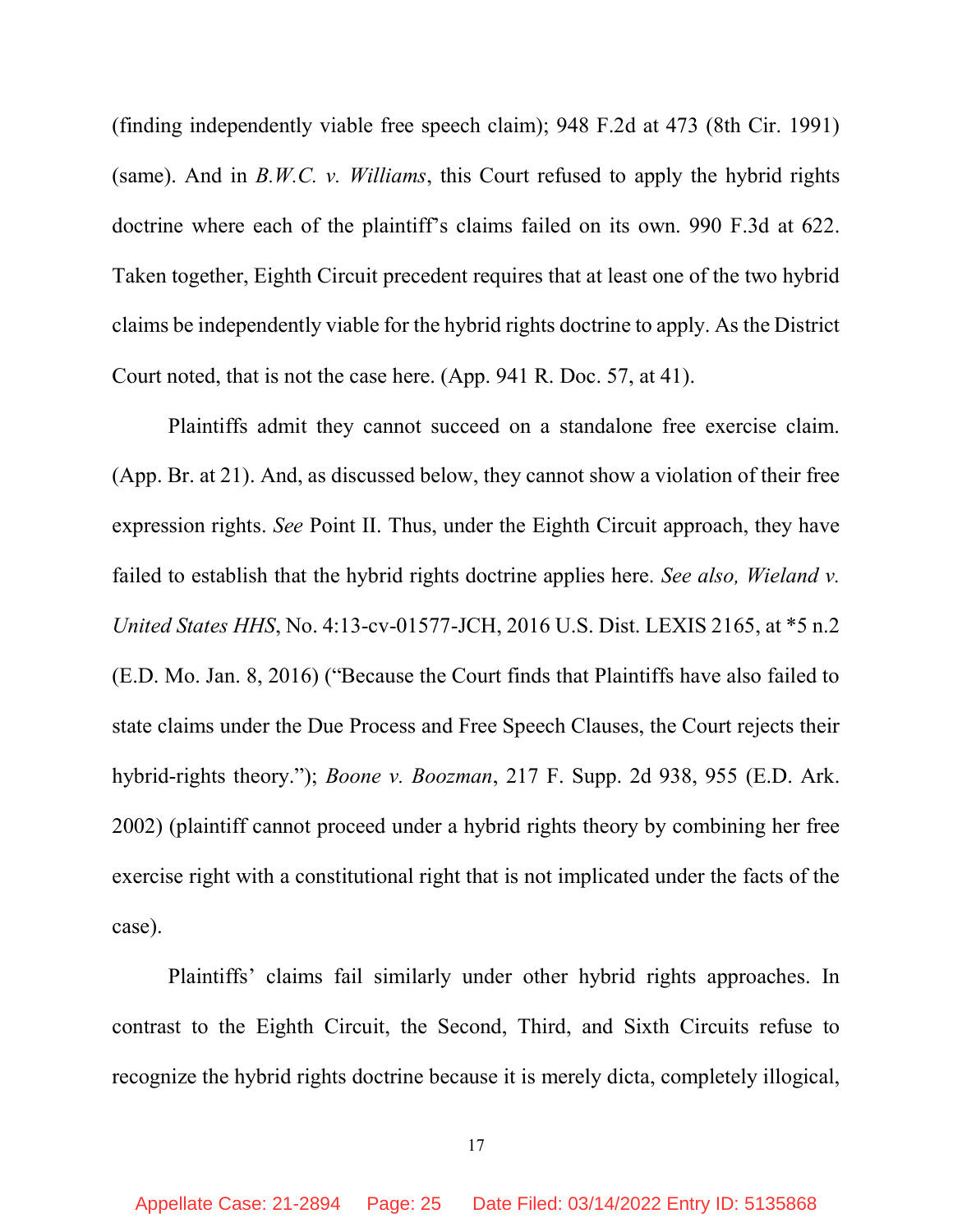and/or needs further direction from the Supreme Court. Knight v. Conn. Dep't of Pub. Health, 275 F.3d 156, 167 (2d Cir. 2001) (interpreting Smith hybrid-rights language as dicta); Combs v. Homer-Ctr. Sch. Dist., 540 F.3d 231, 246-47 (3d Cir. 2008) (refusing to apply an undefined hybrid-rights doctrine without further Supreme Court direction); Kissinger v. Bd. of Trs. of Ohio State Univ., 5 F.3d 177, 180 (6th Cir. 1993) (describing hybrid rights doctrine as "completely illogical" and declining to recognize it until Supreme Court expressly does so itself); see also, Erwin Chemerinsky, Constitutional Law: Principles and Policies § 12.3.2.3 at 1215-16 (2d ed. 2002) (calling doctrine's contours "unclear"). Under this approach, Plaintiffs' hybrid rights claim would obviously fail as no such claim is recognized.

Along the same lines as the Eighth Circuit's approach, the DC Circuit applies the independently-viable-claim approach. See Archdiocese of Wash., 437 U.S. App. D.C. 461, 897 F.3d 314. In Archdiocese, for example, a religious institution challenged an interstate transit authority's guideline prohibiting religious advertisements, alleging the guideline violated the Free Speech Clause and Free Exercise Clause. Id. at 318. Finding the plaintiff's free speech and free exercise claims unlikely to succeed, the court held their hybrid rights claim fared no better because "it requires independently viable free speech and free exercise claims, and 'in law as in mathematics zero plus zero equals zero.'" Id. at 331; see also, Henderson v. Kennedy, 346 U.S. App. D.C. 308, 253 F.3d 12, 19 (2001) (rejecting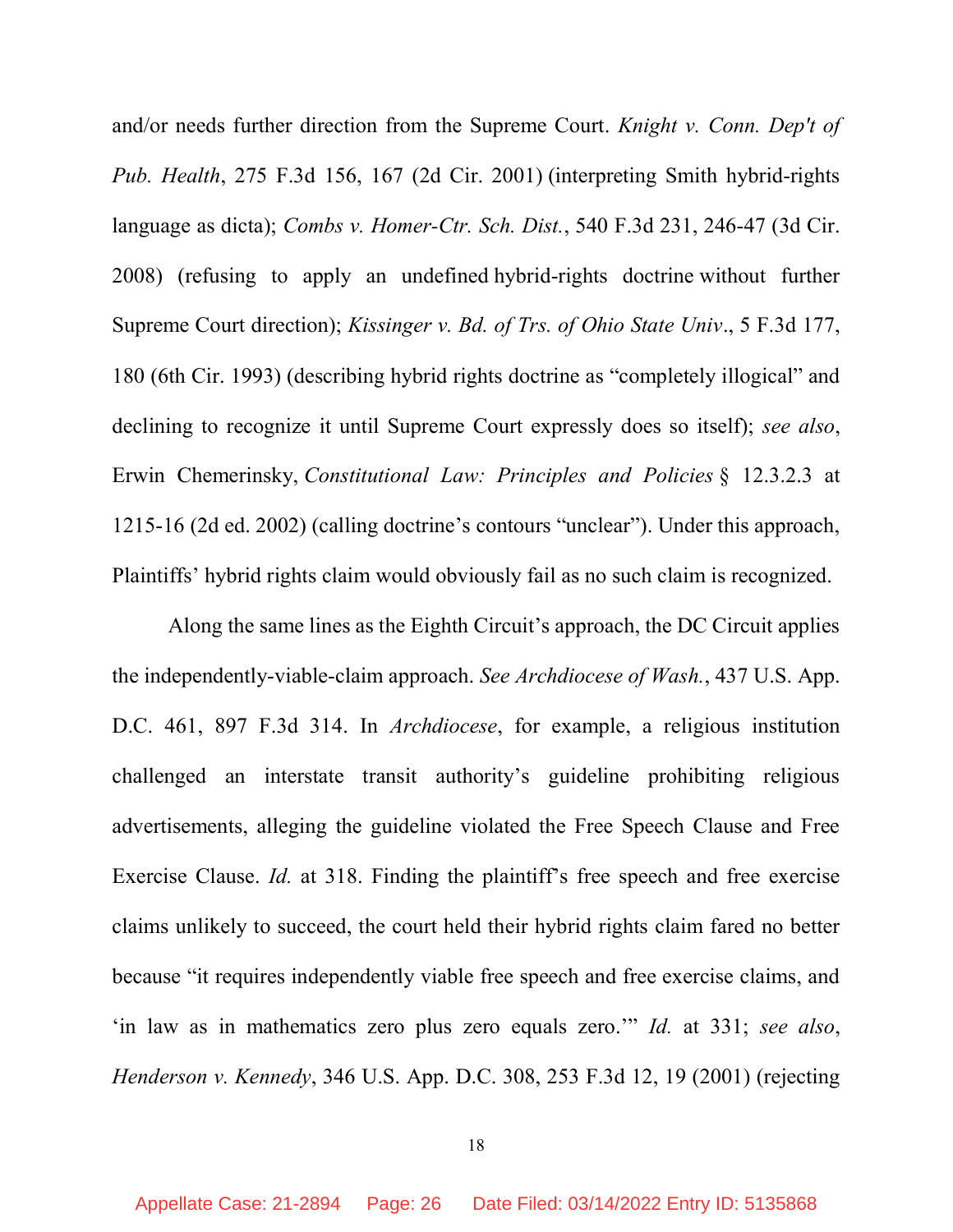argument that the combination of two untenable constitutional claims equals a tenable one under the hybrid rights doctrine). Under this approach, as with the Eighth Circuit's approach, Plaintiffs claim fails as they cannot establish any independently viable First Amendment claim.

Plaintiffs advocate that this Court adopt the colorable claim approach from the Tenth Circuit.<sup>2</sup> Axson-Flynn v. Johnson, 356 F.3d 1277, 1297 (10th Cir. 2004) (the hybrid-rights claimant must show that the companion constitutional claim is "colorable."). In adopting the colorable claim approach, the Tenth Circuit cautioned that "colorable" is not synonymous with non-frivolous, as the "adoption of a 'nonfrivolous' standard would open the floodgates for hybrid-rights claims." Id. at 1295. Instead, a "colorable" claim is where the plaintiff establishes a "fair probability, or a likelihood" of success on a companion claim. Id. Plaintiffs admit they cannot establish a standalone free exercise claim, (App. Br. at 21), and, as discussed below,

<sup>&</sup>lt;sup>2</sup> Contrary to Plaintiffs' assertions, the Fifth and Ninth Circuits do not apply the colorable claim approach. Other than a footnote mentioning a "colorable claim" in a case where the Fifth Circuit refused to apply the hybrid rights doctrine, Plaintiffs fail to demonstrate the Fifth Circuit adopted the colorable claim approach. See Univ. Interscholastic League, 563 F.3d 127, 136 n.8 (5th Cir. 2009). Moreover, the Ninth Circuit in Parents for Privacy v. Barr, recently found there is no binding Ninth Circuit authority deciding the issue of whether the hybrid rights exception exists and requires strict scrutiny. 949 F.3d 1210, 1237 (9th Cir. 2020) (noting that Miller v. Reed, 176 F.3d 1202 (9th Cir. 1999) should not be given any weight for the suggestion the hybrid rights exception has been established in the Ninth Circuit).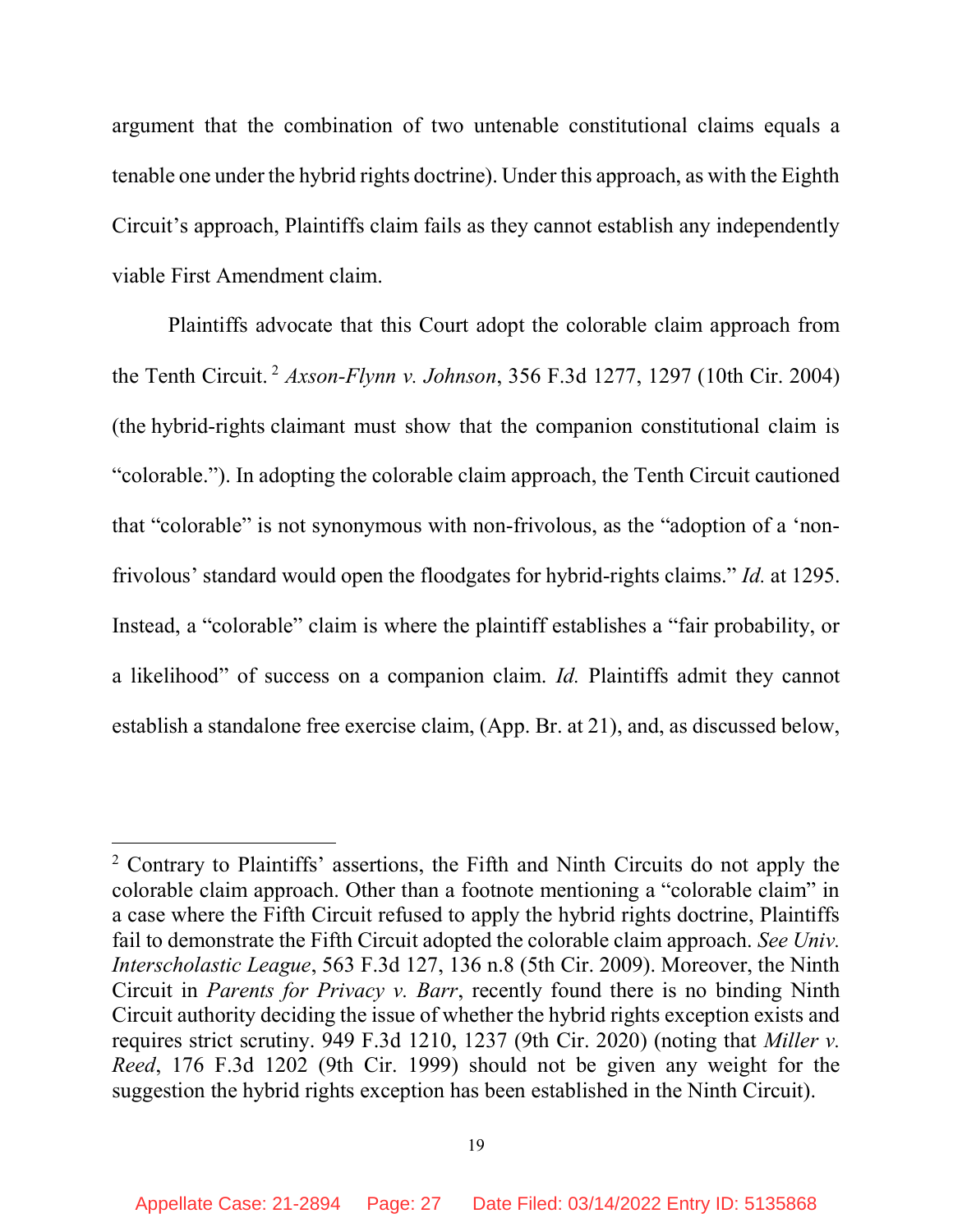they fail to establish a likelihood of success on their free expression claim, and thus, even under the approach for which they advocate, their hybrid rights claim fails.<sup>3</sup>

 Irrespective of the approach applied, Plaintiffs hybrid rights claim fails as they have failed to establish an independently viable or colorable first amendment claim, and so, judgment for City should be affirmed on Plaintiffs' hybrid rights claim.

> 2. If this Court does not apply the hybrid rights analysis, the Ordinance is reviewed under the rational basis test, and the Ordinance passes rational basis review.

It is well-established that "a law that is neutral and of general applicability need not be justified by a compelling governmental interest even if the law has the incidental effect of burdening a particular religious practice." Lukumi, 508 U.S. 520 at 531. Instead, neutral and generally applicable laws are entitled to rational basis review. Smith, 494 U.S. at 879.

<sup>&</sup>lt;sup>3</sup> As for the remaining Circuits, the First Circuit applies an "open recognition" approach wherein the court gives the two rights at issue interdependent consideration in that the "two sets of interests inform one another." Parker, 514 F.3d at 98-99. Noting the doctrine's circuit split and controversy, the Fourth Circuit has not adopted an approach. Workman, 419 F. App'x at 353. The Seventh Circuit has aligned itself with the Ninth Circuit in largely avoiding the issue, but has noted "a plaintiff does" not allege a hybrid rights claim entitled to strict scrutiny analysis merely by combining a free exercise claim with an utterly meritless claim of the violation of another alleged fundamental right." Civil Liberties for Urban Believers v. City of Chi., 342 F.3d 752, 764-65 (7th Cir. 2003). The Eleventh Circuit, in attempts "to do the best [they] can with the hybrid rights doctrine," acknowledges the doctrine, but limits the hybrid rights analysis to the hybrid claims specifically recognized in Smith. Henderson v. McMurray, 987 F.3d 997, 1006 (11th Cir. 2021).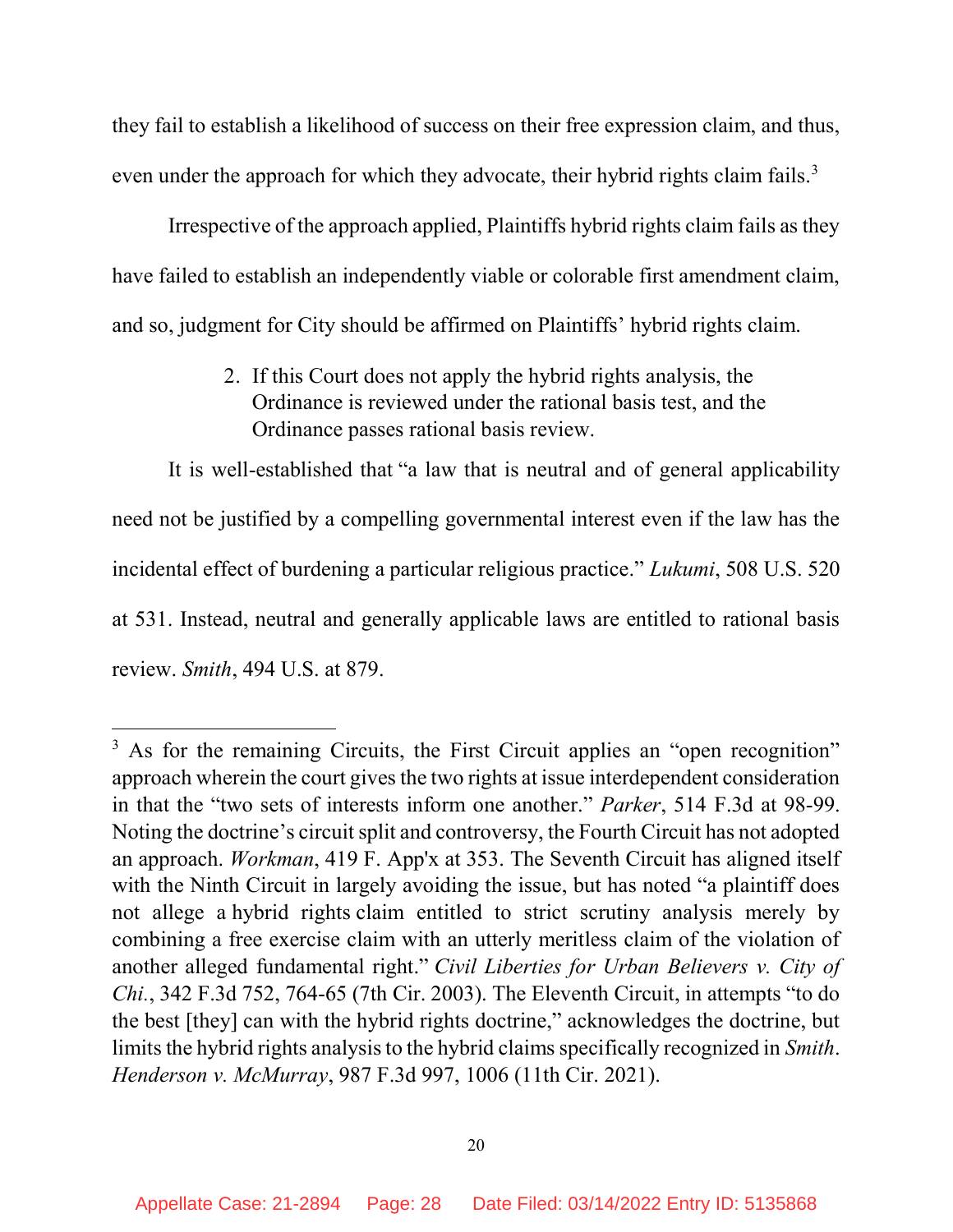The Ordinance is neutral and generally applicable. If the objective of a law is to infringe upon or restrict practices because of their religious motivation, the law is not neutral. Lukumi, 508 U.S. at 533. Here, the objective of the Ordinance is to protect public health and safety by preventing foodborne illness, and so the Ordinance is neutral. (App. 82 R. Doc. 35, at 2). On appeal, Plaintiffs do not argue otherwise.

The law of general applicability is a principle which emphasizes that "government, in pursuit of legitimate interests, cannot in a selective manner impose burdens only on conduct motivated by religious belief." Id. at 543. The Ordinance is generally applicable in that it applies to all people who distribute potentially hazardous foods to the public. (App. 83 R. Doc. 35, at 3). Plaintiffs argue the law is not generally applicable because the Ordinance does not apply to those distributing potentially hazardous foods at potlucks, BBQs, or tailgating events. And while Plaintiffs are correct that the Ordinance does not apply to potlucks, BBQs, house dinner parties, and/or tailgating parties, if those events are shared amongst family, friends, and acquaintances in private spaces, the Ordinance would apply if such events were open to the public. (App. 83 R. Doc. 35, at 3). Even still, Plaintiffs cannot and will not be able to produce evidence that the Ordinance burdens conduct motivated by religious belief in a selective manner. Because the Ordinance is neutral and generally applicable, the Ordinance requires rational basis review.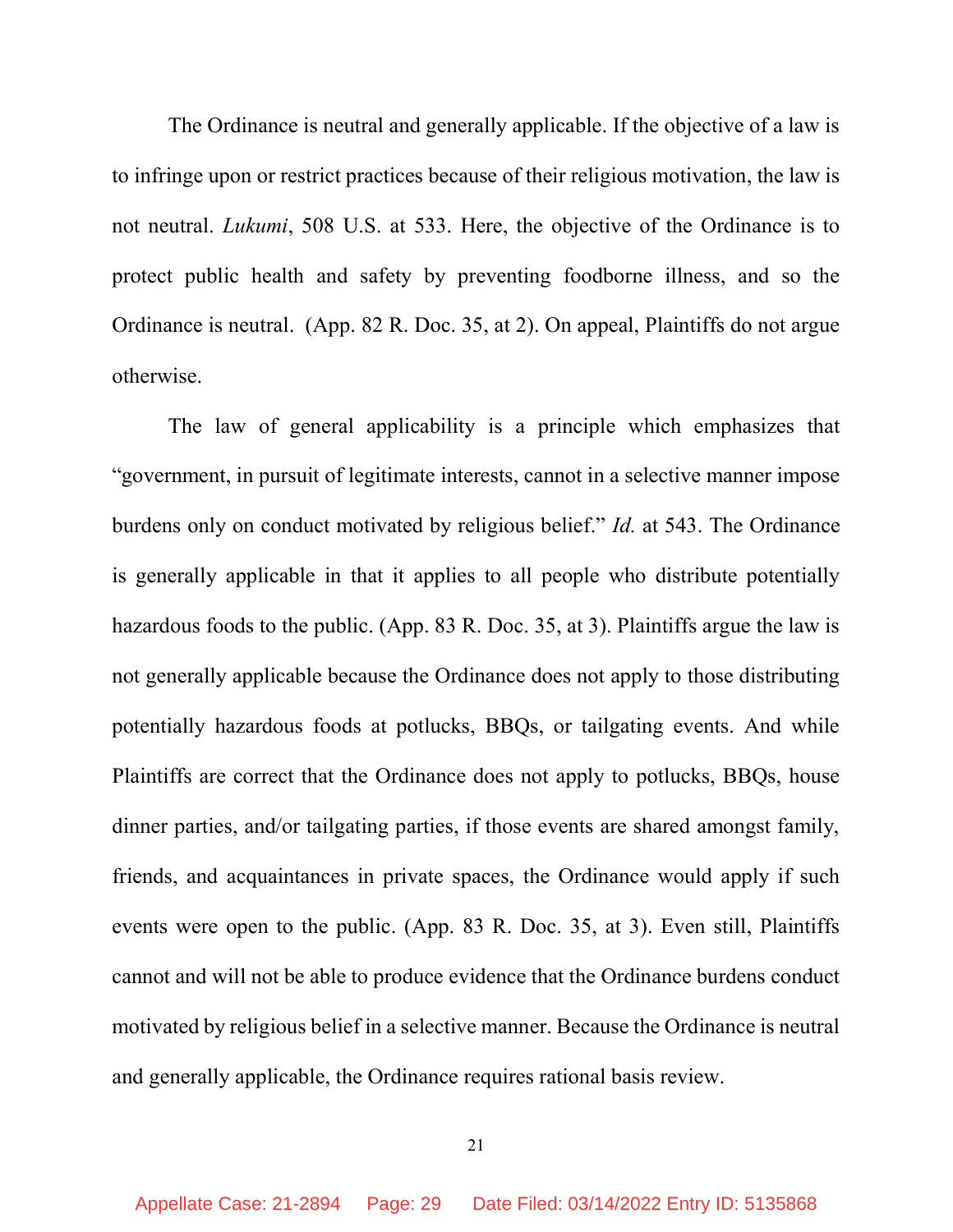Under the rational basis test, courts will uphold a governmental policy or law if it "bears a rational relation to a legitimate government objective." Barket, Levy & Fine v. St. Louis Thermal Energy Corp., 21 F.3d 237, 240 (8th Cir. 1994) (citing Kadrmas v. Dickinson Pub. Sch., 487 U.S. 450, 461-62 (1988)). Under rational basis review, the Ordinance carries a "strong presumption of validity" and the City is given "wide latitude" to enact social and economic policies if there is any reasonably conceivable state of facts that could provide a rational basis for the enactment's classifications. See City of Cleburne v. Cleburne Living Ctr., 473 U.S. 432, 440 (1985); *Fcc v. Beach Commc'ns*, 508 U.S. 307, 313 (1993). Legislative choices are not subject to courtroom fact finding and may be based on rational speculation unsupported by evidence or empirical data. Heller v. Doe, 509 U.S. 312, 320 (1993). Courts are compelled under rational basis review to accept a legislature's generalizations even when there is an imperfect fit between means and ends. Id.

City's Ordinance exists for the benefit of public health and safety by preventing foodborne illness caused by the distribution of potentially hazardous foods, and the ordinance is rationally related to that objective. The purpose of the Ordinance is to promote public health and safety by protecting the public from foodborne illness. (App. 82 R. Doc. 35, at 2). As outlined by the FDA, potentially hazardous foods are those foods that "require time/temperature control for safety to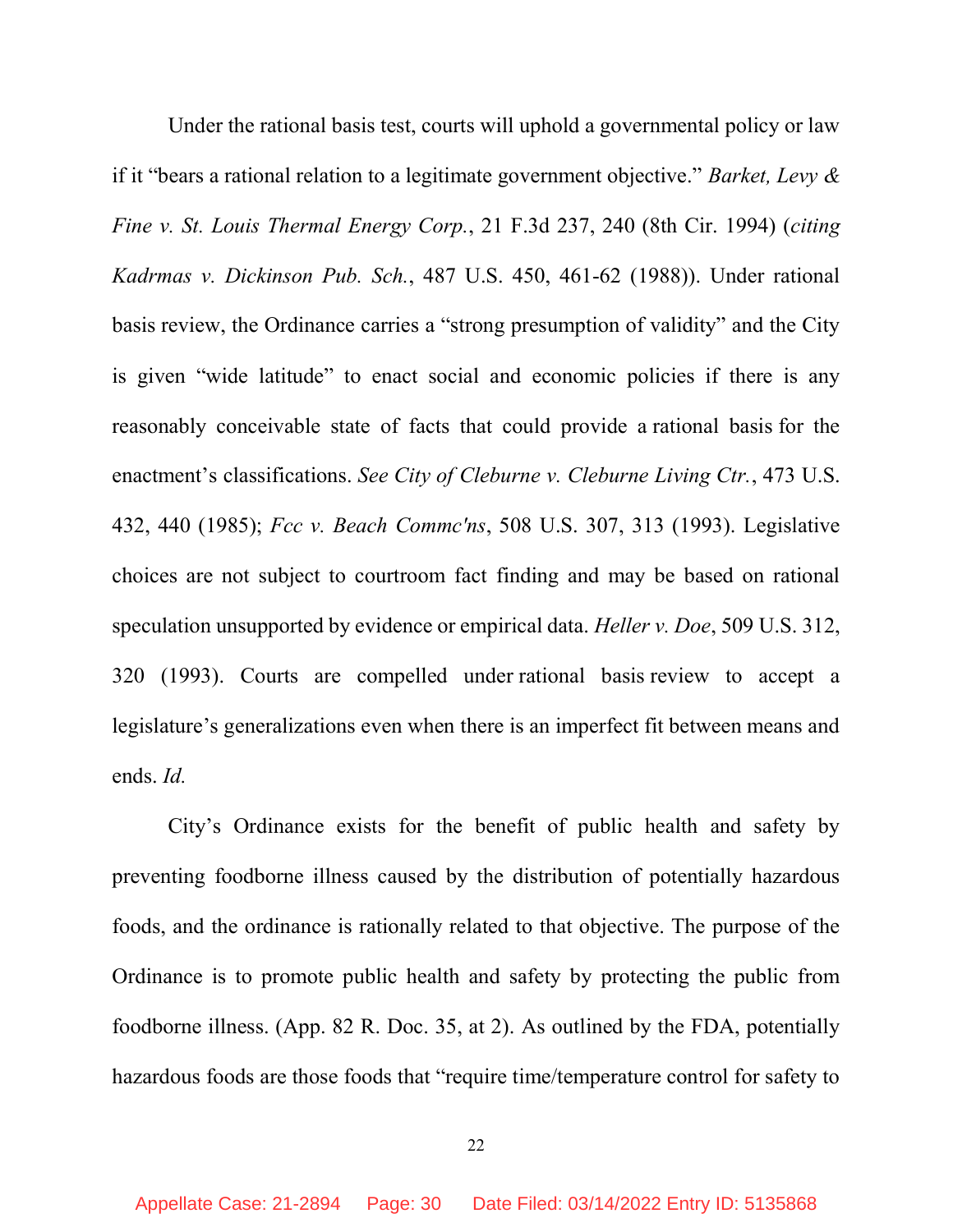limit pathogenic microorganism growth or toxin formation." (App. 82 R. Doc. 35, at 2). Food contaminated by pathogenic microorganism growth and toxin formation causes foodborne illness. (App. 82 R. Doc. 35, at 2). In order to prevent foodborne illness, the Ordinance requires those who are distributing potentially hazardous foods, whether or not for cost, to obtain a temporary food permit so that one of City's health officials may inspect the food and its handling on site to ensure the food is safe for public consumption. (App. 83 R. Doc. 35, at 3). Because the Ordinance is rationally related to the legitimate government objective of public health and safety, the Ordinance survives rational basis review, and judgment should be entered for City on Plaintiffs' Free Exercise claim.

This case is similar to Gallagher v. City of Clayton, 699 F.3d 1013 (8th Cir. 2012). In that case, the city passed an ordinance prohibiting outdoor smoking on certain public property for the benefit of public health and safety. Id. at 1015. The plaintiff brought claims against the city, claiming, amongst other things, violations to his First Amendment rights. Id. The Court reviewed the case using the rational basis standard. Id. at 1019. The Court upheld the ordinance because the city could reasonably believe that there is "no risk-free level of exposure to second-hand smoke," and thus, the ordinance was rationally related to the city's legitimate objective of public health and safety. Id. at 1019-20. Here, the legitimate objective of City's Ordinance is public health and safety in the form of preventing foodborne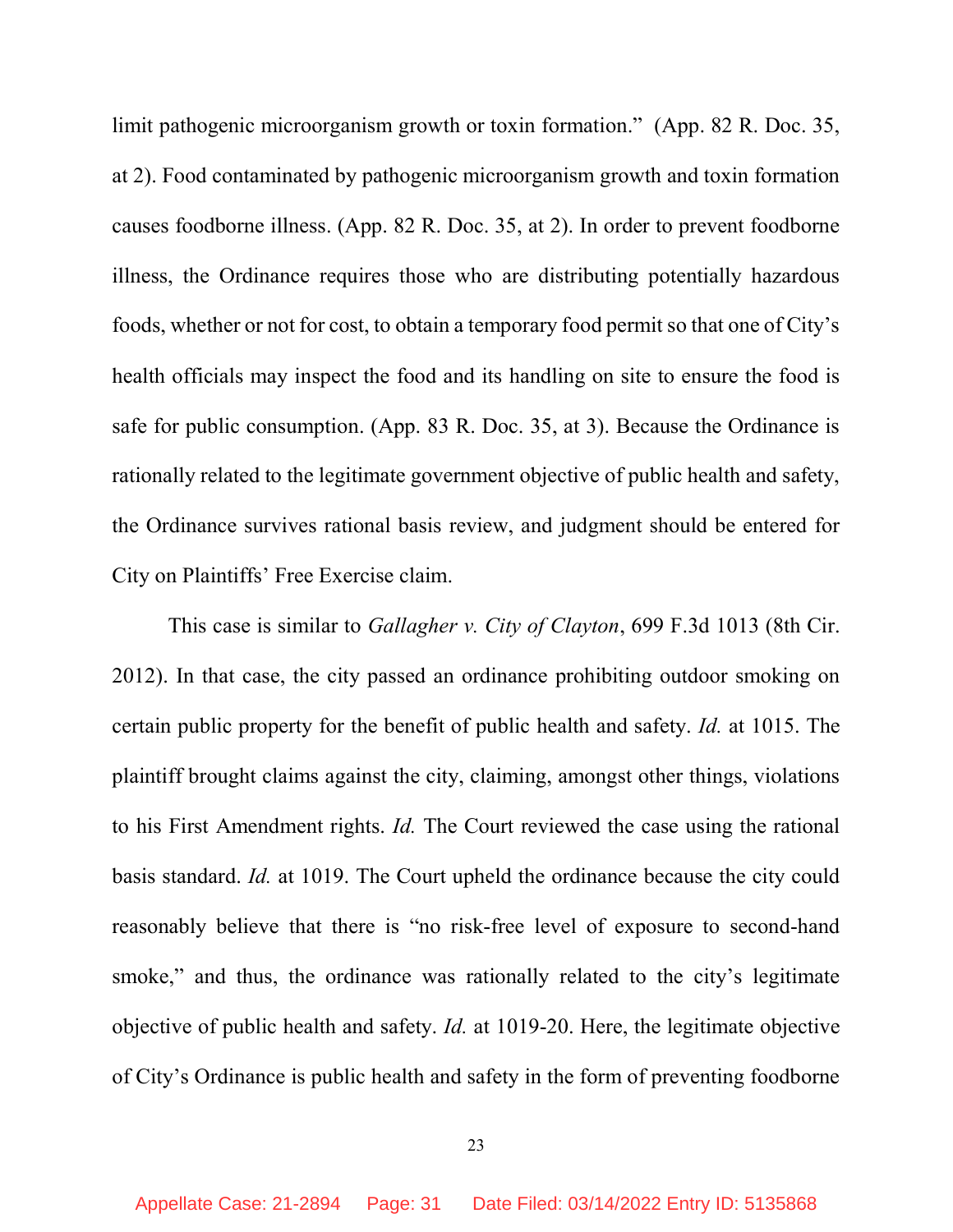illness. (App. 82 R. Doc. 35, at 2). As the Court found in Gallagher, public health and safety is a legitimate government interest. Moreover, like in Gallagher, the Ordinance is rationally related to the legitimate government interest in that the regulation of potentially hazardous foods protects the public health and safety by ensuring said foods are properly prepared and handled for public consumption. (App. 81-82 R. Doc. 35, at 1-2). Hence, just like in Gallagher, this Court should find that the Ordinance satisfies rational basis review.

- 3. Even if this Court applies strict scrutiny under the hybrid rights doctrine, the Ordinance passes strict scrutiny review.
	- i. The objective of the Ordinance is to prevent foodborne illness, and preventing foodborne illness is a compelling state interest.

The purpose of the Ordinance is to promote public health and safety by preventing foodborne illness. (App. 82 R. Doc. 35, at 2). The Ordinance adopted the 2009 National Food Code, which "establishes practical, science-based guidance and enforceable provisions for mitigating risk factors known to cause foodborne illness." (App. 82 R. Doc. 35, at 2). The Amendment to the Ordinance was designed to continue to help assure public health and prevent foodborne illness. (App. 84 R. Doc. 35, at 4). Jeanine Arrighi ("Arrighi"), Health Services Manager II, who oversees inspectors tasked with enforcing the Ordinance, confirms the Ordinance's purpose of preventing foodborne illness. (App. 82 R. Doc. 35, at 2). Hence, the purpose of the Ordinance is to promote public health and safety by preventing foodborne illness.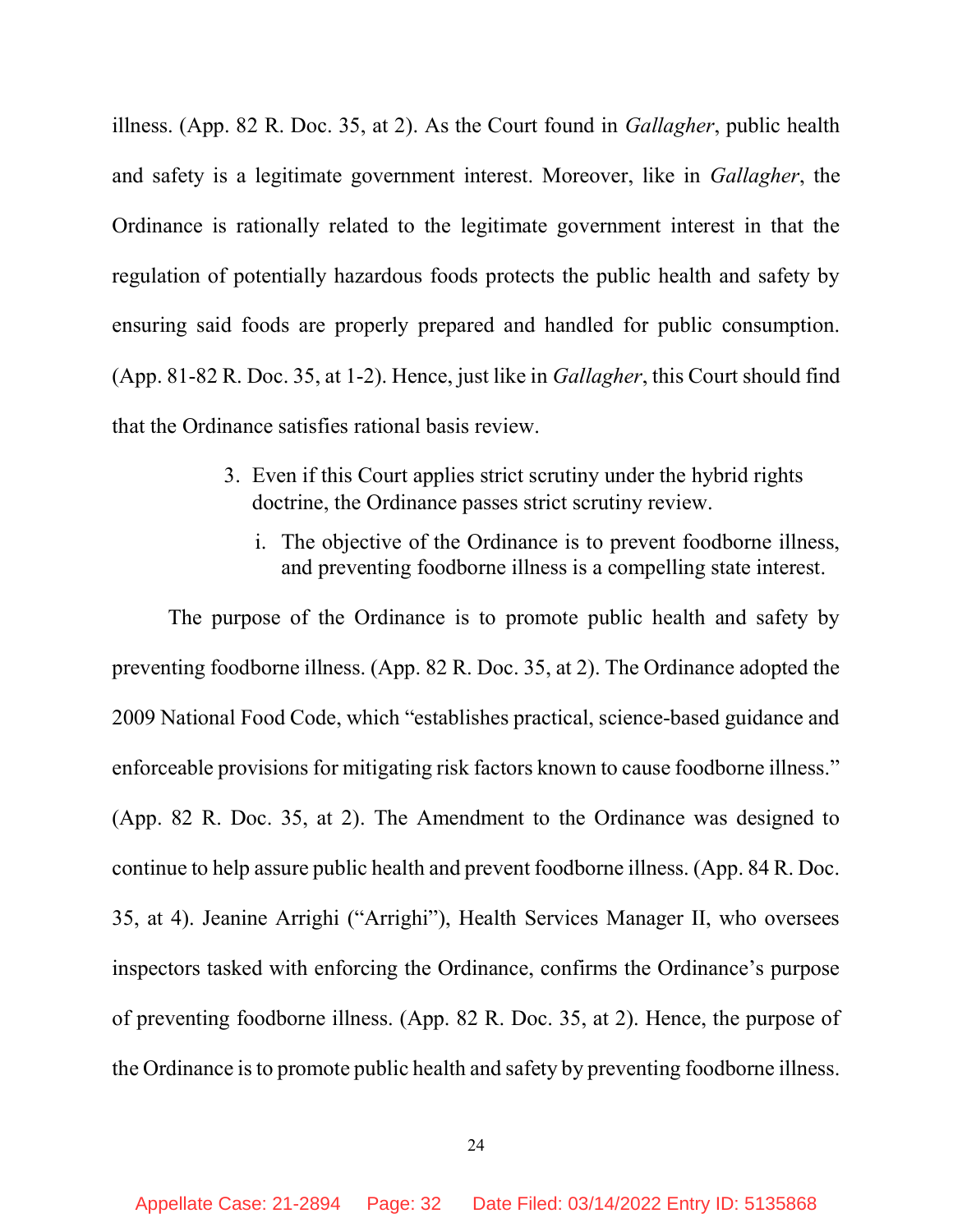Public health is a compelling state interest. Public health and well-being have been recognized as compelling governmental interests in a variety of contexts. See Hodel v. Virginia Surface Mining and Reclamation Ass'n, Inc., 452 U.S. 264, 300 (1981) (holding that "protection of the health and safety of the public is a paramount governmental interest" which justifies summary administrative action in the prevention of mining disasters); Rubin v. Coors Brewing Co., 115 S. Ct. 1585, 1591 (1995) (stating that the government has a significant interest in protecting the health of its citizens by preventing brewers from competing on the basis of alcohol strength, which might lead to increased alcoholism); Prince v. Massachusetts, 321 U.S. 158, 165-67, (1944) (sustaining child labor laws against a free exercise challenge based on the government's paramount interest in protecting the health and welfare of children).

The prevention of disease and illness, as a subset to public health, is a compelling state interest. In 1905, the Supreme Court held that a mass vaccination program withstood constitutional liberty challenges because it served the government's interest in "the public health and the public safety." Jacobson v. Massachusetts, 197 U.S. 11, 25 (1905). Most recently, the threat of the COVID-19 pandemic has demonstrated why public health, and specifically the prevention of disease and illness, is a compelling state interest. See S. Bay United Pentecostal Church v. Newsom, No. 20-55533, 2020 U.S. App. LEXIS 16464, at \*2 (9th Cir.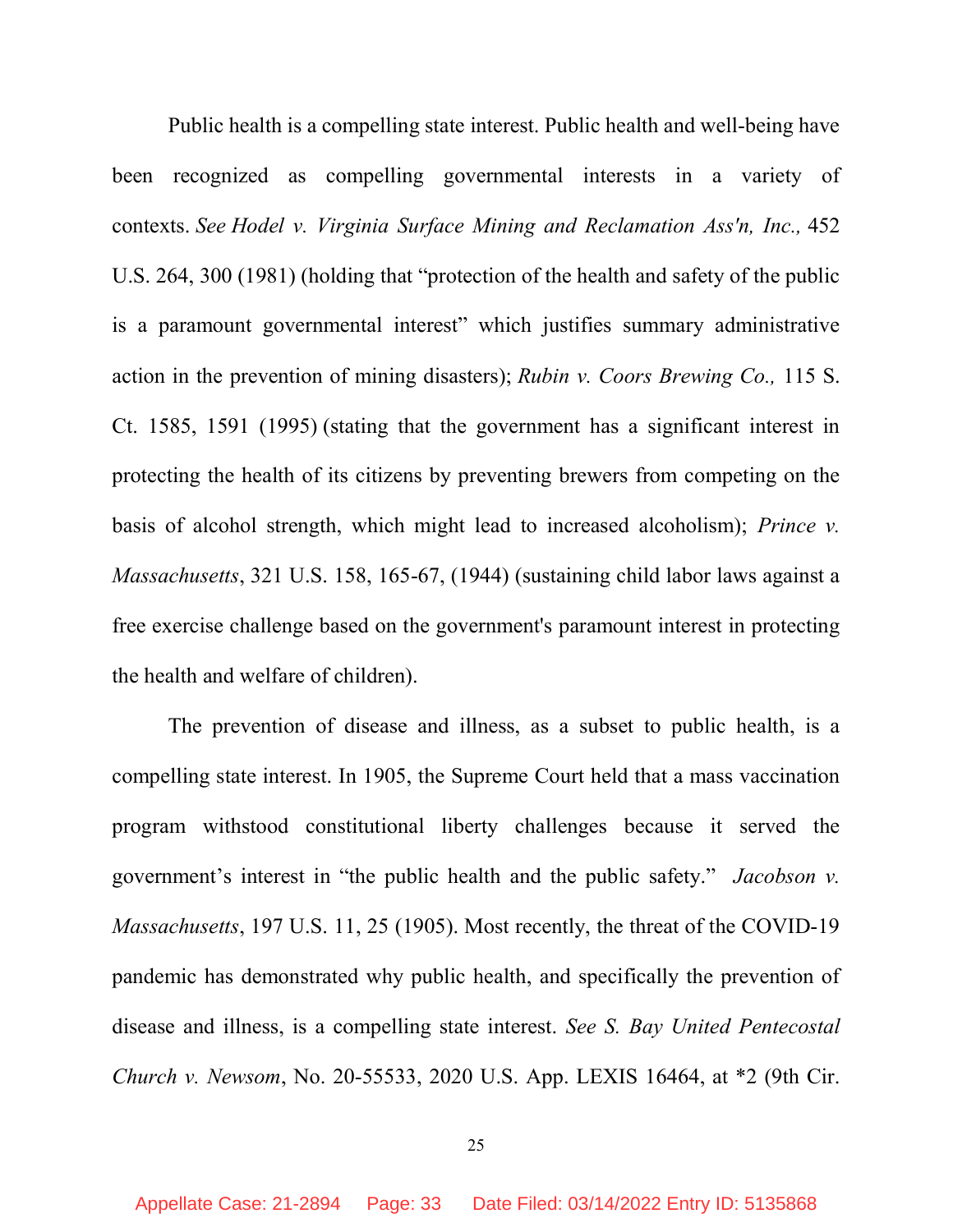May 22, 2020) (denying preliminary injunction to appellants who fought California's stay-at-home order on religious grounds because the spread of disease and illness is a compelling interest); see also, Maryville Baptist Church, Inc. v. Beshear, 957 F.3d 610, 613 (6th Cir. 2020) (holding state had compelling interest to stave off disease and illness). As the above cases demonstrate, the public's health, and specifically the prevention of disease and illness, are compelling state interests.

The prevention of foodborne illness is a compelling state interest. See e.g., Fort Lauderdale Food Not Bombs v. City of Fort Lauderdale, No. 15-60185-CIV, 2019 WL 10060265, at \*8 (S.D. Fla. Aug. 16, 2019) (ordinance restricting food sharing as a social service served significant government interests including unsafe food service and unsanitary conditions); American Meat Institute v. U.S. Dep't of Agriculture, 760 F.3d 18, 23 (D.C. Cir. 2014) ("the individual health concerns and market impacts that can arise in the event of a food-borne illness outbreak" is a substantial government interest motivating mandated disclosure of country-of-origin information about meat products); Players, Inc. v. City of New York, 371 F. Supp. 2d 522, 538 (S.D.N.Y. 2005) (City had a substantial government interest in ensuring the health of its food supply and of customers of food service establishments).

City's compelling interest to prevent foodborne illness is not speculative as the distribution of potentially hazardous foods has resulted in illness amongst the homeless in the City and beyond. As far back as 2012, City police officers have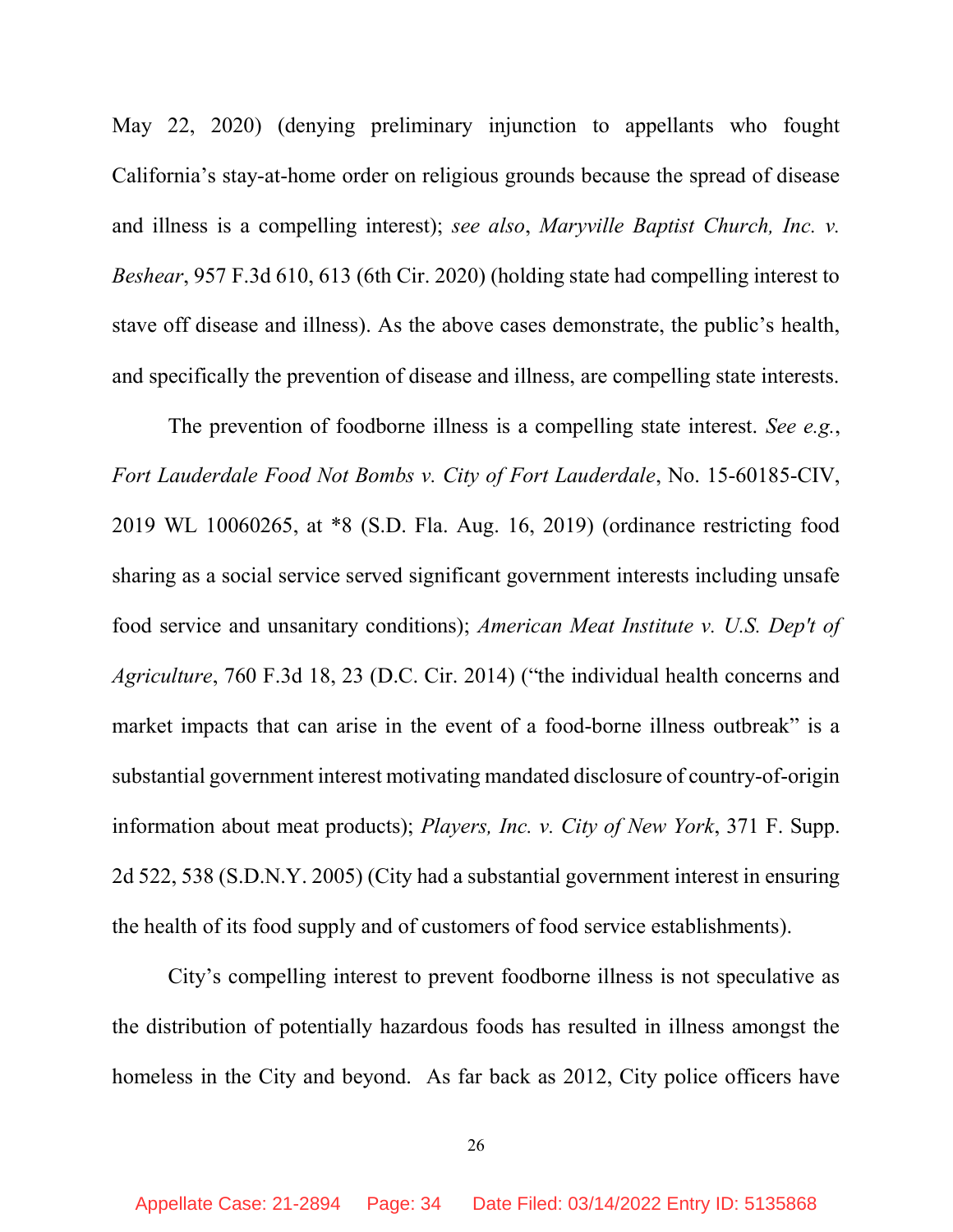been aware of illegally distributed food leading to illness among the City's homeless. (App. 86-7 R. Doc. 35, at 7-8). Specifically, back in 2012 Captain Kegel remarked that he was concerned about illegally distributed food at Olive and 13<sup>th</sup> Street, less than a block from where Plaintiffs were distributing food to the homeless in 2018, because said distributed foods resulted in several persons becoming ill. (App. 86-87 R. Doc. 35, at 6-7). Moreover, Police Officer Stephen Ogunjobi estimates that since he was transferred to the Downtown Bike Unit in 2017 he has witnessed and assisted multiple homeless persons whom he suspected suffered from a food-related illness. (App. 87 R. Doc. 35, at 7). Moreover, Matt Haslam, an Epidemiologist with the City's Health Department, cites multiple examples of donated food contributing to foodborne illness outbreaks amongst the homeless nationally. (App. 87 R. Doc. 35, at 7). Specifically, Haslam found that from 2012-2018, there were foodborne illness outbreaks amongst the homeless in Colorado, Utah, Ohio, California, and North Carolina, the origin of which was donated food. (App. 87 R. Doc. 35, at 7). Importantly, Haslam notes that of the jurisdictions that suffered from foodborne illness outbreaks, the majority of them did not require temporary food permits for charitable events. (App. 87 R. Doc. 35, at 7). Moreover, Haslam's research shows that in 2018 alone 5,893 people were hospitalized from foodborne illness, and 120 people died from foodborne illness. (App. 87 R. Doc. 35, at 7). Notably, Plaintiffs acknowledge that the homeless are entitled to safe and healthy food. (App. 81 R.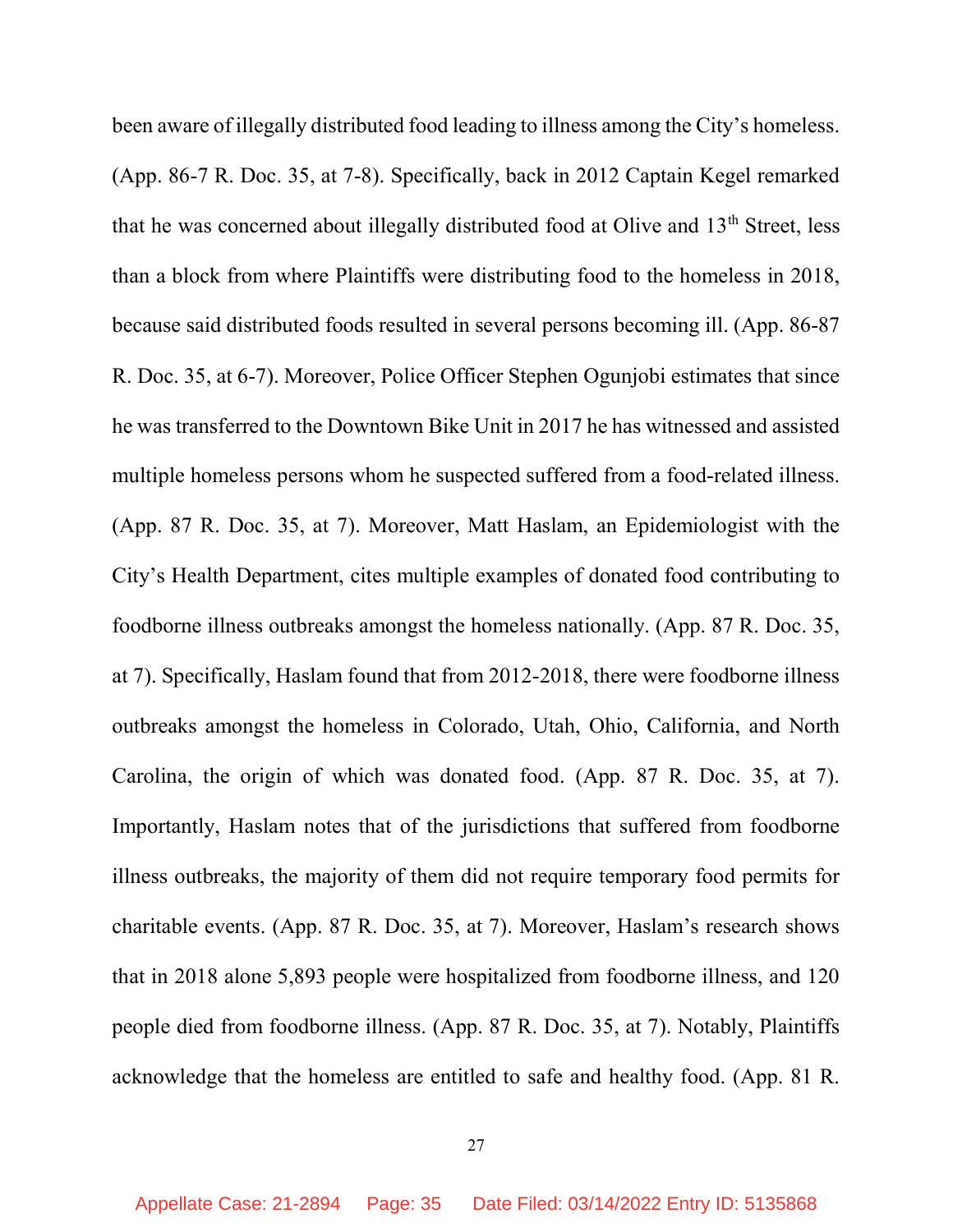Doc. 35, at 1). Based on the above, it is not speculative that City needs to regulate the distribution of potentially hazardous food to prevent foodborne illness amongst all its citizens, but especially for its vulnerable homeless population. Thus, the Ordinance addresses a non-speculative compelling state interest of preventing foodborne illness.

Plaintiffs' attempts to downplay City's compelling interest are unavailing. In attempts to argue the Ordinance does not promote a compelling government interest, Plaintiffs mis-characterize the press release of Jimmie Edwards. Edwards, Director of Public Safety at the time, issued a press release shortly after Plaintiffs received municipal citations in this matter. (App. 80 R. Doc. 34-1). The context of Edwards' press release makes clear that his comment about the Ordinance was specific to issuing citations – or the criminal enforcement – of violating the Ordinance not being a priority, as compared to the enforcement of violent crime in the City. (App. 80 R. Doc. 34-1). In his statement, Edwards emphasized the importance of educating those who violate the Ordinance, and bringing said individuals into compliance with the Ordinance. (App. 80 R. Doc. 34-1). Arrighi echoes Edwards by emphasizing her inspectors, who appear at events and patrol areas where food is often distributed, are concerned with educating violators and bringing them into compliance, not criminal enforcement. (App. 84-85 R. Doc. 35, at 4-5). Hence, try as Plaintiffs might to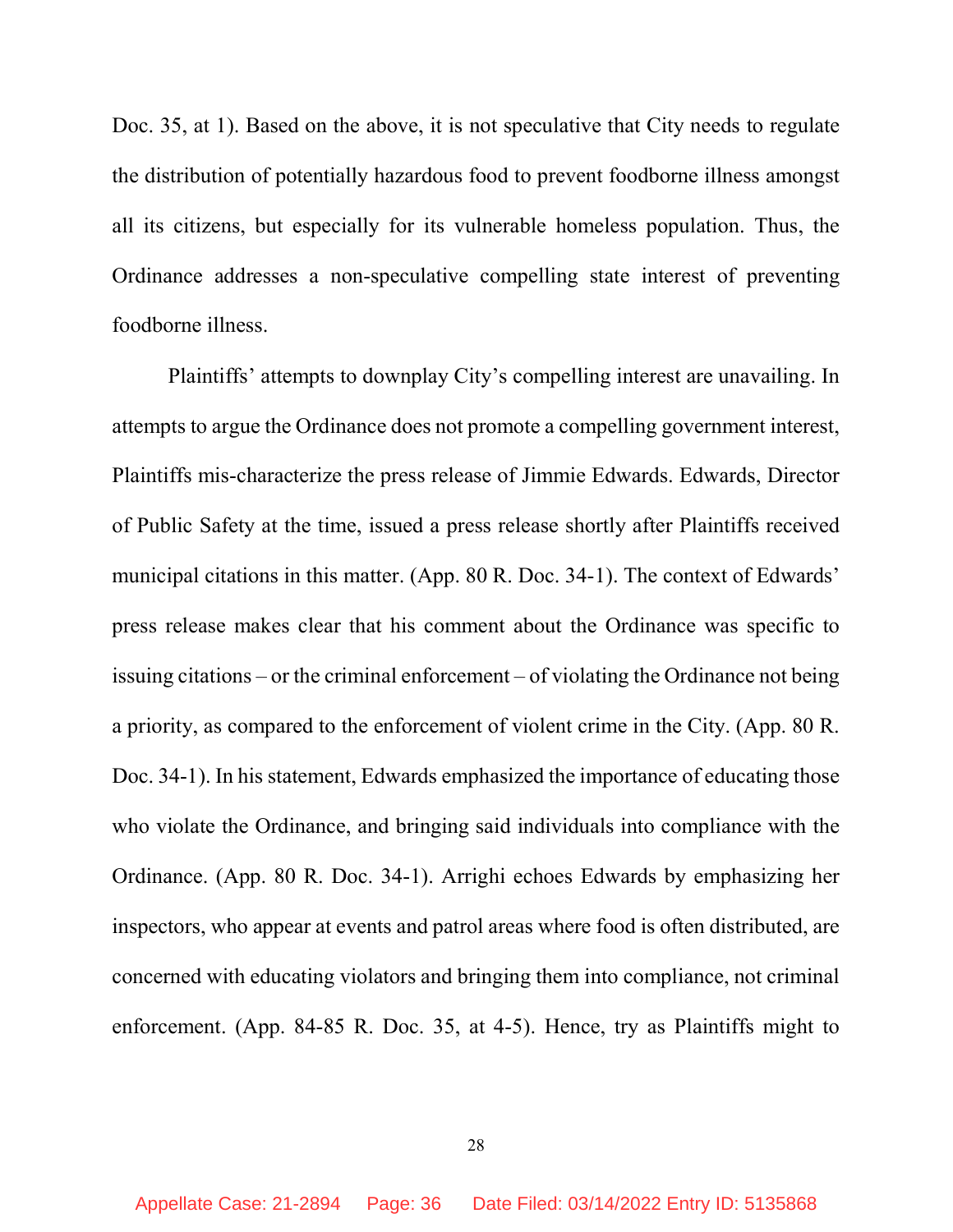contort his words, Edwards' statement does not negate City's compelling interest in preventing foodborne illnesses.

Similarly, Plaintiffs arguments with respect to prevalence and their lack of prosecution are fruitless. Plaintiffs allege that, by their calculations, only 0.01% of the United States population are hospitalized as a result of "enteric disease," and therefore, City's interest in preventing foodborne illness is not compelling. (App. Br. at 34). Notably, Plaintiffs fail to support their contention with any legal authority requiring a percentage-per-population to show a compelling state interest. To the contrary, in Workman, the Fourth Circuit held there was a compelling state interest even though the disease at issue was not very prevalent. 419 F. App'x at 353. Nor is Plaintiffs' lack of prosecution indicative of a lack of compelling interest, as there may be many reasons why City attorneys opted not to prosecute Plaintiffs, including City's aim to emphasize compliance, as opposed to criminal enforcement, of the Ordinance. (App. 80 R. Doc. 34-1; App. 84-85 R. Doc. 35, at 4-5).

Thus, despite Plaintiffs' arguments to the contrary, preventing foodborne illness is a compelling state interest.

ii. The Ordinance is narrowly tailored to prevent foodborne illness.

Narrow tailoring does not demand perfect tailoring. Williams-Yulee v. Fla. Bar, 575 U.S. 433, 454 (2015). What it does require is a close fit between the means and the end to be achieved. McCullen v. Coakley, 573 U.S. 464, 486 (2014). Stated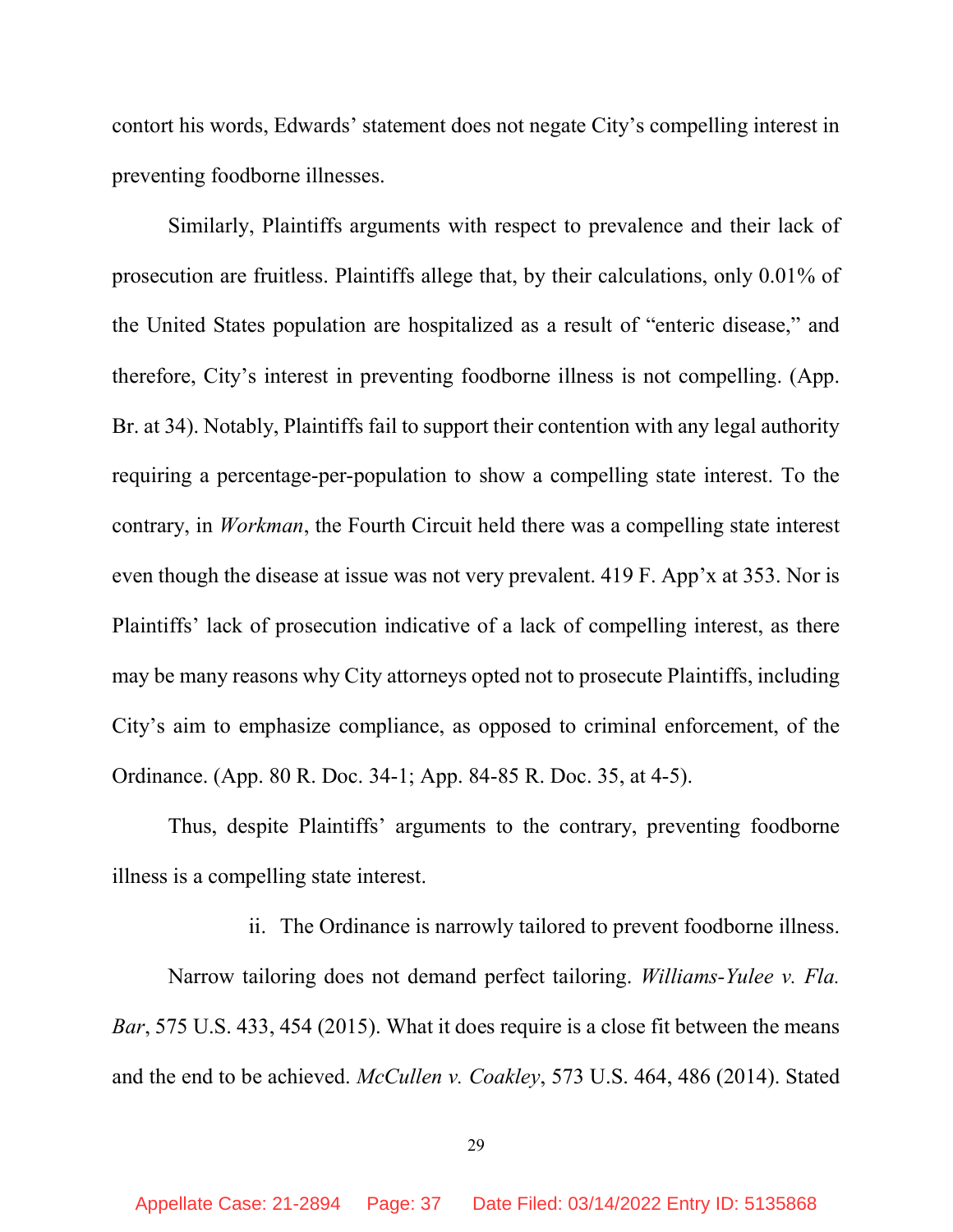another way, this narrow tailoring requirement means that the regulation must "promote[] a substantial government interest that would be achieved less effectively absent the regulation," Ward v. Rock Against Racism, 491 U.S. 781, 799 (1989), and also that "the factual situation demonstrates a real need for the government to act to protect its interests." Ass'n of Cmty. Orgs. for Reform Now v. St. Louis Cnty., 930 F.2d 591, 595 (8th Cir. 1991). In other words, there must be a genuine nexus between the regulation and the interest it seeks to serve. See United States v. Grace, 461 U.S. 171, 182-83 (1983); see also Turner Broad. Sys., Inc. v. FCC, 512 U.S. 622, 664 (1994).

 The objective of preventing foodborne illness would be achieved less effectively absent the Ordinance. In line with its objective to prevent foodborne illness, the Ordinance prohibits the distribution of potentially hazardous foods – not all foods – to the public without a temporary food permit. (App. 82 R. Doc. 35, at 8). When a person applies for a temporary food permit to distribute potentially hazardous foods, he is required to list the place and time of the event for which the permit is sought, so that a Health Department inspector may appear at the event and inspect the food to be distributed to ensure the food has been prepared and handled correctly. (App. 84 R. Doc. 35, at 4). In so doing, the health inspector is able to ensure compliance with City's health code, which is based on the FDA's National Food Code. (App. 81 R. Doc. 35, at 1). Notably, as stated above, Haslam's research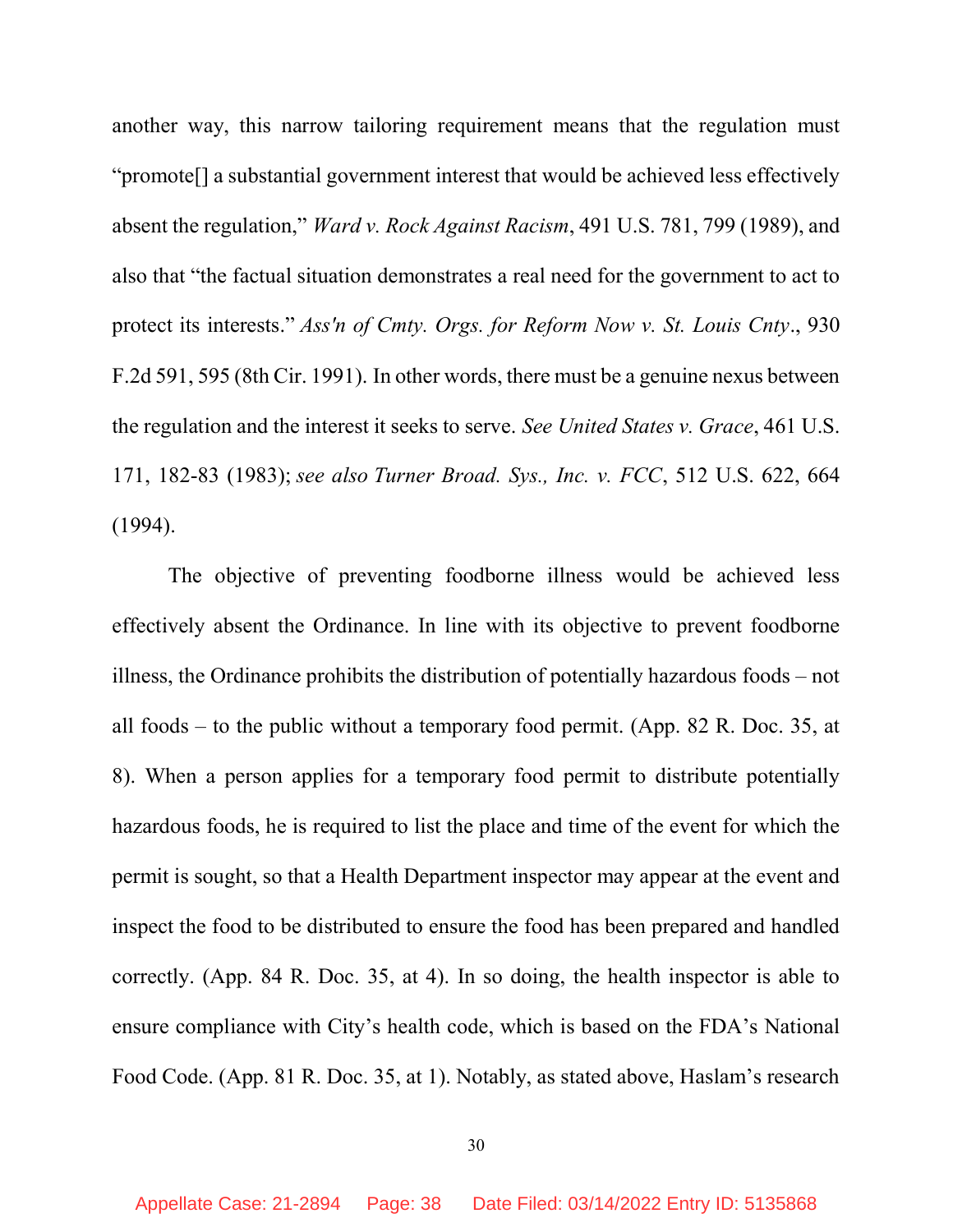shows that in a majority of jurisdictions which saw the largest outbreaks of foodborne illness amongst its homeless, there was no temporary food permit process like the one established by the Ordinance. (App. 87 R. Doc. 35, at 7). These facts demonstrate that without a regulation like City's Ordinance, the objective of preventing foodborne illness is achieved less.

The factual situation of City's homeless falling ill to foodborne illness demonstrates a real need for City's Ordinance. As mentioned above, as far as back as 2012, the City has record of illegally distributed food causing illness amongst its homeless. (UMF #45). Since 2017, Officer Ogunjobi has witnessed and assisted multiple homeless persons who he suspects have become ill from consuming unsafe food. (App. 86-87 R. Doc. 35, at 7-8). Moreover, as mentioned above, Haslam's research shows that in 2018 alone 5,893 people were hospitalized from foodborne illness, and 120 people died from foodborne illness. (App. 87 R. Doc. 35, at 7). The Center for Disease Control ("CDC") estimates that one in six people get sick from contaminated food each year. (App. 87 R. Doc. 35, at 7). Hence, the factual situation of City's homeless falling ill to foodborne illness, coupled with national statistics about foodborne illness, demonstrate a real need for City's Ordinance.

City's Ordinance adopted guidelines and best practices advised by the FDA's National Food Code, and therefore, is narrowly tailored to preventing foodborne illness. Plaintiffs lament the requirements of the Ordinance because it "prohibits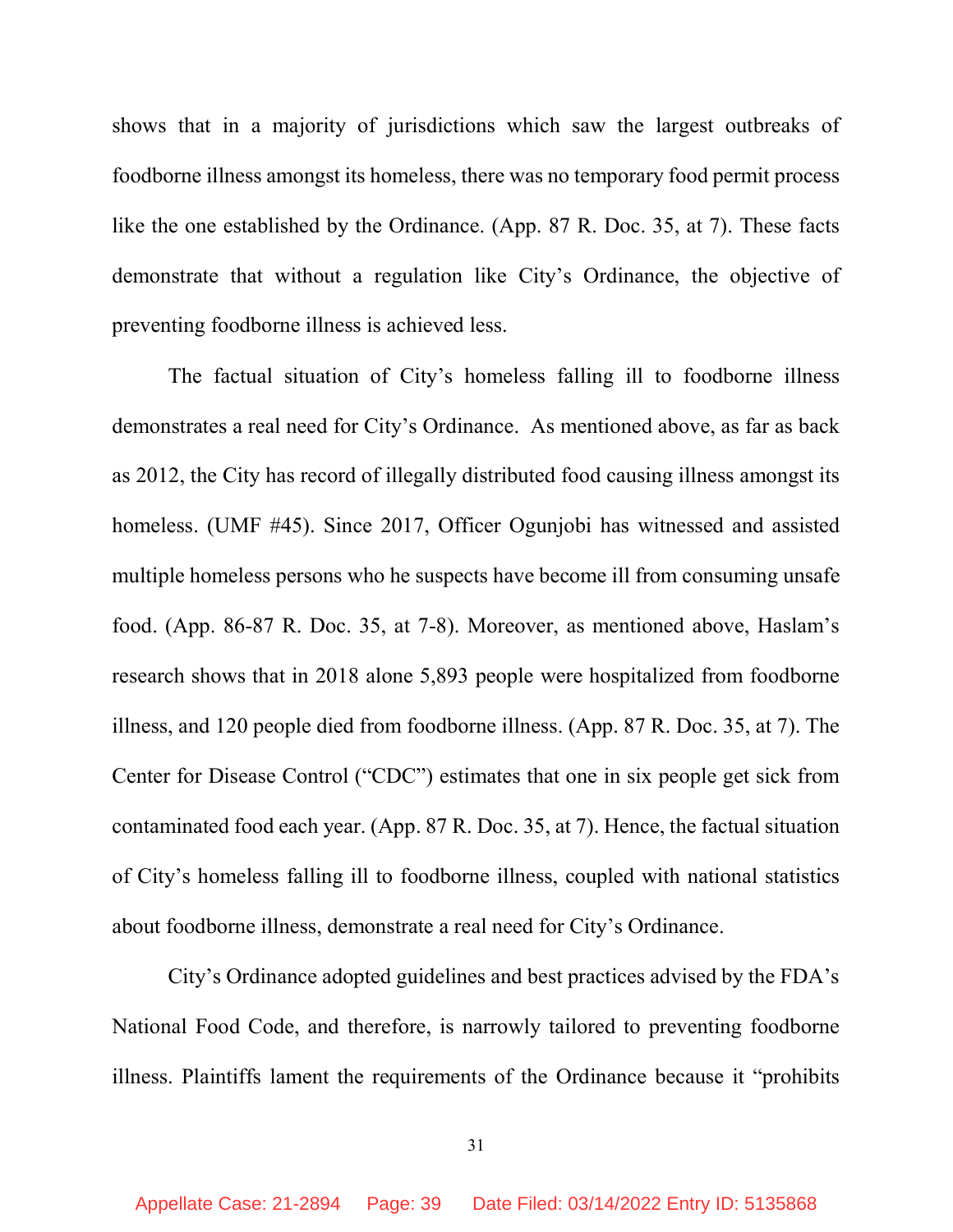food prepared in a home, and it states that any person distributing food must have present three food-grade washtubs/containers and a 5-gallon or larger container of potable water, a waste receptacle, a handwashing facility, and hair coverings." Said requirements are all guidelines advised by the National Food Code. Chapter Three, Subsection 202.11(B) of the Food Code states that "[f]ood prepared in a private home may not be used or offered for human consumption in a food establishment." (App. 82 R. Doc. 35, at 2). The Code defines "food establishment" as "an operation that…provides food for human consumption…, and relinquishes possession of food to a consumer directly"… "regardless of whether there is a charge for the food." (App. 82 R. Doc. 35, at 2). The requirement for three washtubs is specific to situations where utensils are being used, and complies with the Food Code's Fourth Chapter, Section Six, which advises the need to clean, rinse, and sanitize utensils. (App. 82 R. Doc. 35, at 2). Chapter Five, Section Five, of the Food Code describes the requirement for waste receptacles. (App. 83 R. Doc. 35, at 3). The requirement of a handwashing facility is outlined in Chapters Two and Five of the Food Code. (App. 83 R. Doc. 35, at 3). And Chapter Two, Section Four, of the Food Code speaks to the importance of hair restraints to keep hair from contacting food. (App. 83 R. Doc. 35, at 3). Each requirement in the Ordinance has its origin in the National Food Code, and therefore, is narrowly tailored to the FDA's science-based guidance of preventing foodborne illness.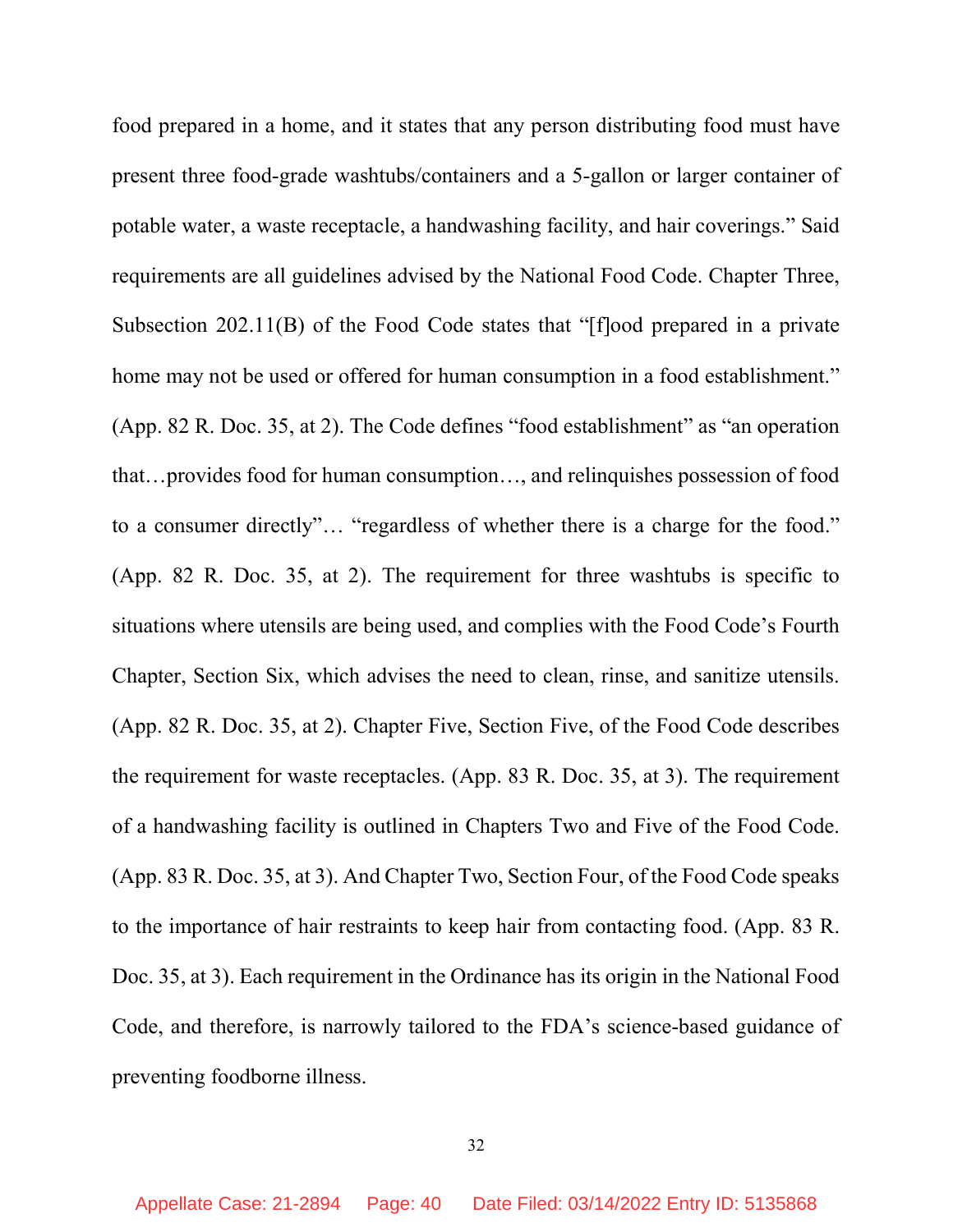As the above demonstrates, the Ordinance satisfies strict scrutiny review in that the compelling objective of the Ordinance is the prevention of foodborne illness, and the Ordinance is narrowly tailored to that end.

- II. The District Court correctly dismissed Plaintiffs' freedom of expression claim because Plaintiffs' actions of distributing potentially hazardous food to the homeless is not inherently expressive conduct, and even if so, the Ordinance passes intermediate scrutiny under O'Brien.
	- A. Plaintiffs' actions of distributing potentially hazardous food to the homeless is not inherently expressive conduct warranting First Amendment protection.

The First Amendment guarantees all people the right to engage not only in 'pure speech,' but 'expressive conduct' as well. United States v. O'Brien, 391 U.S. 367, 376-77 (1968). In O'Brien, the Supreme Court recognized that some forms of "symbolic speech" were deserving of First Amendment protection. Rumsfeld v. Forum for Acad. & Institutional Rights, Inc., 547 U.S. 47, 65-66 (2006) (citing O'Brien, 391 U.S. at 376). But the Supreme Court has rejected the view that "conduct can be labeled 'speech' whenever the person engaging in the conduct intends thereby to express an idea." Id. Instead, the Supreme Court has extended First Amendment protection only to conduct that is inherently expressive. Id. Examples of inherently expressive conduct that warrant constitutional scrutiny when burdened by legislation include the burning of the American flag, Texas v. Johnson, 491 U.S. 397, 406 (1989), the burning of draft cards, O'Brien, 391 U.S. at 376, and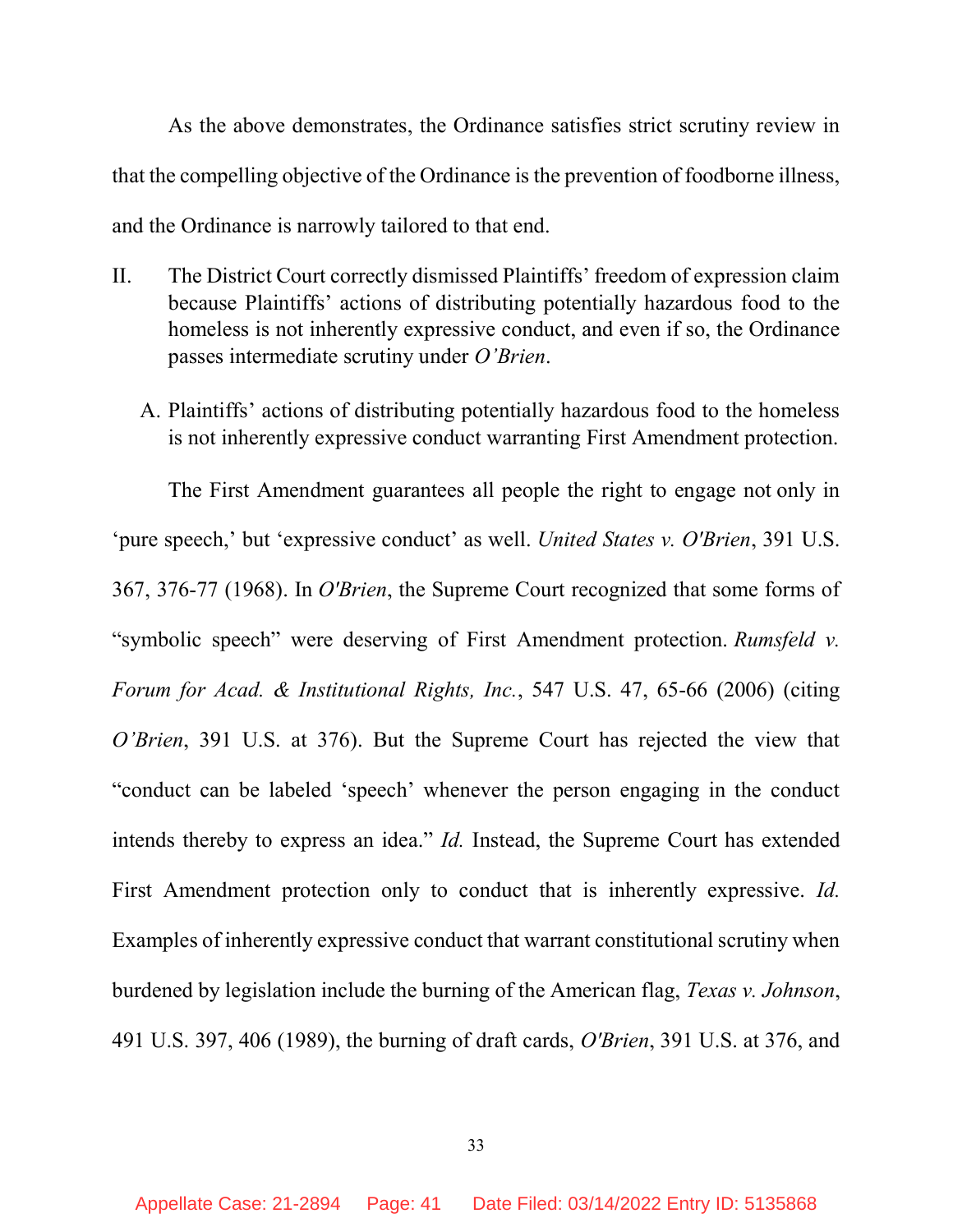marching in a parade, *Hurley v. Irish-Am. Gay, Lesbian & Bisexual Grp. of Bos.*, 515 U.S. 557, 568-70 (1995).

The Supreme Court's holding in *Rumsfeld* is instructive as to what constitutes inherently expressive conduct. In Rumsfeld, the Forum for Academic and Institutional Rights, Inc. (FAIR), which is an association of law schools and law faculties whose members have policies opposing discrimination based on, inter alia, sexual orientation, wanted to restrict military recruiting on their campuses because they objected to the Government's policy on homosexuals in the military. Rumsfeld, 547 U.S. at 51-52. However, the Solomon Amendment--which provided that educational institutions denying military recruiters access equal to that provided other recruiters will lose certain federal funds--forced members of FAIR to choose between enforcing their nondiscrimination policy against military recruiters and continuing to receive those funds. Id. at 53. Members of FAIR filed suit against the government regarding the enforcement of the Solomon Amendment arguing, amongst other things, that it violated their rights to free expression under the First Amendment. Id. The Supreme Court held that the conduct regulated by the Solomon Amendment – namely, the inclusion of military recruiters – was not inherently expressive because an observer "who sees military recruiters interviewing away from the law school has no way of knowing whether the law school is expressing its disapproval of the military, all the law school's interview rooms are full, or the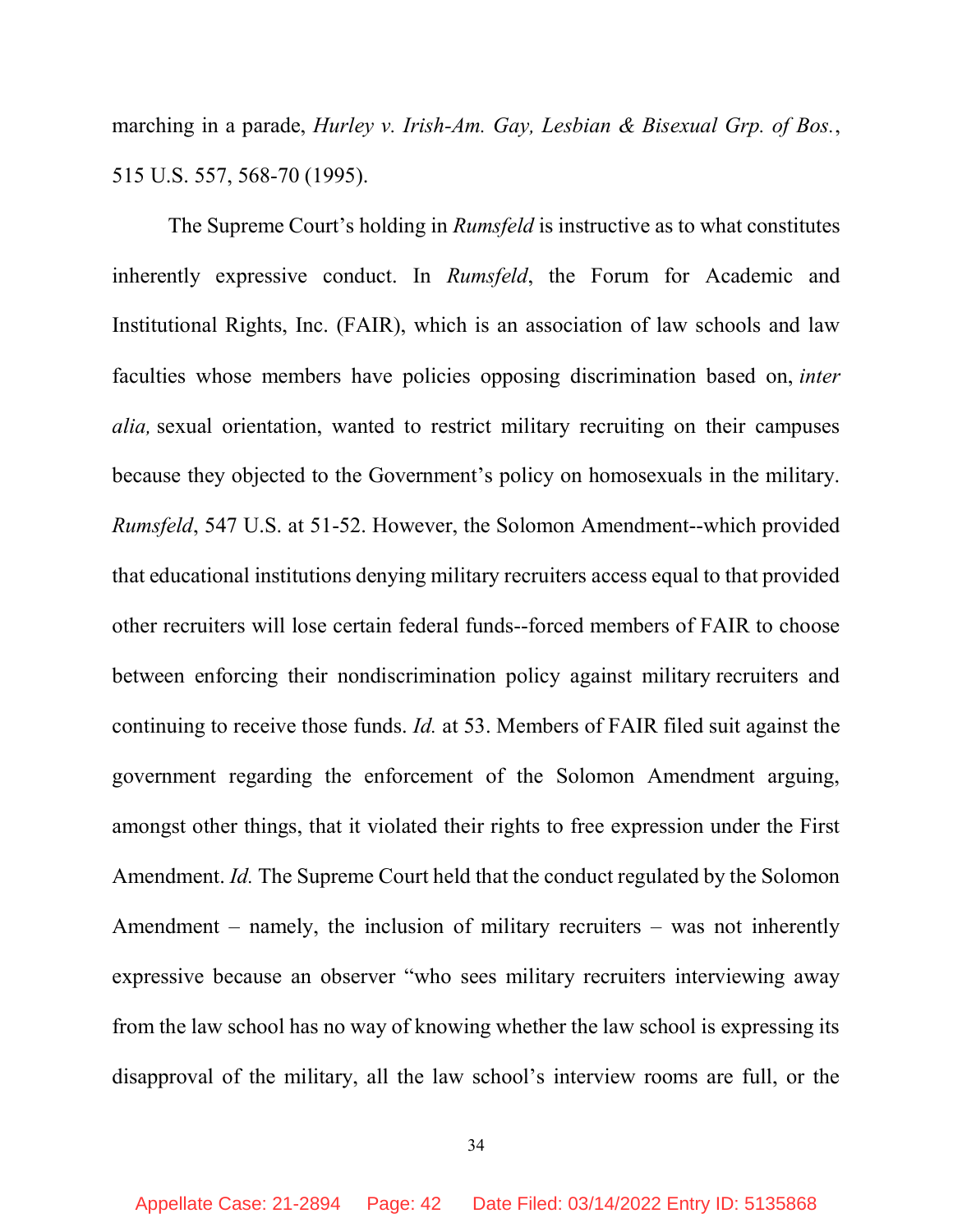military recruiters decided for reasons of their own that they would rather interview someplace else." *Id.* at 66. The Court held that the FAIR members' exclusion of military recruiters was not inherently expressive conduct warranting First Amendment protection because "the expressive component of a law school's actions is not created by the conduct itself but by the speech that accompanies it." Id.

Here, Plaintiffs' conduct of distributing potentially hazardous food to the homeless is not an inherently expressive act warranting First Amendment protection because the expressive component of Plaintiffs' distribution of food to the homeless – namely, that God cares for and provides for his children – is not created by the conduct of distributing food itself but by the speech that accompanies it. Here, Plaintiffs argue that their distribution of food to the homeless is a religious expression that God cares for and provides for his children. (App. Br. at 27). However, under the same reasoning used by the Supreme Court in Rumsfeld, the actions alone of distributing food to the homeless could mean a myriad of things separate and apart from God caring for and providing for his children. It is not evident that by distributing food to the homeless, and more specifically, that sharing a specific kind of food with the homeless – namely, bologna sandwiches – expresses that God cares for and provides for his children, as Plaintiffs describe. Plaintiffs admit as much. When asked how a passer-byer would know Plaintiffs are distributing food to the homeless because of their religious beliefs, Plaintiff Ohnimus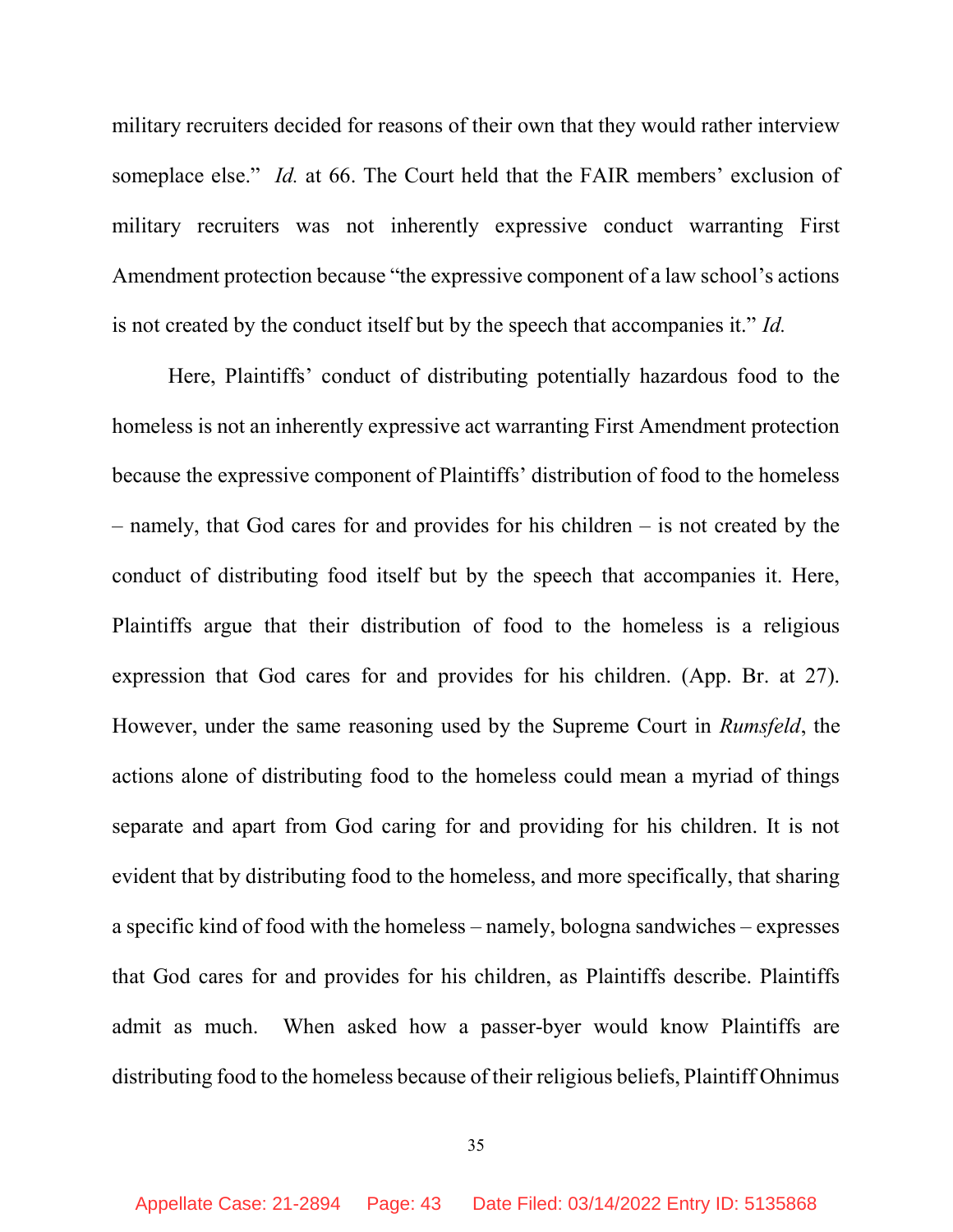responded "they wouldn't." (App. 86 R. Doc. 35, at 6). Surely, there are nonreligious reasons why someone might distribute food to the homeless – concern for one's fellow citizen, irrespective of religion, being the most obvious. But also others including, the desire to stop food waste, drawing awareness to the lack of government assistance to the homeless, assisting those in poverty, etc. Because Plaintiffs' expression of God's care and provision is only created by the speech that accompanies their distribution of food to the homeless, their conduct is not inherently expressive speech warranting First Amendment protection.

In their brief, Plaintiffs point to Fort Lauderdale Food Not Bombs v. City of Fort Lauderdale, 901 F.3d 1235 (11th Cir. 2018), for support that their activity of distributing food to the homeless is inherently expressive activity protected by the First Amendment. Notably, an Eleventh Circuit case is not binding on this Court, so it need not be considered. However, even if the Court considers it, Fort Lauderdale is distinguishable from this case. First, in Fort Lauderdale, the Eleventh Circuit applied its own, much more lenient, standard when determining whether or not conduct is inherently expressive activity – namely, "whether the reasonable person would interpret [the activity] as *some* sort of message..." *Id.* at 1240. Such a standard has not been adopted by the Supreme Court or by district courts within the Eighth Circuit. See Rumsfeld, 547 U.S. at 66; see also, Wieland, No. 4:13-cv-01577- JCH, 2016 U.S. Dist. LEXIS 2165, at \*19-20 (whether conduct is inherently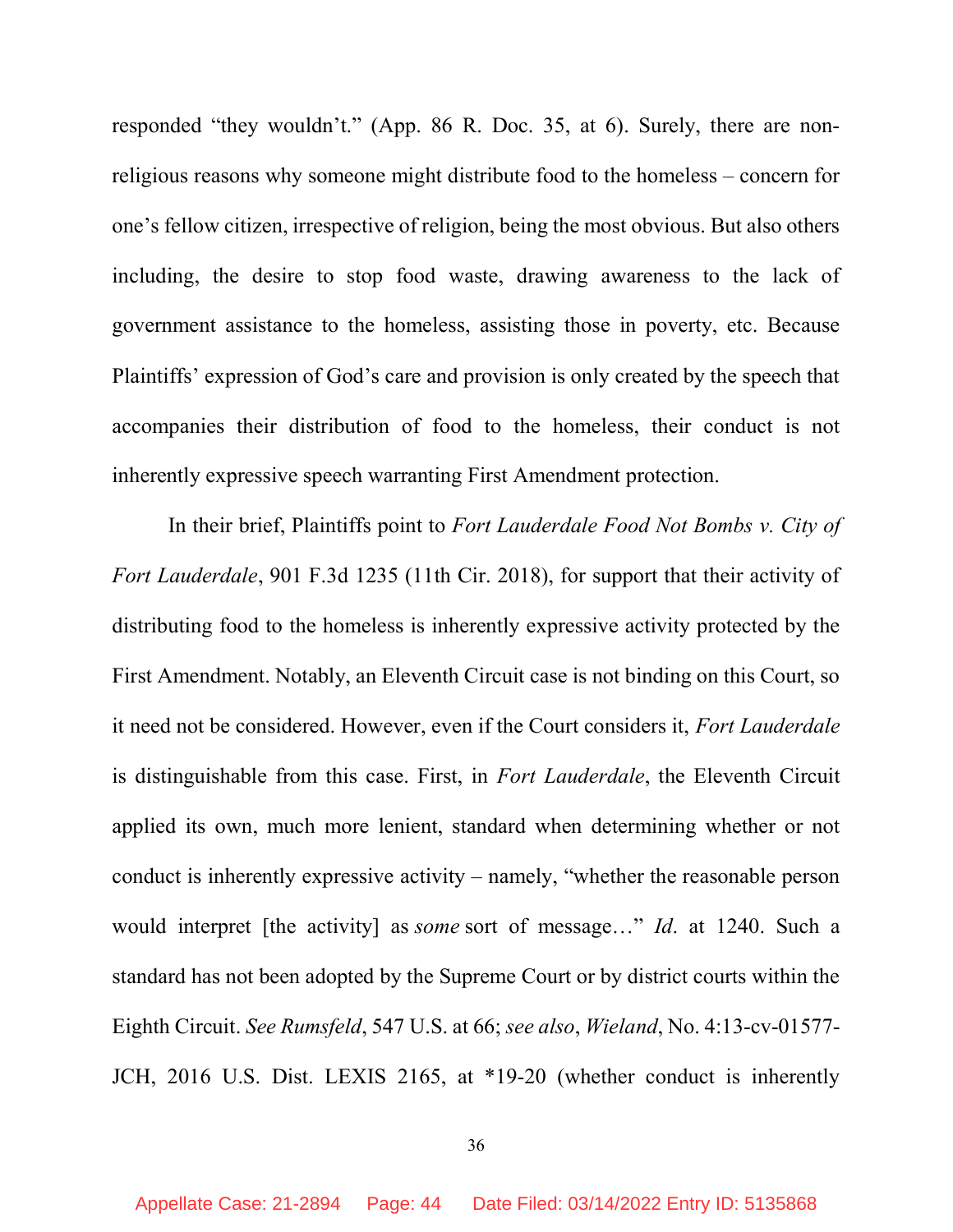expressive the Court must ask "whether an intent to convey a particularized message is present, and whether the likelihood is great that the message will be understood by those who view it."); Ark. Times Lp v. Waldrip, 362 F. Supp. 3d 617, 624 (E.D.) Ark. 2019) (applying the *Rumsfeld* standard). Second, the plaintiffs in Fort Lauderdale set up tables and banners and distributed literature at its events. Fort Lauderdale, 901 F.3d at 1242. Here, Plaintiffs did not set up banners or distribute literature. (App. 86 R. Doc. 35, at 6). Third, in Fort Lauderdale, the plaintiffs and the homeless partook in a meal together at the same time. Fort Lauderdale, 901 F.3d at 1242. This fact led the Eleventh Circuit to consider the history of sharing meals together and its expressive significance; the Court's examples included Jesus sharing meals with tax collectors and this country's Thanksgiving traditions. Id. at 1243. Here, however, unlike the plaintiffs in *Fort Lauderdale*, Plaintiffs did not share a meal with the homeless, but instead distributed food and left the area. (App. 86 R. Doc. 35, at 6). Based on these dissimilarities, *Fort Lauderdale* is not instructive here.

B. Even if this Court finds that Plaintiffs' actions warrant First Amendment protection, City's Ordinance satisfies intermediate scrutiny under O'Brien.

When "speech" and "nonspeech" elements are combined in the same course of conduct, a sufficiently important governmental interest in regulating the nonspeech element can justify incidental limitations on First Amendment freedoms. A government regulation is sufficiently justified if it is within the constitutional power of the Government; if it furthers an important or substantial governmental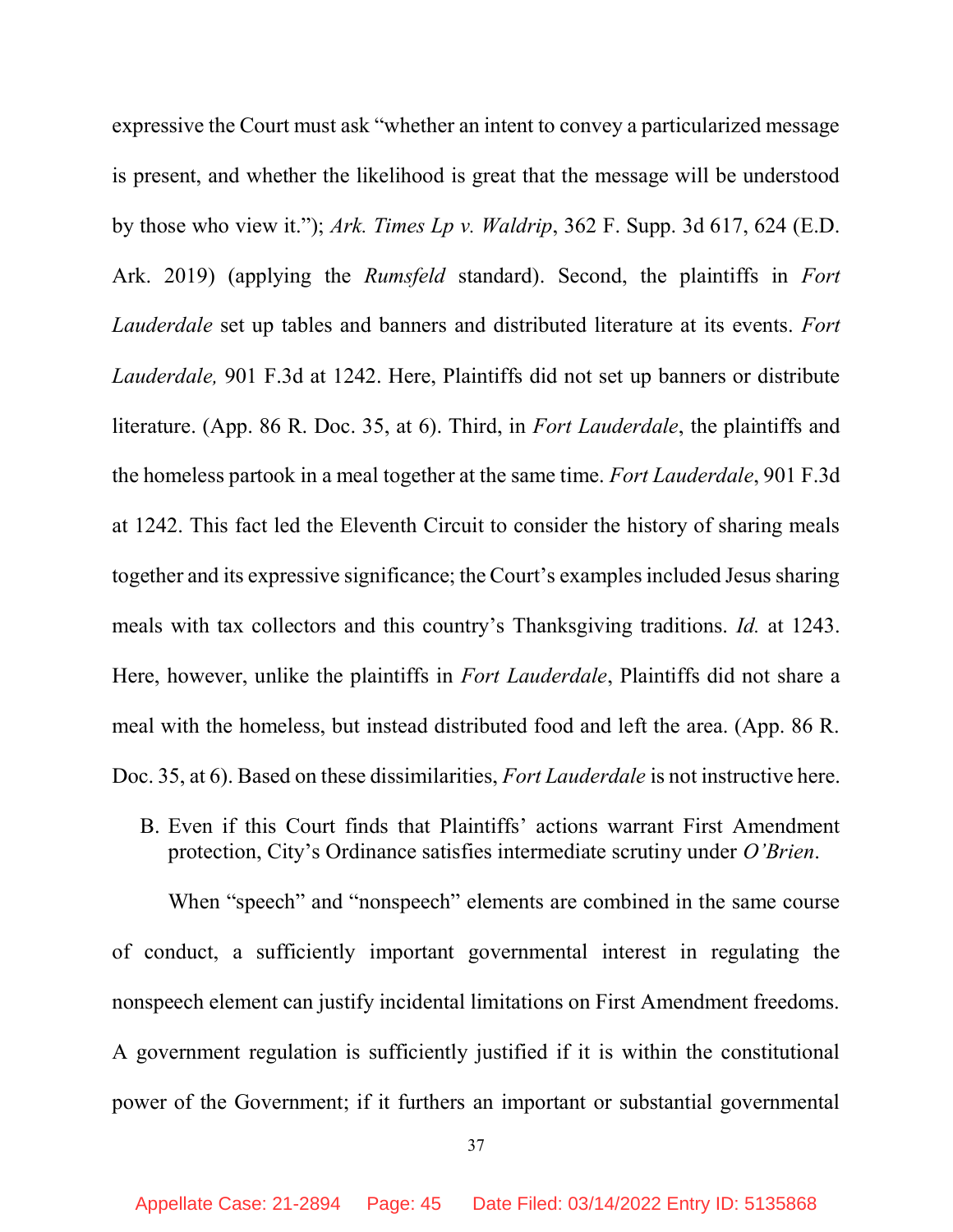interest; if the governmental interest is unrelated to the suppression of free expression; and if the incidental restriction on alleged First Amendment freedoms is not greater than is essential to the furtherance of that interest. O'Brien, 391 U.S. at 376-77.

The Ordinance passes the *O'Brien* test. First, Plaintiffs have not argued that City does not have the power to regulate health and safety standards within the City of St. Louis. Second, as shown above, the Ordinance furthers an important and substantial government interest of preventing foodborne illness. (App. 82 R. Doc. 35, at 2). Third, the government interest of preventing foodborne illness is unrelated to the suppression of free expression. (App. 83 R. Doc. 35, at 3). Finally, the incidental restrictions of prohibiting the distribution of potentially hazardous food without a temporary food permit is essential to the furtherance of preventing foodborne illness, as seen above in City's strict scrutiny review discussion. Therefore, the Ordinance satisfies the *O'Brien* test, and does not infringe upon Plaintiffs' rights to free expression. See e.g., City of Erie v. Pap's A.M., 529 U.S. 277, 295 (2000) ("As we have said, so long as the regulation is unrelated to the suppression of expression, the government generally has a freer hand in restricting expressive conduct than it has in restricting the written or spoken word."); Hill  $v$ . Colorado, 530 U.S. 703, 725–26 (2000) ("[W]hen a content-neutral regulation does not entirely foreclose any means of communication, it may satisfy the tailoring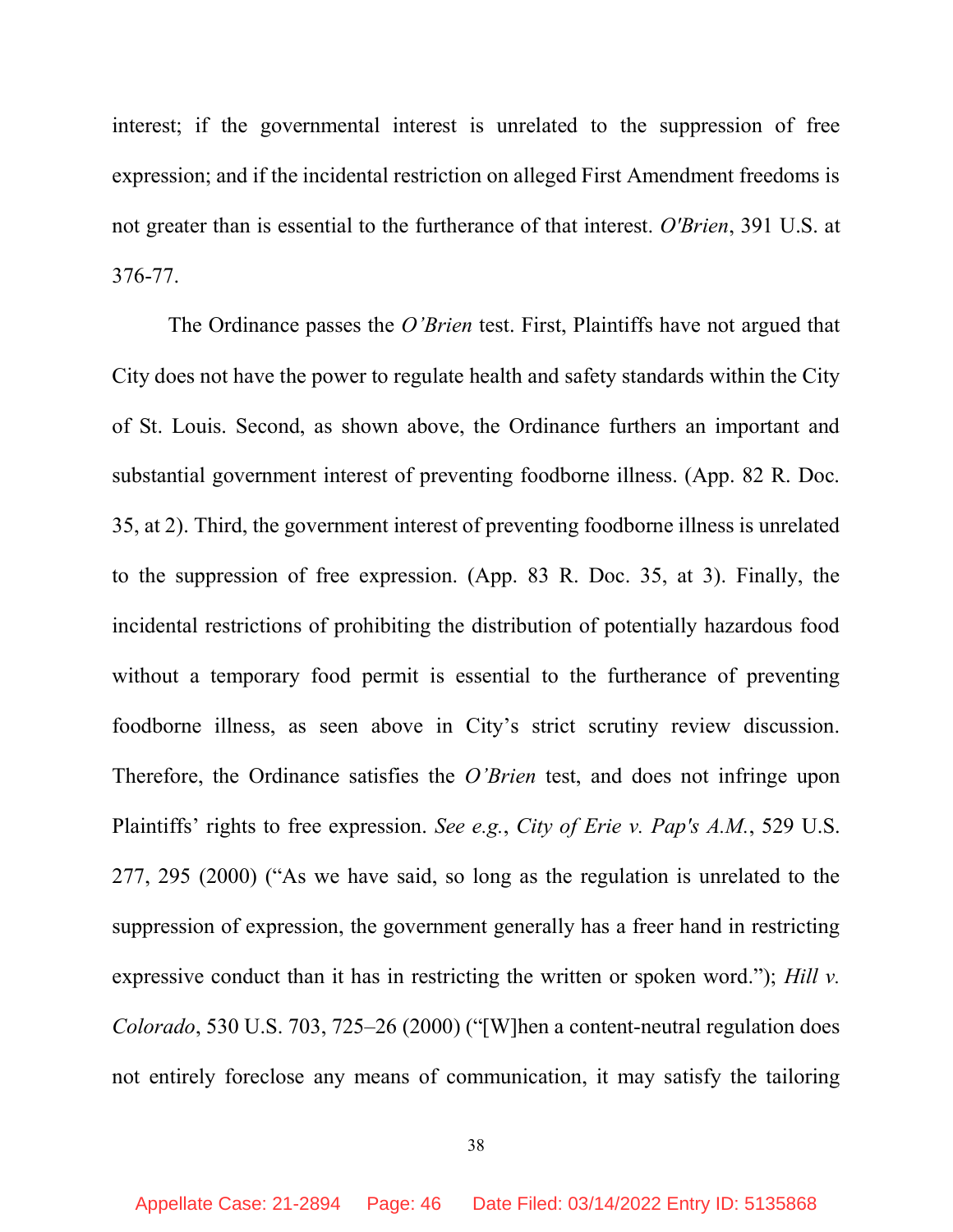requirement even though it is not the least restrict or least intrusive means of serving the statutory goal."); Clark v. Cmty. for Creative Non-Violence, 468 U.S. 288, 299 (1984) (rejecting argument that a regulation banning sleeping in the park was unnecessary because there are less speech-restrictive alternatives that could satisfy the government interest in preserving park lands).

This case is similar to *Davis v. Norman*, 555 F.2d 189 (8th Cir. 1977). In that case, the plaintiff, who lost his son to a high speed police chase and displayed the wrecked truck wherein his son died in his front yard as a symbolic protest against police abuse of authority, argued that a city ordinance prohibiting the display of a wrecked truck on his front lawn violated his First Amendment rights to free speech. Davis, 555 F.2d at 190. The Court, utilizing the O'Brien test, held that the ordinance served the basic purpose of protecting the community from the health and safety hazards created by abandoned, wrecked and inoperable vehicles, the effectuation of this objective by requiring enclosed storage was within the constitutional power of the city and furthered important and substantial government interests, that the furthering of those interests was unrelated to the suppression of free expression, that the governmental interest and operation of the ordinance were limited to the noncommunicative aspect of the plaintiff's conduct, and there was no less restrictive means to achieve the enunciated governmental interests than enclosed storage. Id. at 191. On that basis, the Court upheld the city ordinance as constitutional. Here,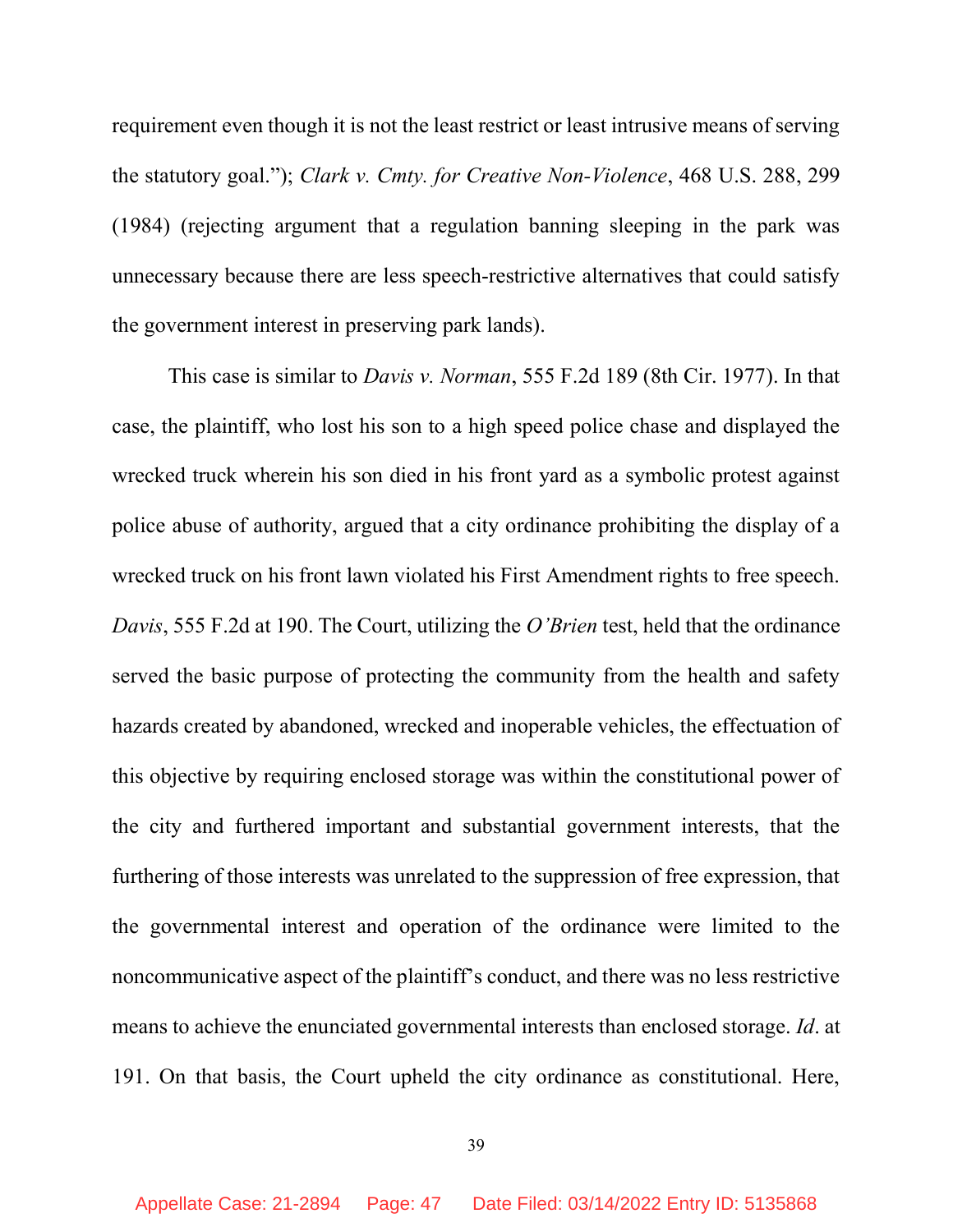similarly, City's Ordinance serves a basic purpose of protecting the community from the health and safety hazards of foodborne illness, the effectuation of this objective by requiring a temporary food permit when distributing potentially hazardous foods to ensure its safety is within City's constitutional power and furthers an important and substantial government interests, the ordinance is unrelated to the suppression of free expression, and there are no less restrictive means to regulate the distribution of potentially hazardous foods. (App. 81-82 R. Doc. 35, at 1-2). Thus, this Court should find as it did in Davis, that City's Ordinance satisfies the O'Brien test, and does not infringe upon Plaintiffs' freedom of expression.

### **CONCLUSION**

The District Court correctly granted summary judgment on Plaintiffs' hybrid rights claim in that Plaintiffs failed to establish any substantial burden to their religious belief and failed to establish any underlying constitutional claim, and even if the hybrid rights doctrine is applied, the Ordinance passes strict scrutiny review. Moreover, the District Court correctly entered judgment for City on Plaintiffs' free expression claim as food sharing is not an inherently expressive activity, and, in any event, the Ordinance meets intermediate review under O'Brien.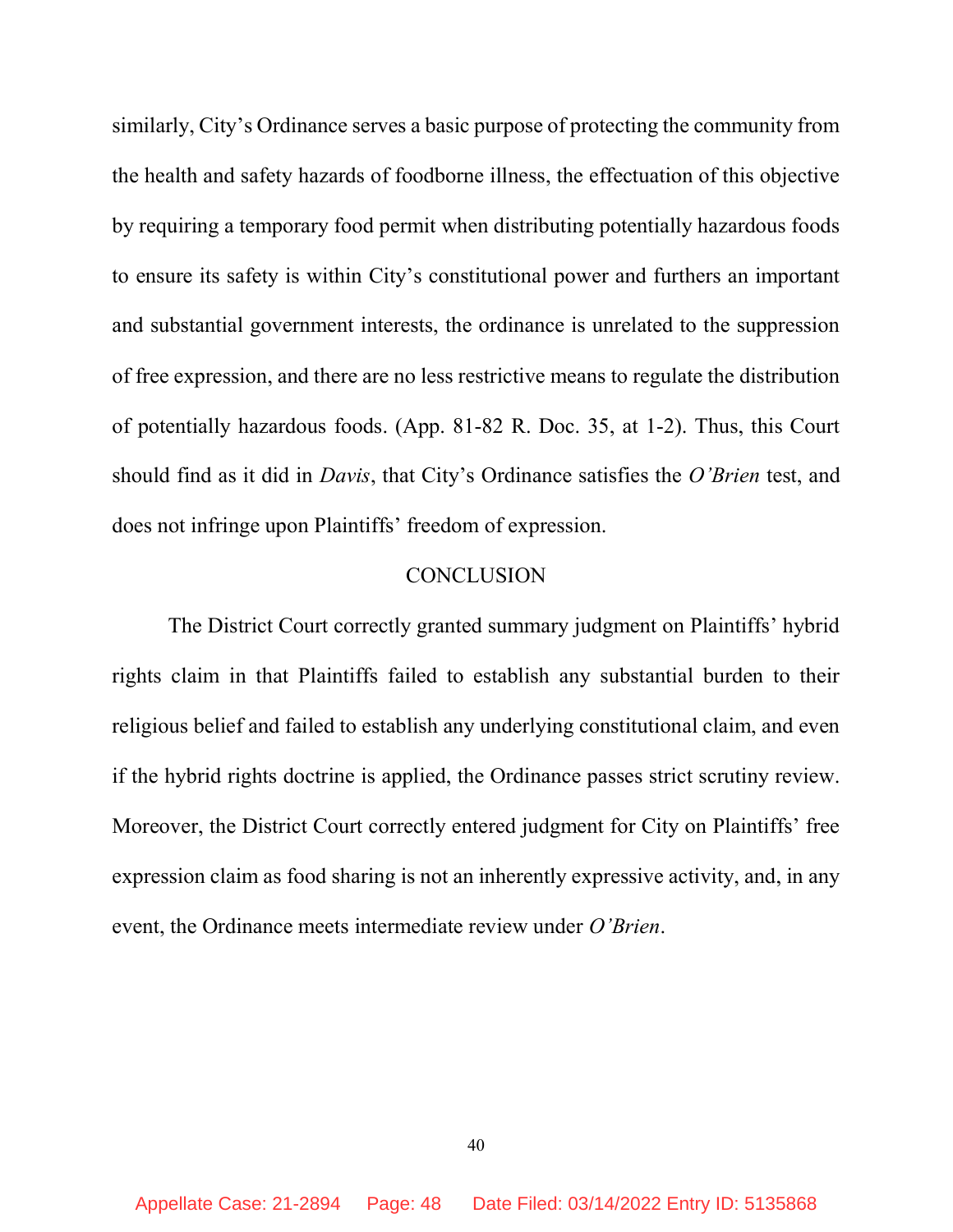SHEENA HAMILTON City Counselor

Abby Duncan 67766(MO) Associate City Counselor 1200 Market Street City Hall, Rm 314 St. Louis, MO 63103 (314) 622-4693 (314) 622-4956 (FAX) DuncanA@stlouis-mo.gov

Attorney for Appellee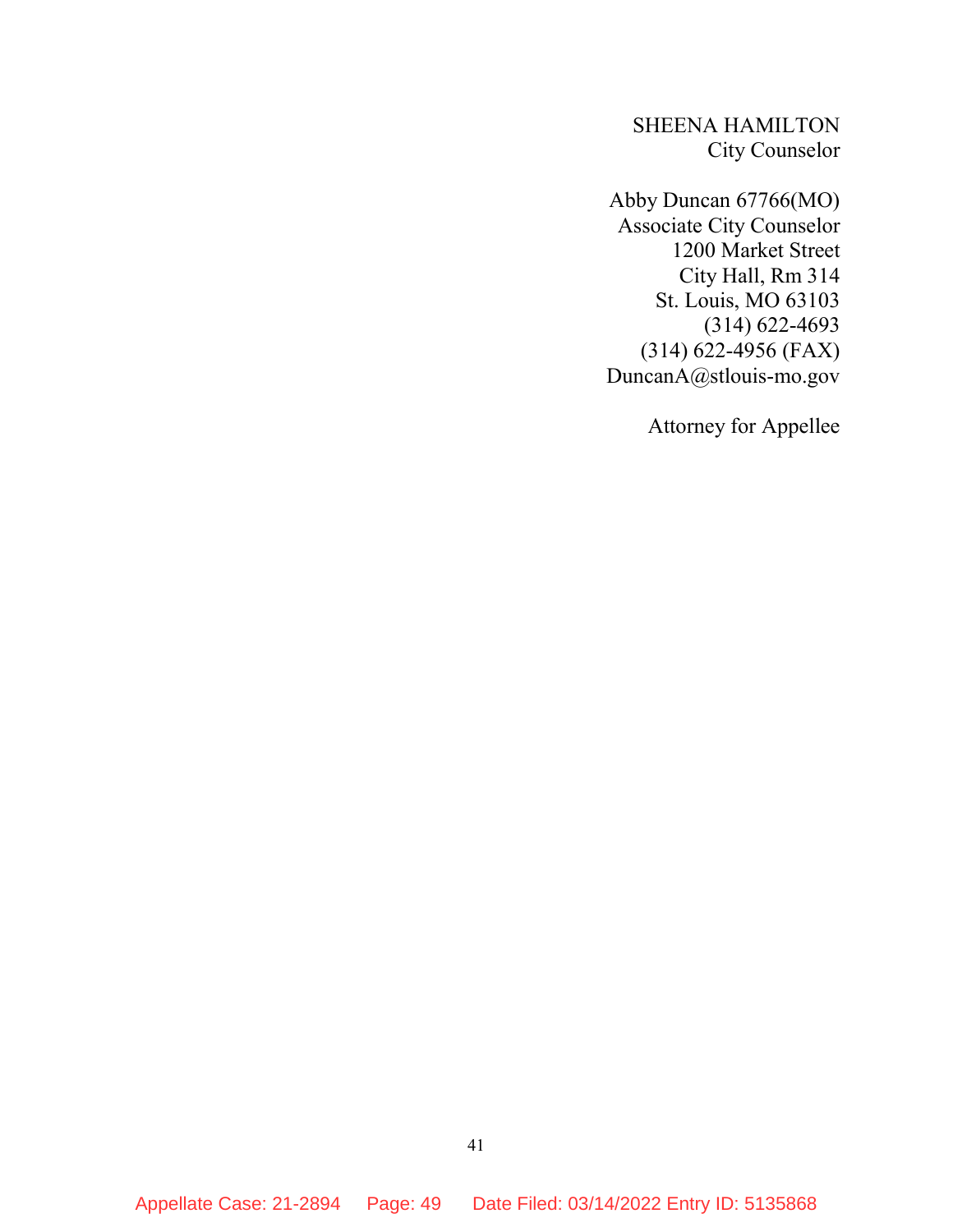# CERTIFICATE OF COMPLIANCE WITH F.R.A.P. 32(a)(7)

I hereby certify that the text of the foregoing document contains 9,987 words of proportionally spaced text as determined by the automated word count of the Microsoft Word 2010 word processing system and has 14 point print size.

> /s/ Abby Duncan Associate City Counselor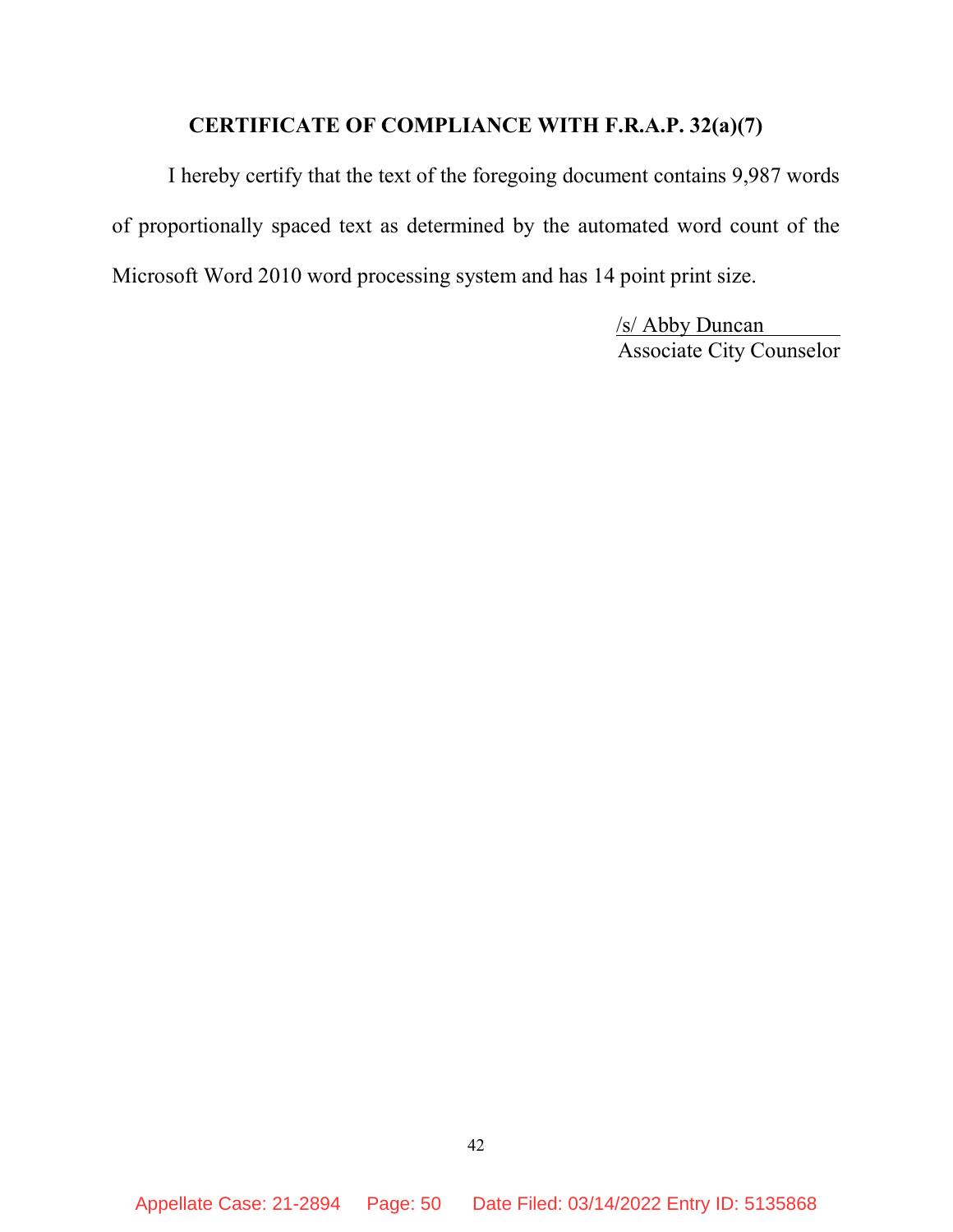### VERIFICATION OF VIRUS-FREE ELECTRONIC FILE

 I hereby certify that the electronic files presented to the Clerk of this Court containing a copy of the Appellee's brief has been scanned for viruses and is virus free.

> /s/ Abby Duncan Associate City Counselor